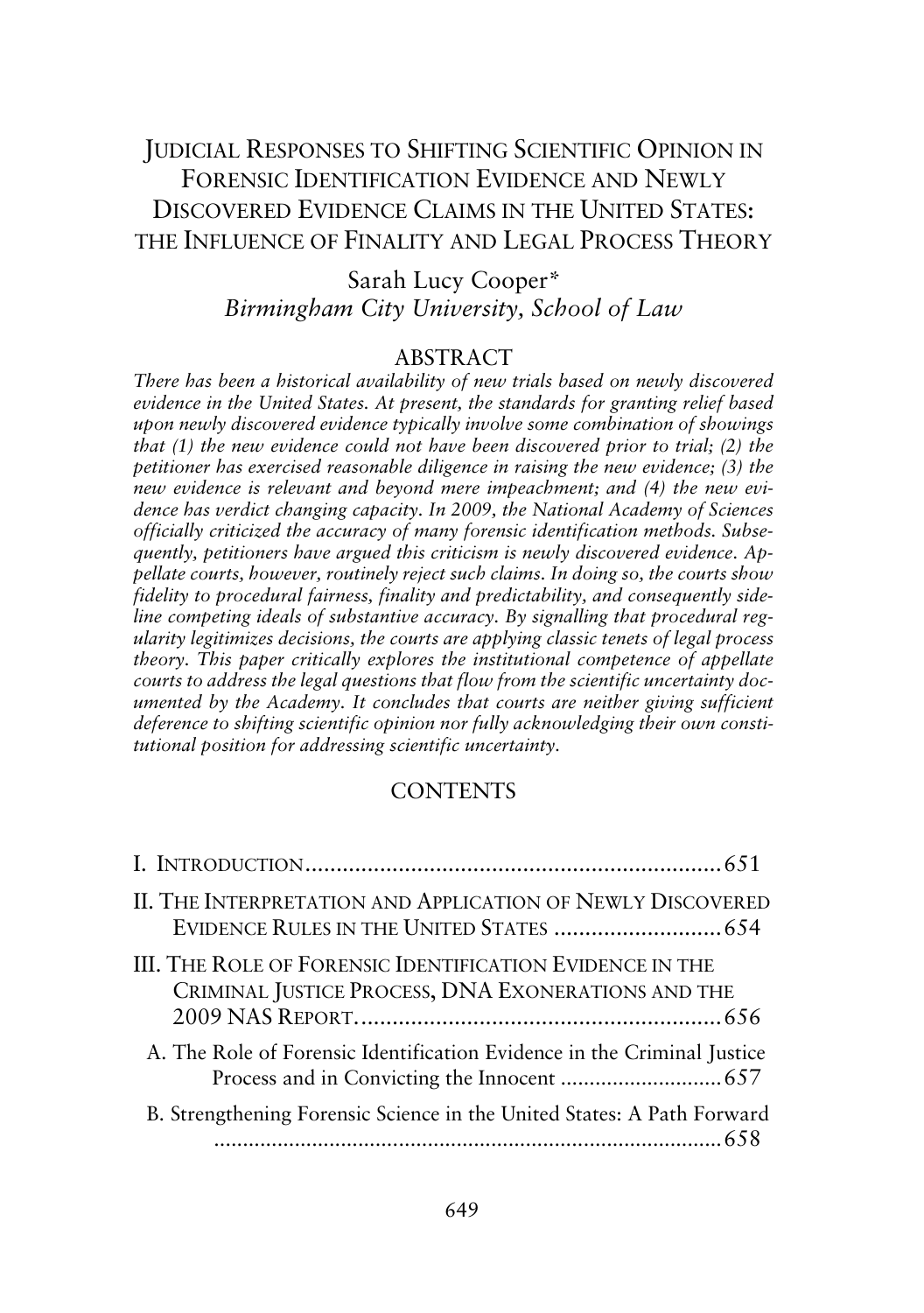| IV. THE FINDINGS OF THE 2009 NAS REPORT AND JUDICIAL<br><b>RESPONSES TO NEWLY DISCOVERED EVIDENCE CLAIMS BASED</b>                                                                                   |  |
|------------------------------------------------------------------------------------------------------------------------------------------------------------------------------------------------------|--|
| ON SHIFTING SCIENTIFIC OPINION AND/OR CONTROVERSY IN                                                                                                                                                 |  |
| A. The 2009 NAS Report's Findings: Tool-Marks, Fingerprints,<br>Microscopic Hair Analysis, Shoe-Prints, and Blood Stain                                                                              |  |
| i. Firearms Identification - Tool-mark Analysis  661                                                                                                                                                 |  |
| ii. Fingerprint Identification - Friction Ridge Analysis 662                                                                                                                                         |  |
|                                                                                                                                                                                                      |  |
|                                                                                                                                                                                                      |  |
|                                                                                                                                                                                                      |  |
| B. Judicial Responses to Newly Discovered vidence Claims Based on<br>Shifting Scientific Opinion and/or Controversy in Forensic                                                                      |  |
|                                                                                                                                                                                                      |  |
|                                                                                                                                                                                                      |  |
| ii. Category Two: Other Forensic Identification Methods Cases                                                                                                                                        |  |
| V. THE INFLUENCE OF THE DOCTRINE OF FINALITY AND THE<br>APPELLATE COURTS' INSTITUTIONAL COMPETENCE FOR                                                                                               |  |
| A. Finality, Post-Conviction Relief and Newly Discovered Evidence<br>67367                                                                                                                           |  |
| B. Legal Process Theory: The Principle of Institutional Settlement and<br>the Competence of Appellate Courts to Address Indeterminacy<br>When Shifting Scientific Opinion Raises New Legal Questions |  |
|                                                                                                                                                                                                      |  |
| ii. The Competence of Appellate Courts to Address Indeterminacy<br>When Shifting Scientific Opinion Raises New Legal Questions                                                                       |  |
|                                                                                                                                                                                                      |  |
| b. The Non-Binary Nature of Questions Stemming from Newly                                                                                                                                            |  |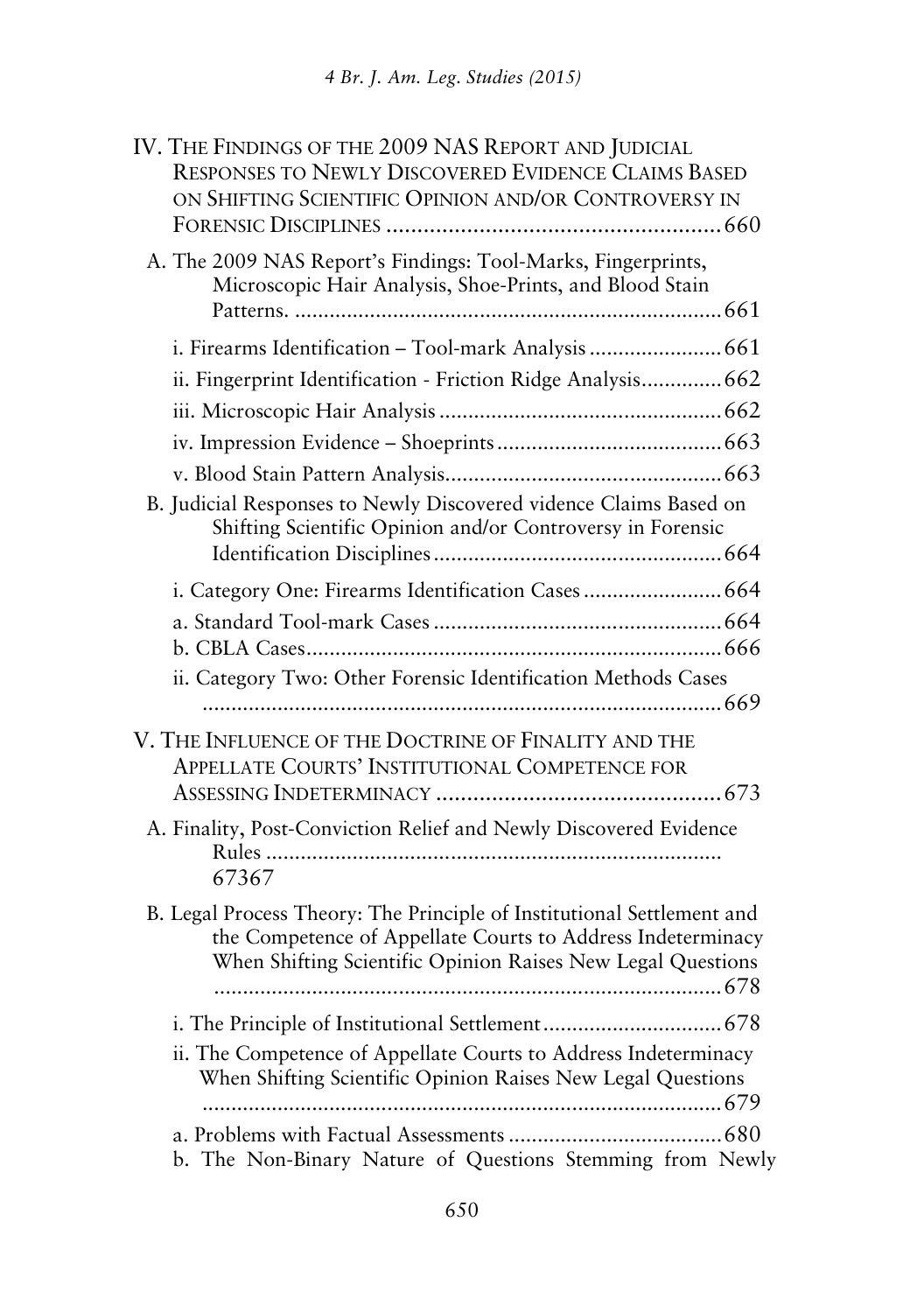| Discovered Evidence Rules and Scientific Uncertainty  682    |  |
|--------------------------------------------------------------|--|
| c. The Shortcomings of the Adversarial System and a Lack  of |  |
|                                                              |  |
|                                                              |  |
|                                                              |  |

### I. INTRODUCTION

In *Herrera v*. Collins<sup>1</sup> the United States Supreme Court noted that although the United States Constitution was silent on the subject of new trials, there had been a "historical availability of new trials based on newly discovered evidence in the United States."<sup>2</sup> This availability can be traced back to 17th Century England<sup>3</sup> and up to the current Era of Innocence in America. Now, the precise standards for granting relief based upon newly discovered evidence varies from stateto-state (and federally), but usually involves "some combination of showings that the new evidence could not have been discovered prior to trial with the exercise of reasonable diligence; that the evidence is relevant and not cumulative or merely impeaching; and that the new evidence creates a sufficient probability of a different result at a new trial."<sup>4</sup> Newly discovered evidence claims arise in a "melange of direct and collateral remedies," including motions for a new trial, statutory procedures, court rules, applications for common law *coram nobis* relief, and habeas corpus petitions.<sup>5</sup>

According to the Innocence Project, as of August, 2015, 330 people had been exonerated by post-conviction DNA evidence in America.<sup>6</sup> All of these individuals were – eventually – able to present "new" DNA evidence to a court in order to secure post-conviction relief. Consequently, an inmate's ability to apply for a new trial (or evidentiary hearing) on the grounds of "newly discovered evidence" has become a crucial feature of his post-conviction arsenal. Professor Daniel Medwed considers that "more than ever... rules concerning newly discovered evidence, have the potential to operate as the principal engine driving [wrongful conviction] cases toward fair resolutions."<sup>7</sup>

<sup>\*</sup>Senior Lecturer in Law, Birmingham City University. Many thanks to Dr. Haydn Davies for his helpful peer review and Amna Nazir and Alice Storey for their excellent editorial assistance.  $1$  506 U.S. 390 (1993).

<sup>2</sup> *Id.*

<sup>3</sup> Daniel S. Medwed, *Up the River Without a Procedure: Innocent Prisoners and Newly Discovered Non-DNA Evidence in State Courts*, 47 ARIZ. L. REV. 655, 666 (2005).

<sup>4</sup> Keith Findley, *Defining Innocence*, 74 ALB. L. REV. 1157, 1197 (2011).

<sup>5</sup> Medwed, *supra* note 3, at 675.

<sup>6</sup> *See The Cases: DNA Exoneree Profiles*, INNOCENCE PROJECT,

http://www.innocenceproject.org/cases-false-imprisonment (last visited Aug. 15, 2015).

<sup>7</sup> Medwed, *supra* note 3, at 718.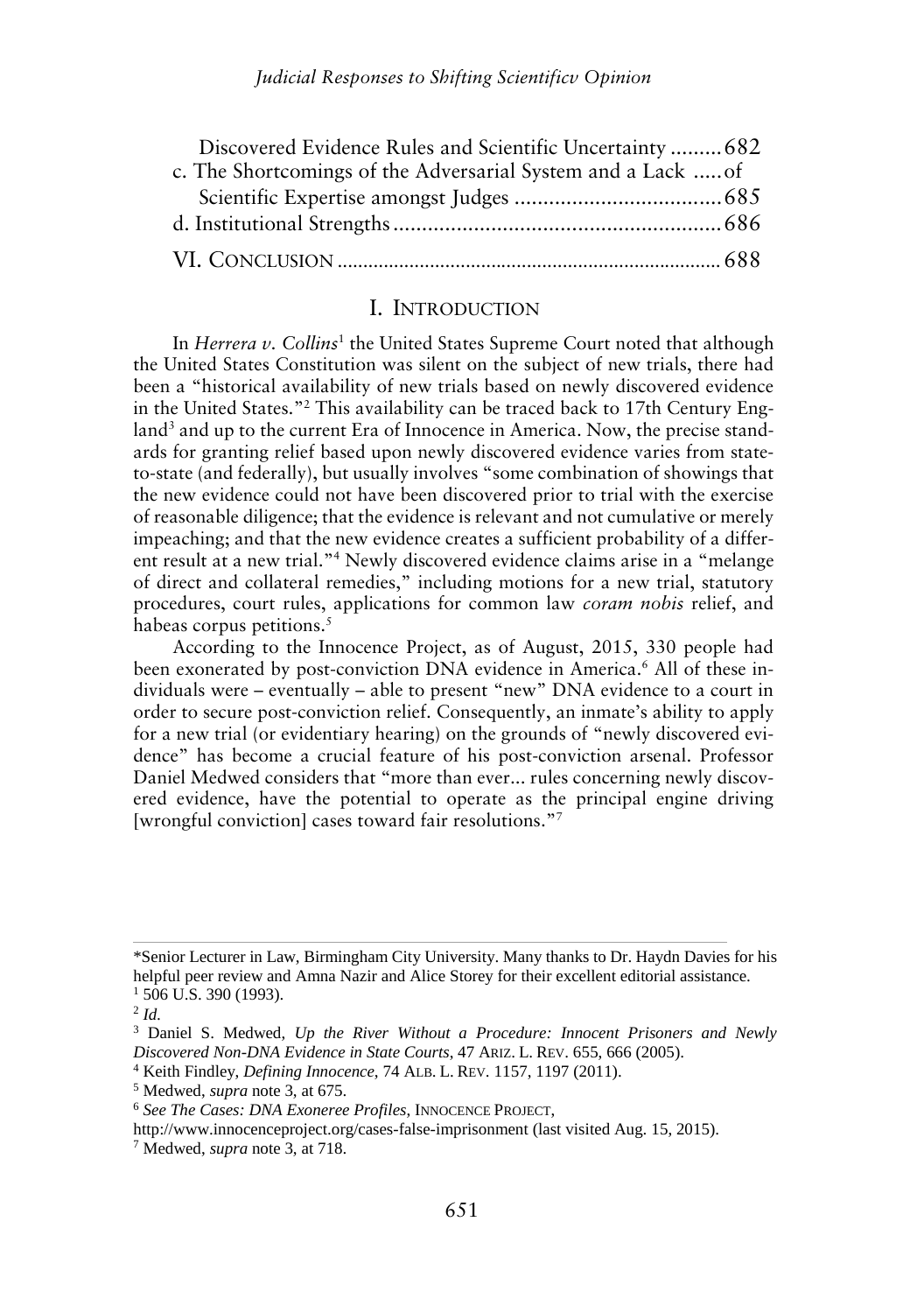Nearly fifty-percent of the 330 DNA exonerations to date are attributable to invalidated and/or unreliable forensic evidence.<sup>8</sup> This is unsurprising. Recently, a number of popular forensic identification methods – including those involving the analysis of tool-marks, fingerprints, shoeprints, hairs and blood stain analysis – have been significantly criticized for engaging in "individualization," that is, the practice of connecting a suspect uniquely with inculpatory evidence.<sup>9</sup> In particular, the National Academy of Sciences (NAS) concluded in its landmark 2009 report – *Strengthening Forensic Science in the United States: A Path Forward* (NAS Report) – that "with the exception of DNA analysis... no forensic method has been rigorously shown to have the capacity to consistently, and with a high degree of certainty, demonstrate a connection between evidence and a specific individual or source."<sup>10</sup> Soon after the report was published, the U.S. Supreme Court acknowledged that many forensic sciences are subject to "serious deficiencies."<sup>11</sup>

Medwed considers that the "same problems that led to the wrongful convictions of those innocent prisoners later freed through DNA" – such as invalidated and/or improper forensic evidence – "presumably appear in the scores of convictions procured without biological evidence."<sup>12</sup> This is supported by the fact that the National Registry of Exonerations presents a higher number of wrongful conviction cases impacted by faulty or misleading forensic evidence.<sup>13</sup> In such – non-DNA – cases inmates can present arguments that the forensic identification evidence that contributed to their wrongful conviction was unreliable and/or improper using newly discovered evidence procedures. Inmates can do this by arguing that the criticism (generally couched as shifting scientific opinion or contro-

<sup>8</sup> *See Unvalidated or Improper Forensic Science*, INNOCENCE PROJECT,

http://www.innocenceproject.org/understand/Unreliable-Limited-Science.php (last visited Aug. 15, 2015).

<sup>9</sup> Michael J. Saks, *Merlin and Solomon: Lessons from the Law's Encounters with Forensic Identification Science*, 49 HASTINGS L.J. 1069, 1082, 1119 (1998) (quoting another source).

<sup>&</sup>lt;sup>10</sup> THE COMM. ON IDENTIFYING THE NEEDS OF THE FORENSIC SCI. CMTY., NAT'L RESEARCH COUNCIL OF THE NAT'L ACADS., STRENGTHENING THE FORENSIC SCIENCES IN THE UNITED STATES: A PATH FORWARD 7 (2009) [hereinafter NAS REPORT]. Although note that DNA evidence is not infallible. *See* Donald E. Shelton, *Twenty-First Century Forensic Science Challenges for Trial Judges in Criminal Cases: Where the "Polybutadiene" Meets the "Bitumen",* 18 WIDENER L.J. 309, 320 (2009), at 323-24. Although DNA profiling is clearly scientifically superior to other forensic identification evidence, it is not— contrary to earlier pronouncements—infallible. DNA evidence and its underlying methodology are, of course, subject to human error. False positive DNA results have occurred and will undoubtedly continue to be part of the DNA testing landscape. Proffered evidence may still, as with other forensic science evidence, be the result of mistakes or contamination in its collection, testing, or interpretation. As the technology and methodology of DNA testing has progressed, it is the human errors that may present the biggest evidentiary challenges for trial judges.

<sup>11</sup> Melendez-Diaz v. Massachusetts, 129 S. Ct. 2527, 2537 (2009).

<sup>12</sup> Medwed, *supra* note 3, at 657.

<sup>13</sup> *See* A Project of the University of Michigan Law School, *About the Registry,* THE NATIONAL REGISTRY OF EXONERATIONS, http://www.law.umich.edu/special/exoneration/Pages/about.aspx (last visited Aug. 16th, 2015).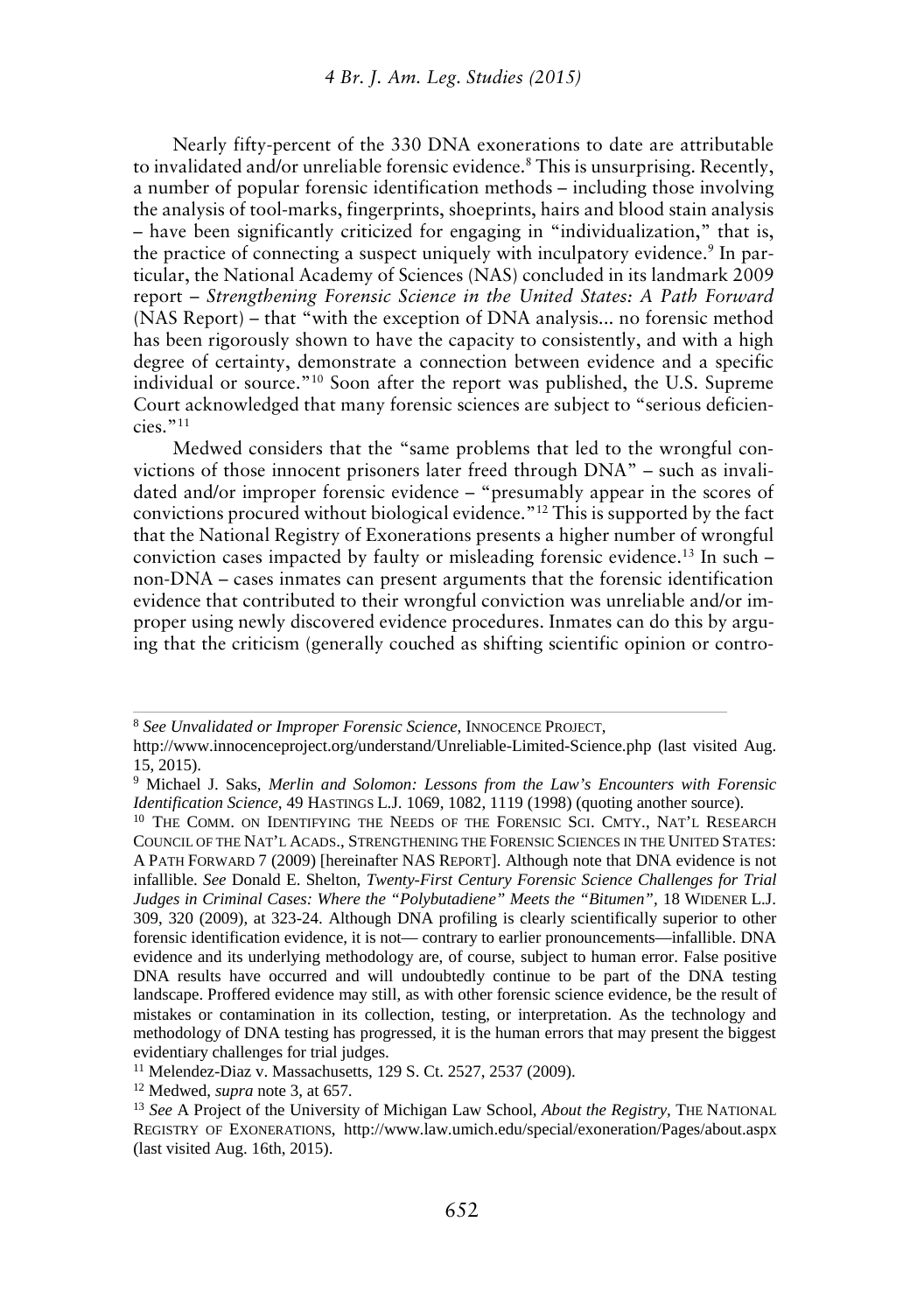versy) levelled at these forensic identification methods is newly discovered evidence. Consequently, the ability of states' newly discovered evidence rules to effectively cater for such claims is crucial. At present, however, courts routinely reject that "shifting scientific opinion or the existence of new scientific controversy" is newly discovered evidence.<sup>14</sup> In particular, the shift contained in the NAS Report, in relation to a variety of forensic identification disciplines, seems to have made little impact on appellate courts. In fact, Professors Simon Cole and Gary Edmond in this Special Issue consider the NAS Report to be "a rather blunt and impotent "weapon of the weak.""<sup>15</sup>

This article presents this pattern in judicial decision-making within two theoretical frameworks: the theory of finality and legal process theory. Part II considers the interpretation and application of newly discovered evidence rules as vehicles for post-conviction relief in the United States. Part III outlines the role of forensic identification evidence both in the American criminal process generally, and, as more recently discovered, the conviction of the innocent. It then considers the impact of the 2009 NAS Report, as the most recent and quasi-official recognition of the fallibility of forensic identification evidence. Part IV summarizes the NAS Report's findings in relation to the forensic disciplines associated with tool marks, fingerprints, shoe-prints, hairs and blood spatter and then explores the courts' routine rejection of newly discovered evidence claims based on arguments that these forensic identification methods are subject to shifting scientific opinion and/or controversy. The resulting doctrine demonstrates that appellate courts show a strong desire to follow precedent that largely rejects shifting scientific opinion as newly discovered evidence. By signalling that procedural regularity legitimizes court decisions, as opposed to substantive accuracy, the courts are applying classic tenets of legal process theory. Part V, therefore, critically considers how this pattern in judicial decision-making fits within legal process theory's central concept: the principle of institutional competence, by assessing the institutional strength of appellate courts to accurately assess indeterminacy. Part VI concludes that the current judicial approach is problematic given the documented role of unreliable and/or improper forensic evidence in convicting the innocent. The courts should no longer hide behind procedural regularity to the detriment of substantive accuracy, fill policy gaps with generalized finality interests, and neglect their own institutional competence for providing the most accurate assessment possible of newly discovered evidence claims based on shifting scientific opinion.

<sup>&</sup>lt;sup>14</sup> See Part II and Part III of this article.

<sup>15</sup> Simon A. Cole & Gary Edmond, *Science Without Precedent: The Impact of the National Research Council Report on the Admissibility and Use of Forensic Science Evidence in the United States*, 4 BRIT. J. AM. LEGAL STUD. 585, 616 (2015); J.C. SCOTT, WEAPONS OF THE WEAK: EVERYDAY FORMS OF PEASANT RESISTANCE (1985).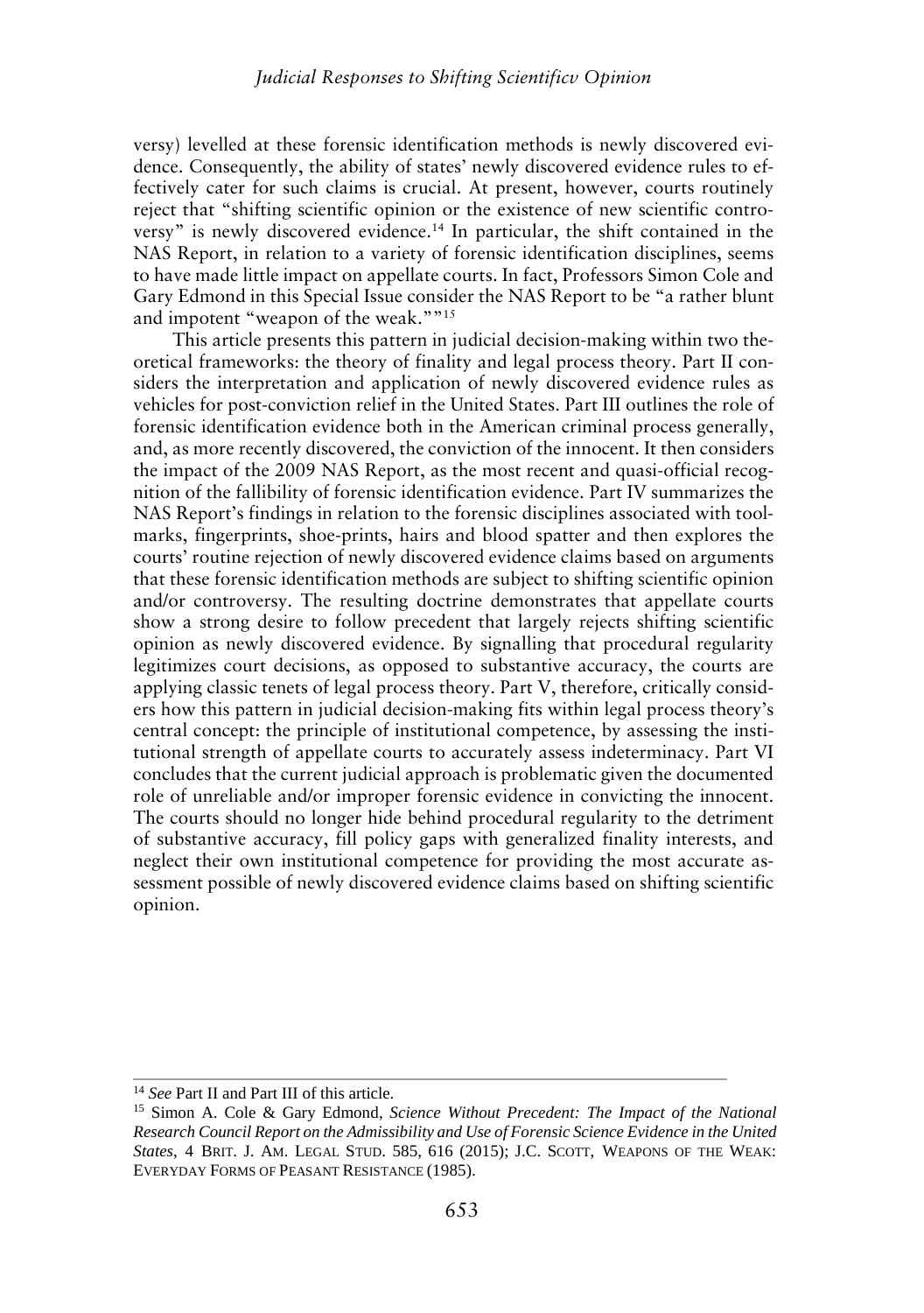# II. THE INTERPRETATION AND APPLICATION OF NEWLY DISCOVERED EVIDENCE RULES IN THE UNITED STATES

Post-conviction newly-discovered-evidence claims "surface in a melange of direct and collateral remedies."<sup>16</sup> These remedies include motions for a new trial, statutory procedures, court rules and common law rules with *coram nobis* characteristics, and habeas corpus petitions.<sup>17</sup> The notion that a petitioner should be able to obtain a new trial post-conviction can be traced back to late seventeenth century England, and, later, to the First United States Congress, which permitted new trials for "reasons for which new trials have usually been granted in courts of law."<sup>18</sup> The states soon followed this trend, leading to the current state of affairs whereby newly discovered evidence frameworks are considered "an integral part of the state court landscape for criminal defendants."<sup>19</sup> Through these procedures, petitioners may present a wrongful conviction claim based on newly discovered non-DNA evidence, such as a claim based on shifting scientific opinion or controversy.

At present, every state provides for a motion for a new trial based on newly discovered evidence (largely viewed as direct remedies), and a number of states also allow newly discovered evidence as a ground for triggering collateral, post conviction relief procedures.<sup>20</sup> Unlike traditional post-conviction remedies these collateral procedures are primarily "fact based,"<sup>21</sup> as opposed to being aimed at remedying egregious legal errors of either "jurisdictional or constitutional dimensions."<sup>22</sup> The standards for granting relief based on newly discovered evidence differs from state-to-state (and federally), but Professor Keith Findley summarizes that such standards usually,

… involve some combination of showings that the new evidence could not have been discovered prior to trial with the exercise of reasonable diligence; that the evidence is relevant and not cumulative or merely impeaching; and that the new evidence creates a sufficient probability of a different result at a new trial.<sup>23</sup>

Newly discovered evidence standards impose onerous burdens on those seeking relief. This is particularly problematic for petitioners convicted in part or whole on the basis of erroneous forensic identification evidence. A basic deconstruction of Findley's generic formula of newly discovered evidence rules provides a good example of why this is commonly the case. First, the petitioner must present evidence that actually qualifies as newly discovered evidence, and 'shifting scientific opinion and controversy' tends not to qualify.<sup>24</sup> A specific example of

<sup>20</sup> *Id.*

<sup>22</sup> *Id.*

<sup>24</sup> See Daniel G. Orenstein, *Shaken to the Core: Emerging Scientific Opinion and Post-Conviction Relief in Cases of Shaken Baby Syndrome*, 42 ARIZ. ST. L.J. 1305 (2010-11).

<sup>16</sup> Medwed, *supra* note 3, at 675.

<sup>17</sup> *Id.*

<sup>18</sup> *Id.* at 666.

<sup>19</sup> *Id.* at 665.

<sup>21</sup> *Id.* at 664.

<sup>23</sup> Keith Findley, *Defining Innocence*, 74 ALB. L. REV. 1157 (2011).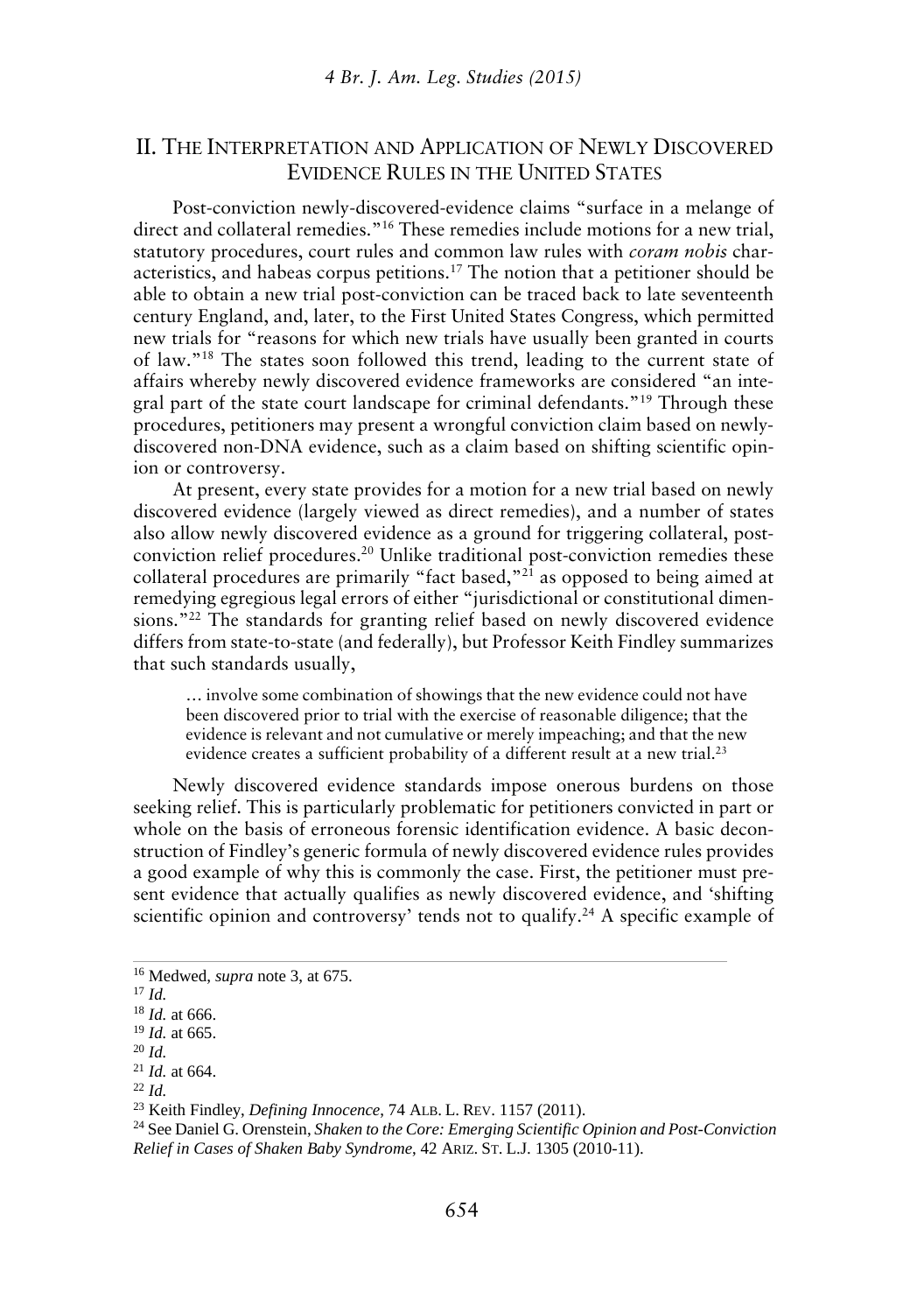this is Shaken Baby Syndrome (SBS). The diagnostic triad used historically to diagnose SBS has, in recent years, been significantly criticized.<sup>25</sup> However, as one commentator reports, "…federal courts reviewing SBS-based convictions have been reticent to accept the argument that new scientific evidence meets the standard for federal habeas relief...",<sup>26</sup> noting this is attributable, in some way, to the "high bar" petitioners must 'jump' to trigger post-conviction relief.<sup>27</sup> The story is largely the same in state courts too, with many not inclined "to open the door to post-conviction relief on the basis of shifting scientific opinion or the existence of new scientific controversy."<sup>28</sup> Second, the petitioner must bring the new fact to the court within a reasonable time-frame after his conviction. However, shifts in scientific opinion or the rise of controversy in a scientific discipline can take decades to crystallize, as shown by the recent publication of the NAS Report in 2009, which criticized disciplines that have been employed in the criminal justice system for decades. The shifts in medical opinion with regards to SBS also demonstrate this slow burn effect.<sup>29</sup> Moreover, science is widely understood to be a methodology. The scientific method involves making observations, devising and empirically testing hypotheses to explain those observations, and revising or abandoning those hypotheses in a continual process. Consequently, a particular school of thought may never objectively constitute a 'scientific truth,' since it is always prone to replacement as the dominant theory following a shift in scientific opinion. In other words, the crystallization of a 'new' scientific opinion – which newly discovered evidence rules demand – is arguably a fiction. Third, the petitioner must prove that the shifting scientific opinion and/or controversy is relevant to his conviction in such a way that  $-$  if the jury had known about it  $-$  they would have changed their verdict. Although it's almost impossible to be certain about what would have materially impacted a jury's verdict, research shows that scientific evidence – and in particular evidence of individualization – has a highly persuasive impact on jurors.<sup>30</sup> However, despite this, appellate courts routinely find that the presentation of individualization evidence by forensic experts – although arguably inaccurate and misleading – is harmless error and would not have changed the jury's verdict.<sup>31</sup> Consequently, petitioners making such claims have a very steep mountain to climb.

<sup>29</sup> Tuerkheimer, *supra* note 25.

<sup>25</sup> See generally Deborah Tuerkheimer, *The Next Innocence Project: Shaken Baby Syndrome and the Criminal Courts*, 87 WASH. U. L. REV. 1 (2009).

<sup>26</sup> Orenstein, *supra* note 24, at 1316.

<sup>27</sup> *Id.*

<sup>28</sup> *Id.*

<sup>30</sup> *See* J. Koehler & Michael J. Saks, *Individualization Claims in Forensic Science: Still Unwarranted*, 75 BROOK. L. REV. 1187, 1206 (2010); D. McQuiston-Surrett & M. Saks, *Communicating Opinion Evidence in the Forensic Identification Sciences: Accuracy and Impact*, 59 HASTINGS L.J. 1159 (2008); and Sarah Lucy Cooper, *Judicial Responses to Challenges to Firearms Identification Evidence: A Need for New Perspectives on Finality*, 31 T.M. COOLEY L. REV. 457 (2014).

<sup>31</sup> *See* Cooper, *supra* note 30; Sarah Lucy Cooper, *Challenges to Fingerprint Identification Evidence: Why the Courts Need a New Approach to Finality*, (forthcoming in WM. MITCHELL L. REV.) (copy on file with author).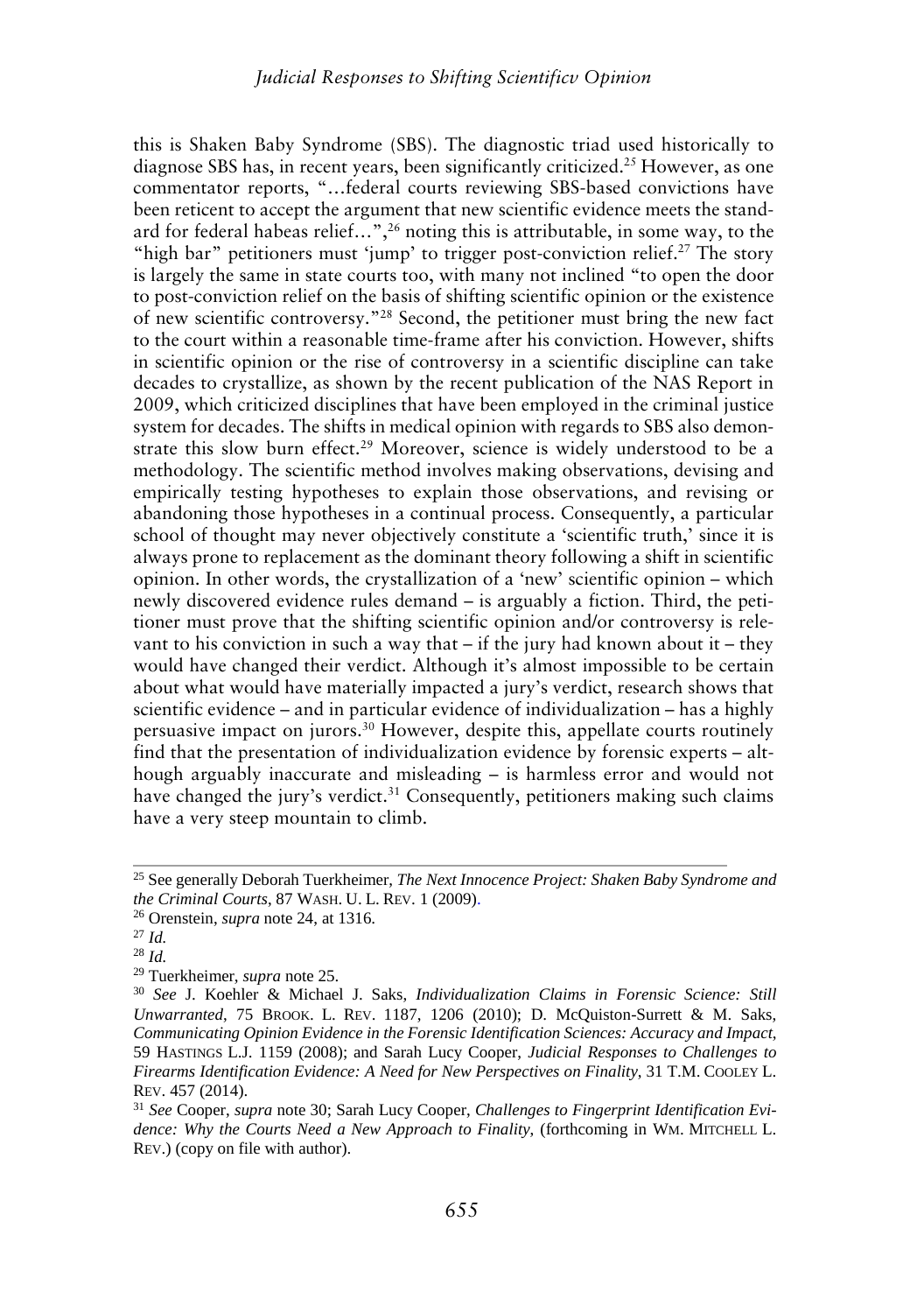High standards for relief are "hallmarks" of the doctrine of finality.<sup>32</sup> Newly discovered evidence standards are neither easy to satisfy nor broadly interpreted by the courts. As Medwed considers, "state courts have traditionally viewed newly discovered evidence claims with disdain, fearing the impact of such claims on the finality of judgments and the historic role of the jury as the true arbiter of fact, and harboring doubts about the underlying validity of new evidence."<sup>33</sup> The imposition of legal frameworks requiring such extraordinary showings has led to an "inappropriately restrictive limitation on the criminal justices system's "ability to correct injustices."<sup>34</sup> This is troublesome given that "More than ever…state post-conviction procedures comprise the most appropriate vehicle to rectify wrongful convictions and a subset of those procedures, the rules concerning newly discovered evidence, have the potential to operate as the principal engine driving cases toward fair resolutions."<sup>35</sup>

The restrictive interpretation of newly discovered evidence rules is particularly notable where petitioners argue that a shifting scientific opinion and/or controversy within a forensic identification discipline qualifies as newly discovered evidence. Part III, therefore, explores the historic role of forensic identification evidence in the criminal justice process, before highlighting how the weaknesses of such evidence have been exposed by recent DNA exonerations and the 2009 NAS Report, both of which petitioners have used to support newly discovered claims based on shifting scientific opinion.

# III. THE ROLE OF FORENSIC IDENTIFICATION EVIDENCE IN THE CRIMINAL JUSTICE PROCESS, DNA EXONERATIONS AND THE 2009 NAS REPORT.

Forensic identification evidence is a mainstay of the American criminal justice system;<sup>36</sup> however it is also linked to nearly fifty percent of the known post conviction DNA testing exonerations to date.<sup>37</sup> The fallibility of various forensic science disciplines was most recently catalogued, by the National Academy of Sciences in its 2009 report: *Strengthening Forensic Science in the United States: A Path Forward.* This section considers the role of forensic identification evidence in the criminal justice process and in convicting the innocent, and the impact of the NAS Report.

<sup>32</sup> Sarah Lucy Cooper, *The State Clemency Power and Innocence Claims: The Influence of Finality and Its Implications for Innocents*, CHARLOTTE L.REV. (forthcoming 2016) (Copy on file with Author).

<sup>33</sup> Medwed, *supra* note 3.

<sup>34</sup> *Id.*

<sup>35</sup> Findley, *supra* note 23, at 1198.

<sup>36</sup> See Sarah Lucy Cooper, *The Collision of Law and Science: American Court Responses to Developments in Forensic Science*, 33 PACE L. REV. 234 (2013).

<sup>37</sup> *See Unvalidated or Improper Forensic Science*, *supra* note 8.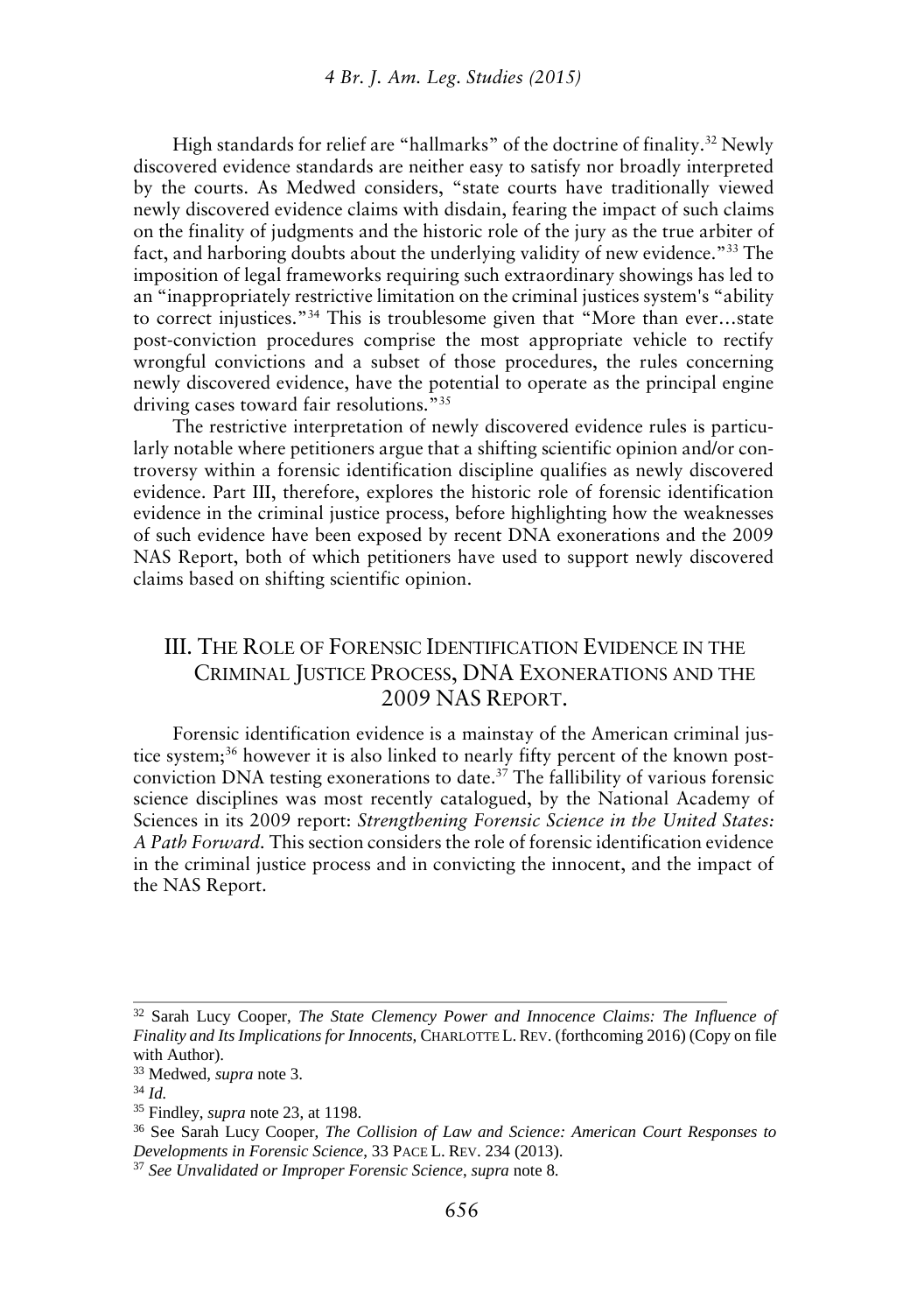### A. *THE ROLE OF FORENSIC IDENTIFICATION EVIDENCE IN THE CRIMINAL JUSTICE PROCESS AND IN CONVICTING THE INNOCENT*

Forensic identification evidence has long played a role in the American criminal justice process. Throughout the  $20<sup>th</sup>$  and  $21<sup>st</sup>$  centuries, American courts have embraced the notion that a plethora of forensic identification disciplines (known as the soft sciences) can engage in individualization, i.e., identify a perpetrator to the "exclusion of all others." For instance, courts have routinely accepted that fingerprints can uniquely identify the perpetrator of a crime, suspect notes can be "matched" to a suspect's handwriting, bite-marks on a victim can be "matched" to a suspect's teeth, bullets from a suspect's gun can be "matched" to suspect ammunition, and a suspect's vehicle tyres, shoes and hairs can be "matched" to prints and hairs left at a crime scene respectively. At the close of the 20th Century, forensic identification evidence became even more pivotal, as the power of DNA<sup>38</sup> evidence to both 'catch' the guilty and exonerate the innocent was discovered.<sup>39</sup>

With the discovery of the power of DNA, came the birth of the American Innocence Movement. In 1992, Barry C. Scheck and Peter J. Neufeld formed The Innocence Project "to assist prisoners who could be proven innocent through DNA testing."<sup>40</sup> By the end of 1993, 135 people had been exonerated,<sup>41</sup> including 14 whose innocence had been conclusively proven by post-conviction DNA evidence. Over the last two decades, the number of DNA exonerations has continued to grow, along with an increased understanding of the propensity of the criminal justice system to generate factual errors. The concept of "innocence" is now a burgeoning feature of legal, social and political discourse,<sup>42</sup> with the Innocence Movement described as "the most dramatic development in the criminal justice world since the Warren Court's Due Process Revolution of the 1960s."<sup>43</sup>

As of August, 2015, 330 people had been exonerated by post-conviction DNA testing in America, and the capacity of DNA evidence to identify specific sources consistently, and with a high degree of certainty, has been rigorously tested.<sup>44</sup> DNA evidence has become a gold-standard, raising the bar for what is

<sup>38</sup> Shelton,*supra* note 10, at 309: "DNA is the molecular structure in all living things that contains genetic information. DNA evidence is very durable and can be extracted from the smallest of remains many years after a crime. Equally significant is its "polymorphism," meaning that, depending on the method used for its extraction, it is unique among humans and can identify the donor of the specimen with overwhelming accuracy. DNA testing can be extremely precise and can often demonstrate that only one person in billions could have been the source of the specimen evidence.".

<sup>39</sup> Cooper, *supra* note 36.

<sup>40</sup> *About Us*, INNOCENCE PROJECT, http://www.innocenceproject.org/about-innocence-project(last visited Aug. 16, 2015).

<sup>41</sup> A Project of the University of Michigan Law School, *Browse the National Registry of Exonerations*, THE NAT'L REGISTRY OF EXONERATIONS,

http://www.law.umich.edu/special/exoneration/Pages/browse.aspx (last visited Aug. 24, 2015).

<sup>42</sup> *See generally* CONTROVERSIES IN INNOCENCE CASES IN AMERICA (Sarah Lucy Cooper ed., 2014).

<sup>43</sup> Keith A. Findley, *Innocence Found: Thee New Revolution in American Criminal Justice in* CONTROVERSIES IN INNOCENCE CASES IN AMERICA 1 (Sarah Lucy Cooper ed., 2014).

<sup>44</sup> NAS REPORT, *supra* note 10, at 7.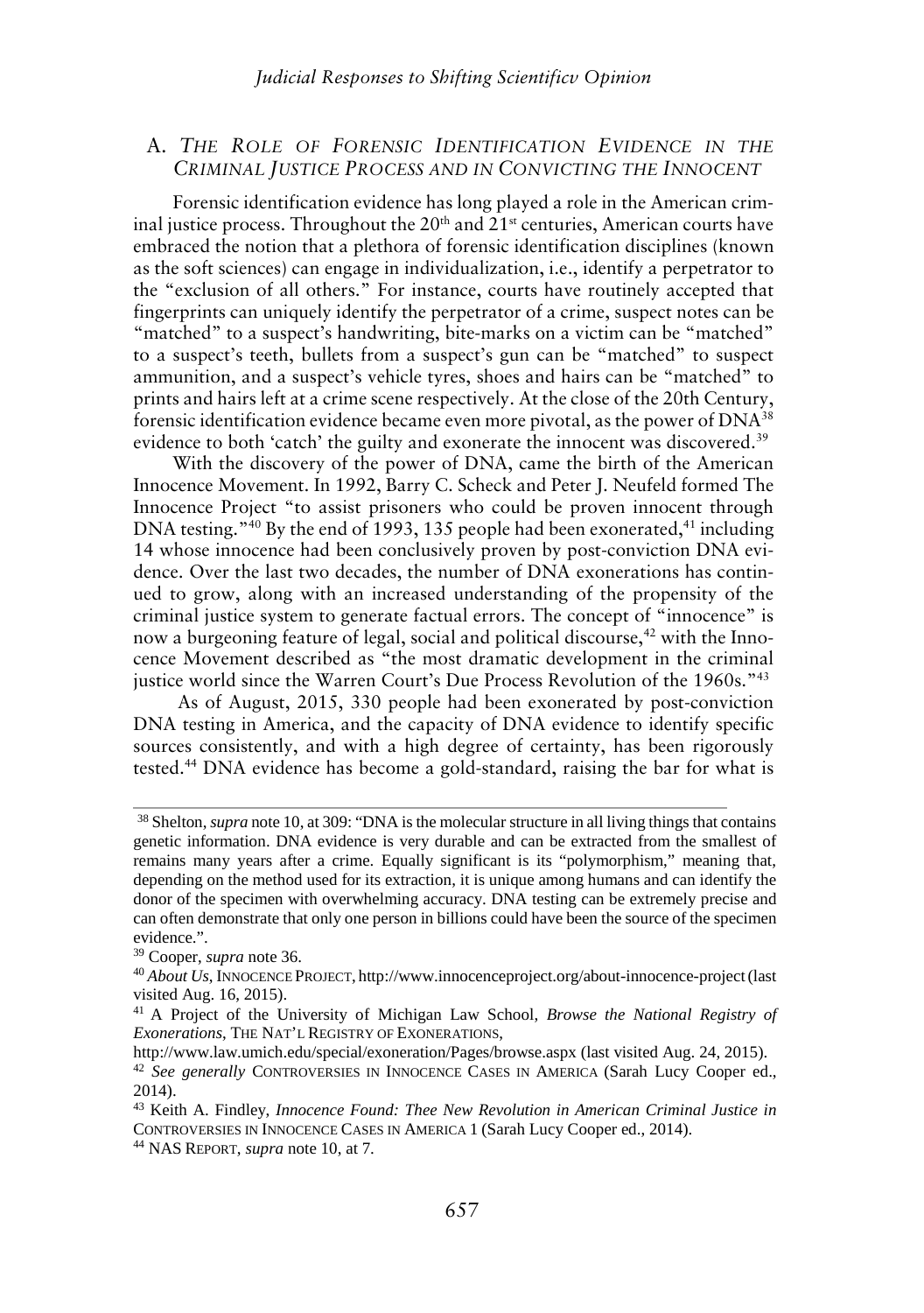scientifically acceptable for identifying a source to the exclusion of all others.<sup>45</sup> DNA technology has exposed the fallibility of numerous forensic disciplines, with forty-seven percent of the wrongful convictions that led to the known 330 DNA exonerations being attributed, in some way, to unreliable and/or improper forensic evidence.<sup>46</sup> Naturally, this has provoked significant concern about the ability of the soft sciences to engage in individualization. This concern was both solidified and stoked by the 2009 NAS Report.

### *B. STRENGTHENING FORENSIC SCIENCE IN THE UNITED STATES: A PATH FORWARD*

In 2005, recognizing the existence of concern about the reliability of forensic science and that significant improvements were required across the discipline, Congress commissioned the National Academy of Sciences– one of the world's premier sources of independent, expert advice on scientific issues – to report on the past, present, and future use of forensic science in America.<sup>47</sup> The Academy spent two years collaborating with legal and scientific scholars, practitioners and other professionals.<sup>48</sup> It heard over eighty witnesses during sixteen days of testimony,<sup>49</sup> and issued its final report in February, 2009. The report was billed as a "'blockbuster" that would overhaul the legal landscape relating to forensic evidence.<sup>50</sup> The report addressed a wide range of relevant topics including an overview of the forensic community and need for integrated governance, the methods and veracity of various forensic disciplines (including tool-marks, fingerprints, shoeprints, hair analysis and blood stain pattern analysis), the admission and interpretation of scientific data, methods for improvement, and education and training.<sup>51</sup>

The report made some important observations and impacts. First, the report concluded that the forensic science system had "serious problems,"<sup>52</sup> faced many

<sup>45</sup> *Id*. at 8.

<sup>46</sup> *See Unvalidated or Improper Forensic Science*, *supra* note 8.

<sup>47</sup> NAS REPORT, *supra* note 10, at xix (preface).

 $48$ *Id.* at xix – xx (preface).

<sup>49</sup>*Id.* at 2.

<sup>50</sup> Jacqueline McMurtrie, *Swirls and Whorls: Litigating Post-Conviction Claims of Fingerprint Misidentification after the NAS Report*, 2010 UTAH L. REV. 267, 267 (2010).

<sup>51</sup> *See generally* NAS REPORT, *supra* note 10.

<sup>52</sup> NAS REPORT, *supra* note 10 at xx (preface). ("In considering the testimony and evidence that was presented to the committee, what surprised us the most was the consistency of the message that we heard: The forensic science system, encompassing both research and practice, has serious problems that can only be addressed by a national commitment to overhaul the current structure that supports the forensic science community in this country. This can only be done with effective leadership at the highest levels of both federal and state governments, pursuant to national standards, and with a significant infusion of federal funds.").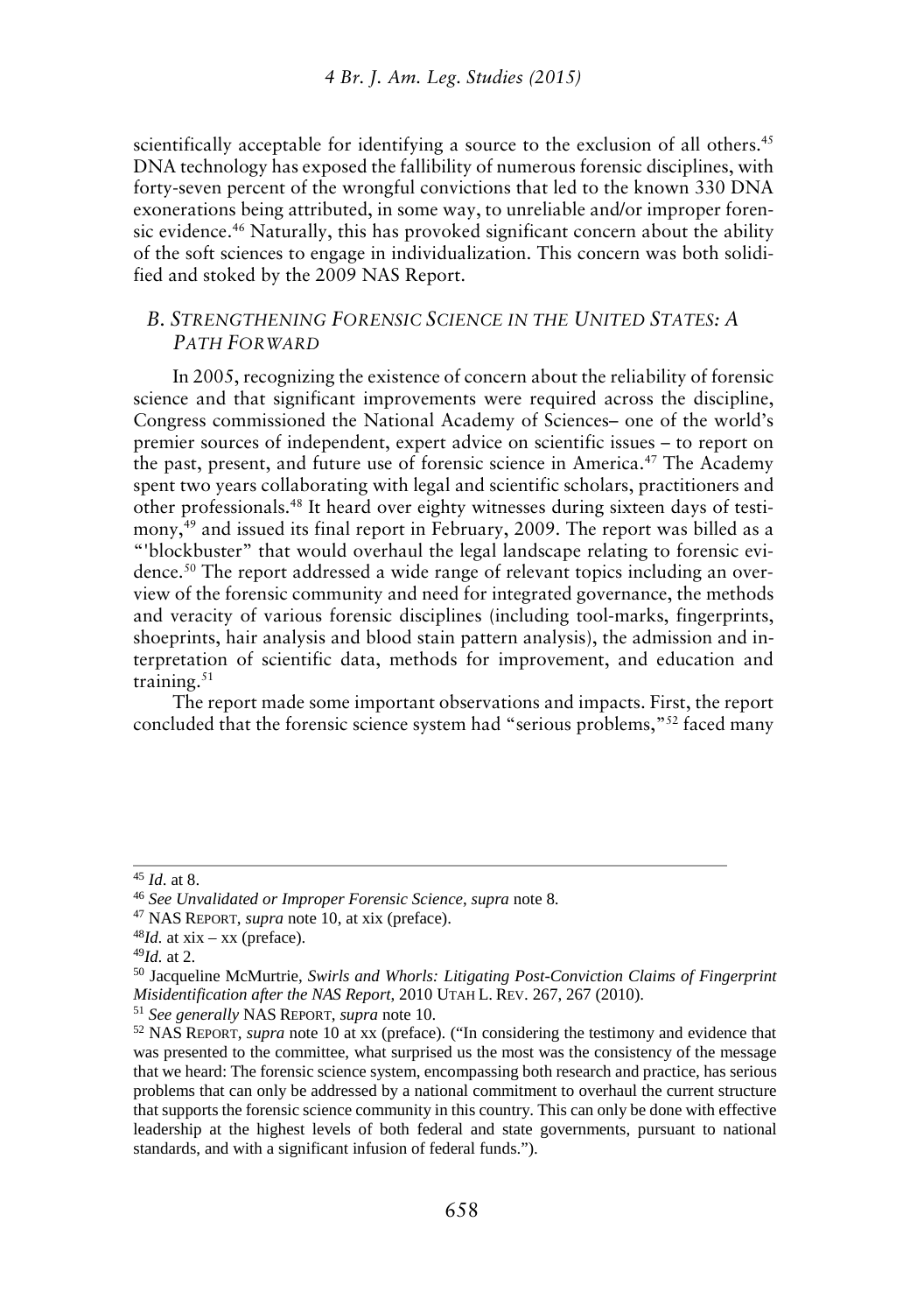challenges, $53$  and was accountable for multiple, wrongful convictions.  $54$  On the basis of the evidence before it, the NAS concluded, *inter alia*, that (1) "with the exception of DNA analysis... no forensic method has been rigorously shown to have the capacity to consistently, and with a high degree of certainty, demonstrate a connection between evidence and a specific individual or source;"<sup>55</sup> and (2) the existing legal framework governing the admissibility of forensic evidence in the United States was inadequate for resolving the problems identified.<sup>56</sup> The bottom line was simple: "In a number of forensic science disciplines, forensic science professionals have yet to establish either the validity of their approach or the accuracy of their conclusions, and the courts have been utterly ineffective in addressing this problem."<sup>57</sup>

Second, the report drew an unprecedented conclusion, namely that DNA was the only forensic method that had been rigorously shown to have the capacity to consistently, and with a high degree of certainty, engage in individualization; thereby casting a new and officially-stamped critical light onto the soft sciences<sup>58</sup> Third, the report provided a level of repose for exonerees convicted in whole or part by erroneous forensic evidence. It did this by acknowledging the deficiencies that had led to their wrongful convictions. For instance, exonerees like Kennedy Brewer and Dwayne Allen Dail (as well as relatives of victims who had suffered through the conviction of the wrong assailant) welcomed the report's findings and recommendations.<sup>59</sup> Fourth, for those engaging in innocence work, it was apparent the report could serve as a valuable resource for future, credible innocence claims based on erroneous forensic identification evidence. For instance, a press statement released by the Innocence Project stated "In a watershed development that could transform forensic science nationwide, the National Academy of Sciences today released a comprehensive report finding that

<sup>53</sup>*Id.* at 4-5 (summary). These challenges range from the lack of mandatory standardization, certification, and accreditation to problems associated with the interpretation of forensic evidence, to the need for research to establish limits and measures of performance.

<sup>&</sup>lt;sup>54</sup>*Id.* at 4 (summary). ("Those advances [DNA evidence testing], however, also have revealed that, in some cases, substantive information and testimony based on faulty forensic science analyses may have contributed to wrongful convictions of innocent people. This fact has demonstrated the potential danger of giving undue weight to evidence and testimony derived from imperfect testing and analysis. Moreover, imprecise or exaggerated expert testimony has sometimes contributed to the admission of erroneous or misleading evidence."). <sup>55</sup>*Id.* at 7 (summary).

<sup>56</sup>*Id.* at 85. ("The report finds that the existing legal regime—including the rules governing the admissibility of forensic evidence, the applicable standards governing appellate review of trial court decisions, the limitations of the adversary process, and judges and lawyers who often lack the scientific expertise necessary to comprehend and evaluate forensic evidence—is inadequate to the task of curing the documented ills of the forensic science disciplines.").

<sup>57</sup> *Id.* at 53.

<sup>58</sup> *Id.* at 7.

<sup>59</sup>*Reactions to Groundbreaking National Academy of Sciences Report Urging Reform in U.S. Forensic Sciences,* INNOCENCE PROJECT, (Feb. 18, 2009, 12:00 AM),

http://www.innocenceproject.org/Content/Reactions\_to\_Groundbreaking\_National\_Academy\_o f\_Sciences\_Report\_Urging\_Reform\_in\_US\_Forensic\_Sciences.php.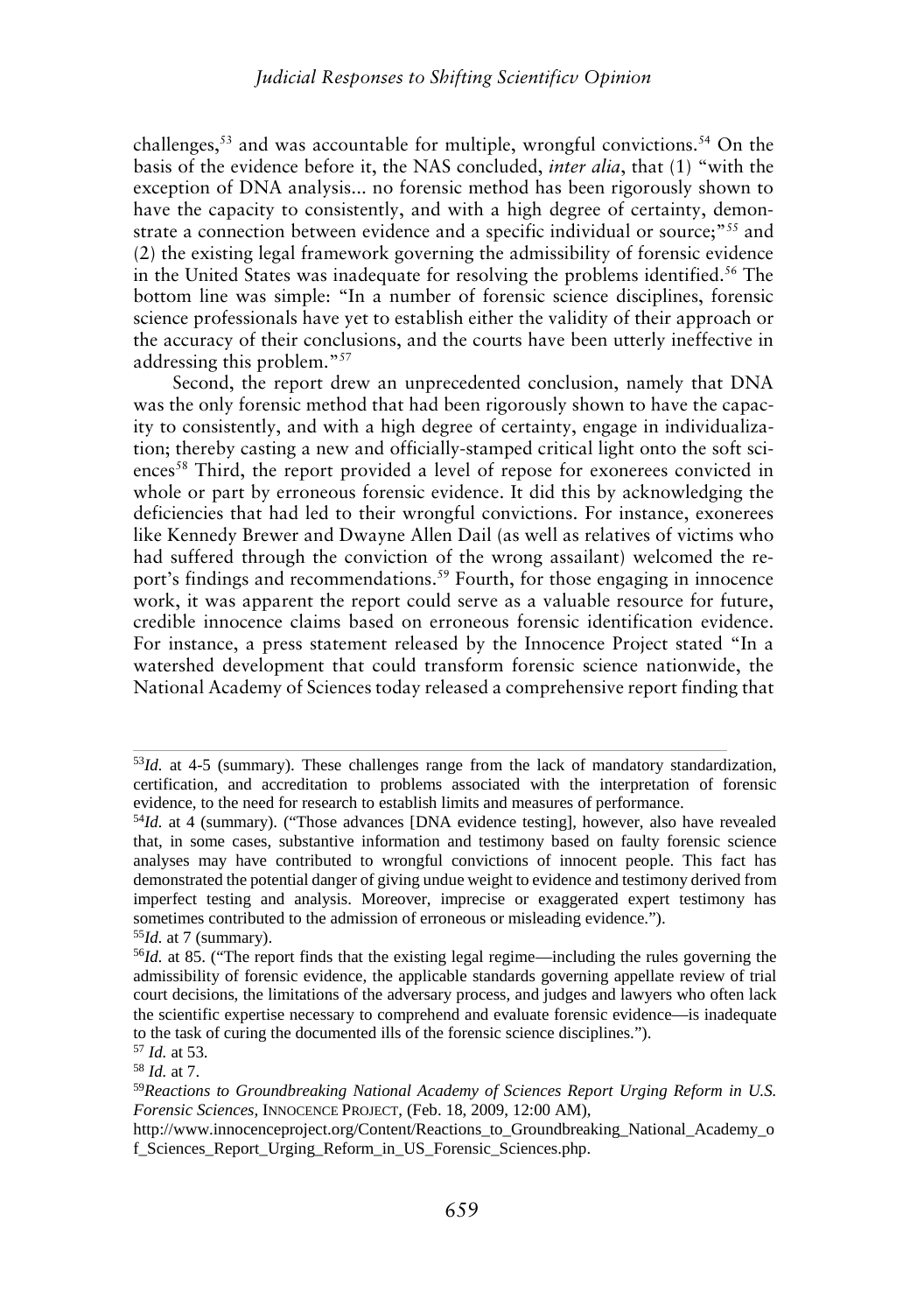the forensic sciences need significantly strengthened oversight, research and support in order to play a more reliable role in identifying perpetrators of crime, protecting the wrongly accused and ensuring public safety."<sup>60</sup> Peter Neufeld, co director of the Innocence Project commented "… forensic science professionals have not had the support or management needed to identify the real strengths and weaknesses of different assays and techniques…This report provides the roadmap for rectifying that problem, and we look forward to working with Congress and other key stakeholders to implement the report's recommendations."<sup>61</sup>

However, generally, the NAS Report (and other catalogued criticism of forensic identification evidence) has had limited impact. First, it has failed to turn the heads of the judiciary when it comes to the admissibility of forensic identification evidence. Despite the NAS Report's findings, trial judges continue to admit, often unreservedly, forensic identification evidence that engages with individualization.<sup>62</sup> Moreover, appellate judges continue to defer to such trial court decisions, and/ or find the admission of such forensic identification evidence was a "harmless error" or lawful due to the fact defense counsel had the opportunity to challenge it (whether or not they did so effectively).<sup>63</sup> Furthermore, the Report's findings and other such criticism has, on the whole, failed to persuade appellate judges that there has been a shift in scientific opinion or generation of controversy, within relevant forensic identification disciplines, which qualifies as "newly discovered evidence." Part III presents this pattern in judicial decision making, and offers the findings of NAS Report, in relation to the forensic disciplines associated with tool-marks, fingerprints, hairs, shoe-prints and blood spatter, to provide a flavour of the basis upon which petitioners have made newly discovered evidence arguments that there has been a shift in scientific opinion.

# IV. THE FINDINGS OF THE 2009 NAS REPORT AND JUDICIAL RESPONSES TO NEWLY DISCOVERED EVIDENCE CLAIMS BASED ON SHIFTING SCIENTIFIC OPINION AND/OR CONTROVERSY IN FORENSIC DISCIPLINES

The 2009 NAS Report was a watershed publication, subjecting both the previously known and unknown deficiencies of a variety of popular forensic identification methods to the condemnation of America's premier scientific organization. Moreover, for the first time, following an assessment of forensic science as a whole the NAS found "with the exception of DNA analysis... no forensic method has been rigorously shown to have the capacity to consistently, and with a high degree of certainty, demonstrate a connection between evidence and a specific individual or source."<sup>64</sup> In other words, it cast, new significant doubt, on the

<sup>60</sup>*National Academny of Sciences Urges Comprehensive Reform of U.S. Forensic Sciences,* INNOCENCE PROJECT (Feb. 18, 2009 12:00 AM),

http://www.innocenceproject.org/Content/National\_Academy\_of\_Sciences\_Urges\_Comprehens ive\_Reform\_of\_US\_Forensic\_Sciences.php.

<sup>61</sup> *Id.*

<sup>62</sup> *See generally* Cooper, *supra* note 36.

<sup>63</sup> *See* Cooper, *supra* note 30; Cooper, *supra* note 31.

<sup>64</sup> NAS REPORT, *supra* note 10, at 7.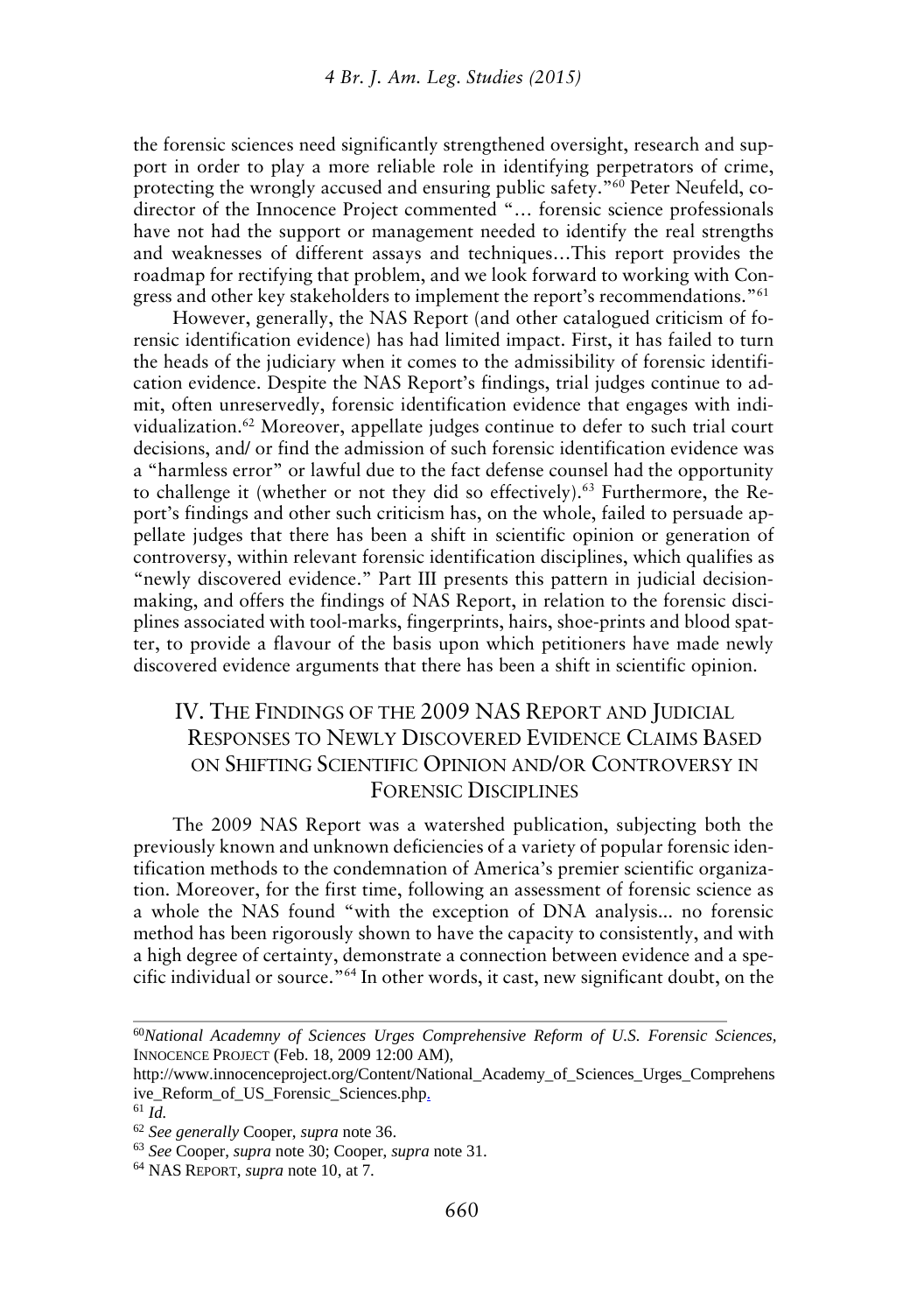ability of many popular forensics identification methods to engage in individualization. Subsequently, the NAS Report has served as a basis for post-conviction newly discovered evidence claims, with defendants arguing that it represents shifting scientific opinion and/or controversy in a forensic discipline associated with their conviction.

This section explores judicial responses to such newly discovered evidence claims. My dataset comprises ten cases. I identified my dataset via a Westlaw search using the terms (and synonymous terms) "National Academy of Sciences," "newly discovered evidence," and "individualization" in a variety of combinations. The dates of my searches were restricted to cases occurring between 2009 and 2014 to coincide with the publication of the NAS Report. The ten cases have been divided into two categories: Category One comprises tool-mark (firearms) cases. This category includes standard tool-mark identification cases and Comparative Bullet Lead Analysis (CBLA) cases. Category Two comprises other forensic identification methods cases. This category includes cases involving newly discovered evidence claims based on criticisms of the methods involved in fingerprint analysis, hair analysis, shoe-print analysis and blood stain pattern analysis. Before exploring judicial responses in each category, sub-section (i) sets out some of the specific findings of the NAS Report in relation to each of these forensic disciplines, in order to provide a sense of a petitioner's perspective on the alleged "scientific shift and/or controversy" in each discipline.

# *A. THE 2009 NAS REPORT'S FINDINGS: TOOL-MARKS, FINGER- PRINTS, MICROSCOPIC HAIR ANALYSIS, SHOE-PRINTS, AND BLOOD STAIN PATTERNS.*

#### i. Firearms Identification – Tool-mark Analysis

The NAS Report found that class characteristics "can be useful in narrowing the pool of tools that may have left a distinctive mark,"<sup>65</sup> and that individual characteristics "might, in some cases, be distinctive enough to suggest one particular source."<sup>66</sup> However, overall, the report concluded that the "scientific knowledge base for tool mark and firearms analysis is fairly limited."<sup>67</sup> In order to make the process of individualization more precise and repeatable, the report concluded "additional studies should be performed."<sup>68</sup> It further concluded that the AFTE Protocol was not defined in a sufficiently precise way for examiners to follow, particularly in relation to when an examiner can "match" two samples.<sup>69</sup>

<sup>65</sup>*Id.* at 154.

<sup>66</sup>*Id.*

<sup>67</sup>*Id.* at 155.

<sup>&</sup>lt;sup>68</sup>Id. at 154. Some studies have been performed to consider the degree of similarity that can be found between marks made by different tools and the variability in marks made by individual tool.

<sup>69</sup>*Id.* at 155. ("… AFTE has adopted a theory of identification, but it does not provide a specific protocol. It says that an examiner may offer an opinion that a specific tool or firearm was the source of a specific set of tool-marks..."sufficient agreement" exists in the pattern of two sets of marks. It defines agreement as significant "when it exceeds the best agreement demonstrated between tool marks known to have been produced by different tools and is consistent with the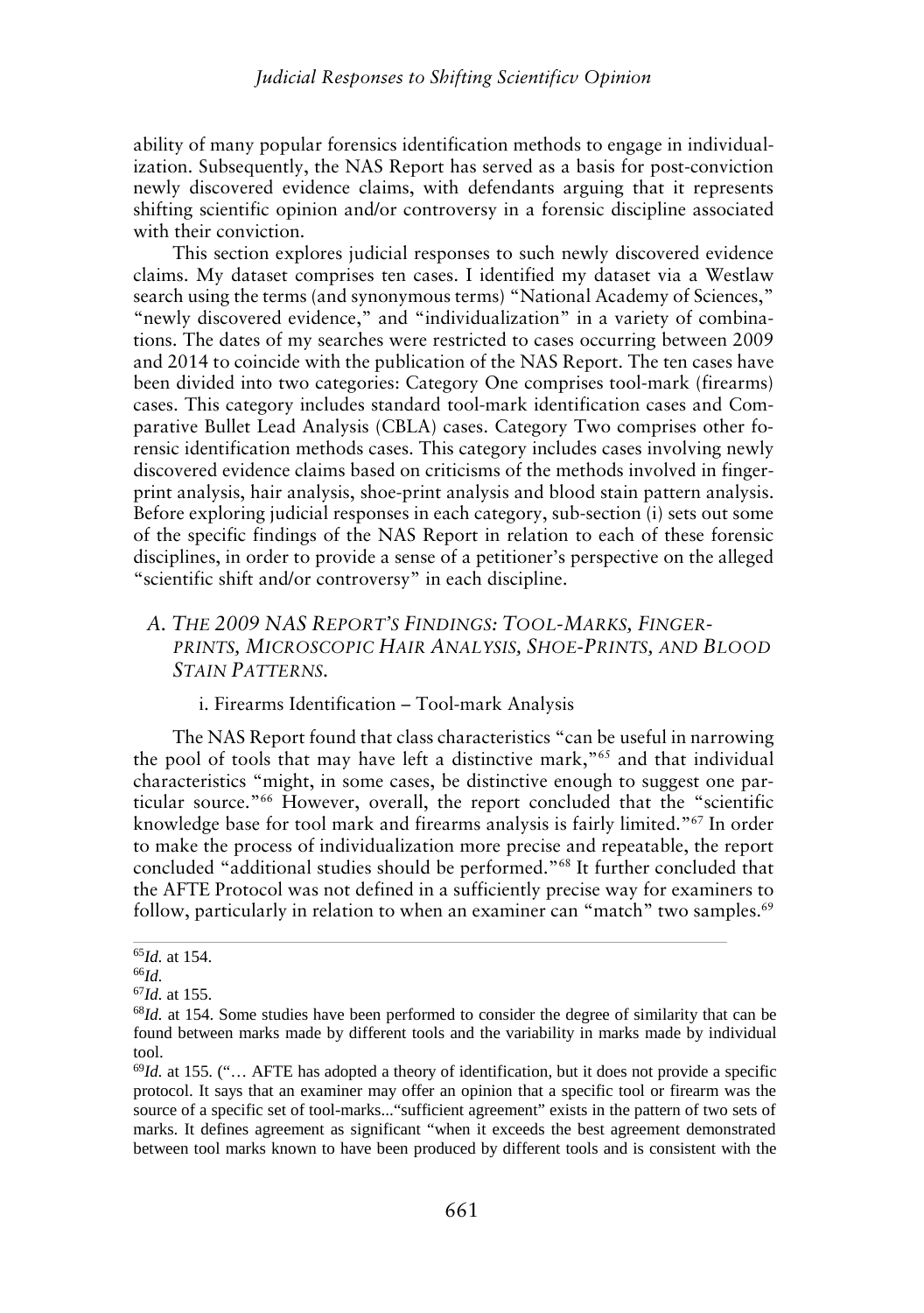The report berated the protocol, stating "This AFTE document, which is the best guidance available for the field of tool mark identification, does not even consider, let alone address, questions regarding variability, reliability, repeatability, or the number of correlations needed to achieve a given degree of confidence."<sup>70</sup>

ii. Fingerprint Identification - Friction Ridge Analysis

The NAS Report acknowledged that friction ridge analysis had long "served as a valuable tool, both to identify the guilty and exclude the innocent,"<sup>71</sup> and gave some support to the discipline's ability to engage in individualization. Due to the amount of detail available in friction ridges, the NAS opined that "it seems plausible that a careful comparison of two impressions can accurately discern whether or not they had a common source."<sup>72</sup> The report agreed that some scientific evidence supports the presumption that friction ridge patterns are unique and remain unchanged throughout a lifetime.<sup>73</sup>

However, the report also found that the discipline was not "properly" underpinned.<sup>74</sup> The NAS Report's criticism spanned four areas. First, the 'Analysis, Comparison, Evaluation and Verification' method (ACE-V) is not "specific" enough to qualify as a validated method because it "does not guard against bias; is too broad to ensure repeatability and transparency; and does not guarantee that two analysts following it will obtain the same results."<sup>75</sup> Thus, following ACE-V did not mean that one was "proceeding in a scientific manner or producing reliable results."<sup>76</sup> Second, examiners need to better document their analysis.<sup>77</sup> Third, claims of a zero error-rate are clearly "unrealistic."<sup>78</sup> Fourth, more research is needed into ridge patterns and distribution, discriminating values and items that affect the quality of latent prints.<sup>79</sup>

iii. Microscopic Hair Analysis

The NAS Report acknowledged that because human and animal hairs are routinely shed, it makes it possible for hairs to be transferred from an individual

<sup>70</sup>*Id*.

<sup>71</sup>*Id.* at 142. <sup>72</sup>*Id.*

<sup>73</sup>*Id.* at 143-44. <sup>74</sup>*Id.* at 144.

<sup>75</sup>*Id.* at 142.

<sup>76</sup>*Id.*

agreement demonstrated by tool marks known to have been produced by the same tool." The meaning of "exceeds the best agreement" and "consistent with" are not specified, and the examiner is expected to draw on his or her own experience.").

<sup>77</sup>*Id.* at 143. ("Better documentation is needed of each step in the ACE-V process or its equivalent. At the very least, sufficient documentation is needed to reconstruct the analysis, if necessary.") <sup>78</sup>*Id.*

<sup>79</sup>*Id.* at 144-45. (The NAS Report acknowledged that "Some research has recently begun to into ridge flow and crease pattern distribution on the hands and feet and research into the discriminating value of the various ridge formations and clusters of ridge formations.").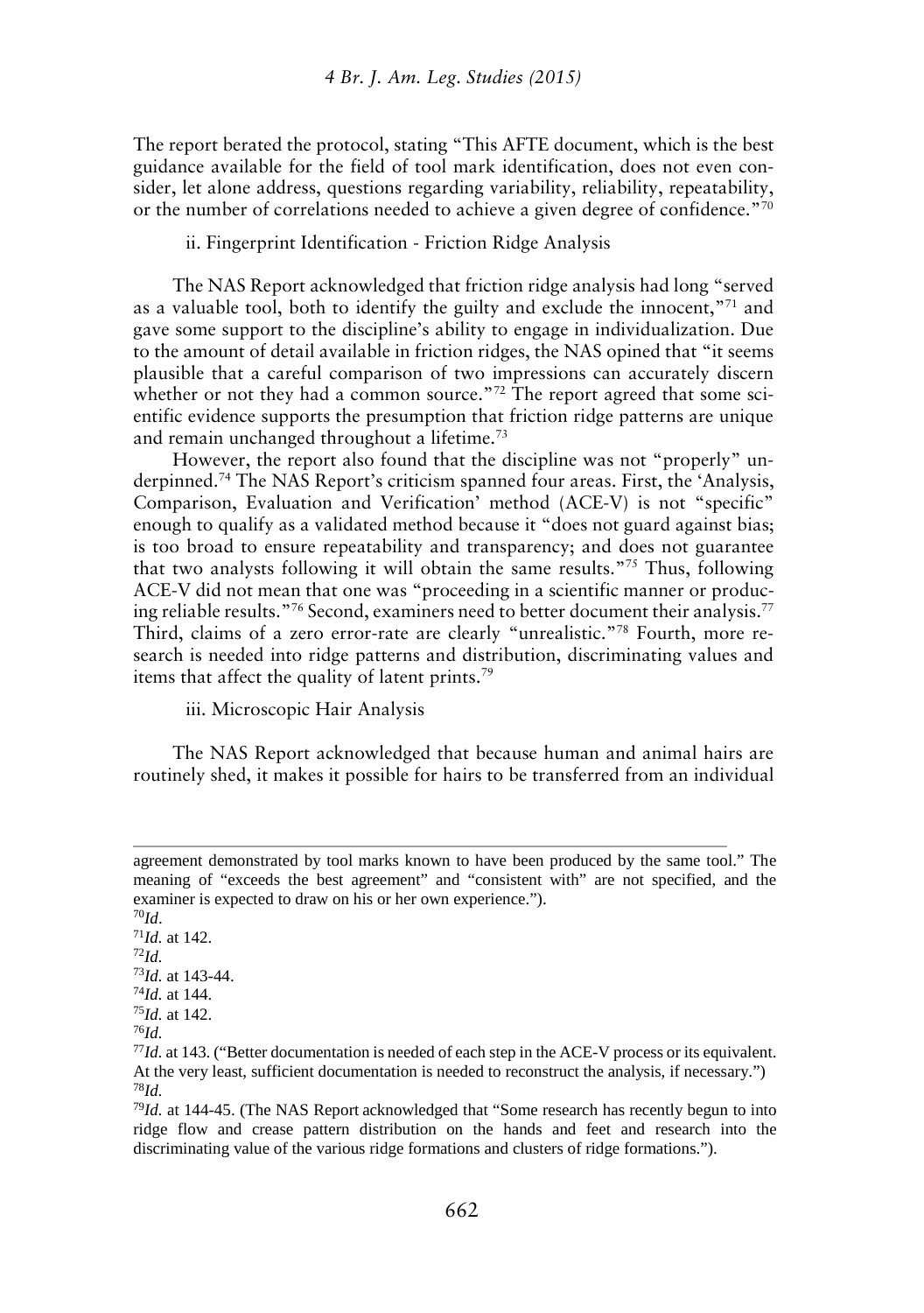to a crime scene.<sup>80</sup> The report noted that examiners can generally recognize various physical characteristics of hairs, which are sufficiently different among individuals, to allow people to be included or excluded from having donated them.<sup>81</sup> However, the NAS Report concluded that no scientifically accepted statistics exist about the frequency with which particular characteristics of hair are distributed in the population.<sup>82</sup> Moreover, the report found that there are seemingly no uniform standards on the number of features on which hairs must agree before an examiner may declare a "match" between a suspect hair and a suspect; finding that the categorization of hair features depends heavily on an examiner's proficiency and practical experience.<sup>83</sup> Ultimately, the NAS Report concluded that there was "no scientific support for the use of hair comparisons for individualization in the absence of nuclear DNA."<sup>84</sup>

#### *iv.* Impression Evidence – Shoeprints

The NAS Report noted that the scientific basis for the evaluation of impression evidence is that mass-produced items (such as shoes and tyres) pick up features of wear that, over time, individualize them.<sup>85</sup> However, because these features continue to change as the items are used, elapsed time after a crime can undercut a forensic scientist's certainty.<sup>86</sup> Class characteristics (amongst a particular batch of shoes, for example) can be identified, but there is no consensus about how many individual characteristics are required to make a "match" between a batch item and a suspect one. The NAS Report found that necessary research into validity, reliability, variables, and population studies was absent, and that even the most experienced examiners should avoid biases in experience based judgments, especially in the absence of a feedback mechanism to correct an erroneous judgment.<sup>87</sup>

*v.* Blood Stain Pattern Analysis

The NAS Report found that some scientific studies "support some aspects of bloodstain pattern analysis."<sup>88</sup> For instance, the report accepted that it can be known whether blood was spattered quickly or slowly.<sup>89</sup> However, the report also stated that some experts "extrapolate far beyond what can be supported."<sup>90</sup> The NAS concluded that given the complexity of assessments involved in such analysis, great care must be taken about how such expert testimony is presented

<sup>80</sup> *Id.* at 155. <sup>81</sup> *Id.* at 156. <sup>82</sup> *Id.* at 160. <sup>83</sup> *Id.* <sup>84</sup> *Id.* <sup>85</sup> *Id.* at 149. <sup>86</sup> *Id.* <sup>87</sup> *Id.* <sup>88</sup> *Id.* at 178. <sup>89</sup> *Id.* <sup>90</sup> *Id.*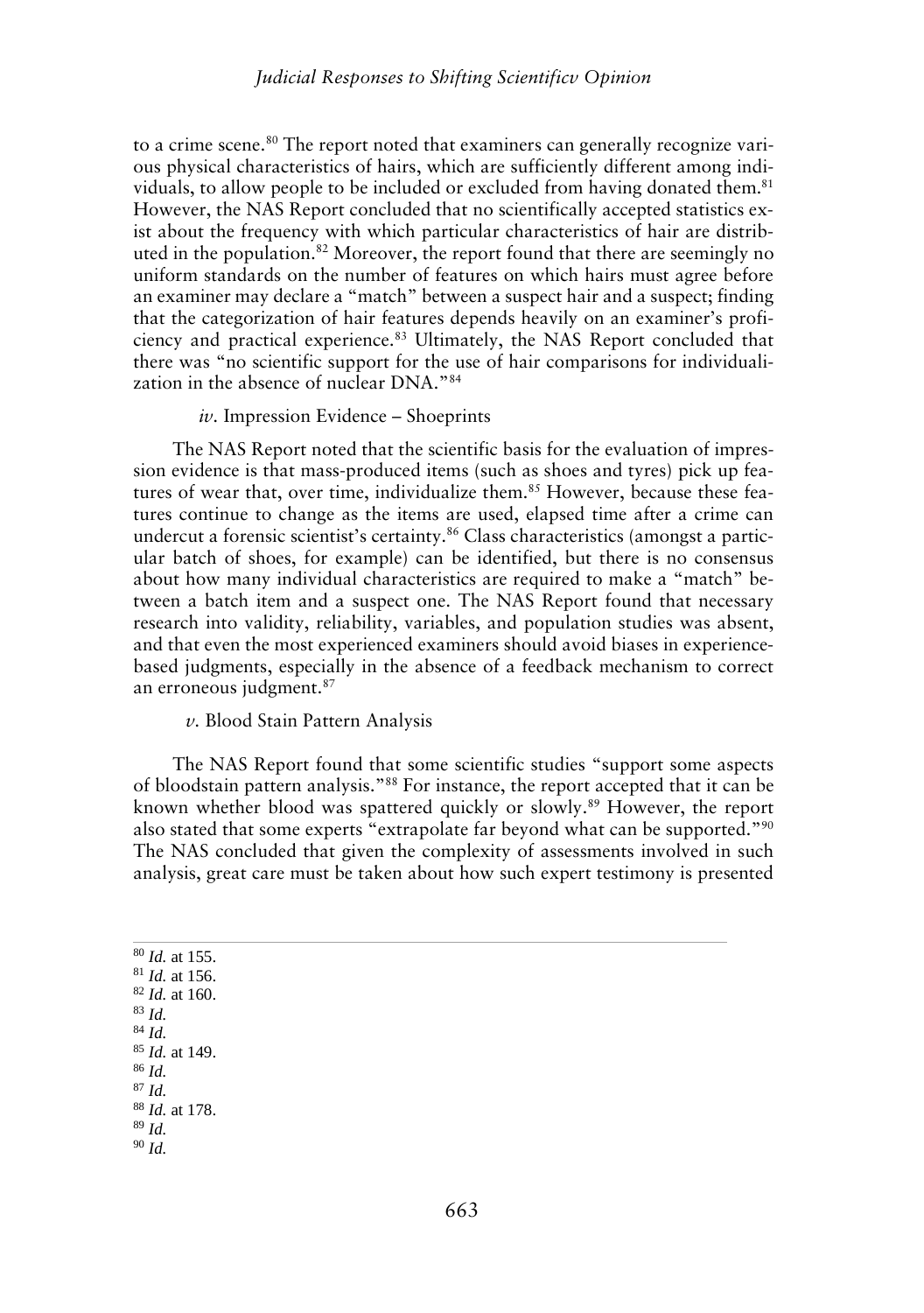in court.<sup>91</sup> The report concluded, however, that at present "The uncertainties associated with blood stain pattern analysis are enormous."<sup>92</sup>

### *B. JUDICIAL RESPONSES TO NEWLY DISCOVERED VIDENCE CLAIMS BASED ON SHIFTING SCIENTIFIC OPINION AND/OR CONTROVERSY IN FORENSIC IDENTIFICATION DISCIPLINES*

#### i. Category One: Firearms Identification Cases

It is unsurprising that the majority of the cases identified involve newly discovered claims related to the veracity of firearms identification evidence. This is because firearms identification evidence has been the subject of the most notable shift in judicial opinion. Since 2005 there has been a trend, by some courts, to direct expert testimony away from claims of individualization i.e., away from allowing experts to testify to a "match" between a specific firearm and suspect ammunition.<sup>93</sup> These courts have, overall, taken such an approach because of concerns about the subjectivity of firearms identification and its lack of empirical underpinnings for claims of individualization. $94$  The cases in this category can be divided into two sub-categories: (1) standard tool-mark cases; and (2) CBLA cases.

#### a. Standard Tool-mark Cases

The courts have been generally reluctant to accept that shifting scientific opinion and/or controversy in the field of firearms identification qualifies as newly discovered evidence. For instance, in the 2011 case of *Rues v Denney*,<sup>95</sup> Denney argued that the NAS Report constituted newly discovered evidence, which would extend his limitations period. Denney argued, *inter alia*, that the NAS Report called into question the processes for comparing bunter marks from firearm shells to other, unfired shells: a method of analysis that had led to evidence contributing to his conviction. The Eighth Circuit Court of Appeals affirmed the U.S. District Court's finding that the report was not "new evidence," accepting the lower court's reasoning that the criticism contained in the NAS Report was not "new." This was because the criticisms had been raised previously in academic journals. As such, the criticisms were discoverable prior to 2009. As such, the appellate court found that the NAS Report did not "constitute a new fact," because it did not "raise any new issues." <sup>96</sup>

<sup>91</sup> *Id.* at 179.

<sup>92</sup> *Id.*

<sup>93</sup> *See* United States v. Green, 405 F. Supp. 2d 104 (D. Mass. 2005); United States v. Monteiro, 407 F. Supp. 2d 351 (D. Mass. 2006); United States v. Glynn, 578 F. Supp. 2d 567 (S.D.N.Y. 2008).

<sup>94</sup> Cooper, *supra* note 36.

<sup>95</sup> 643 F.3d 618 (8th Cir. 2011).

<sup>96</sup> *Id.* at 622.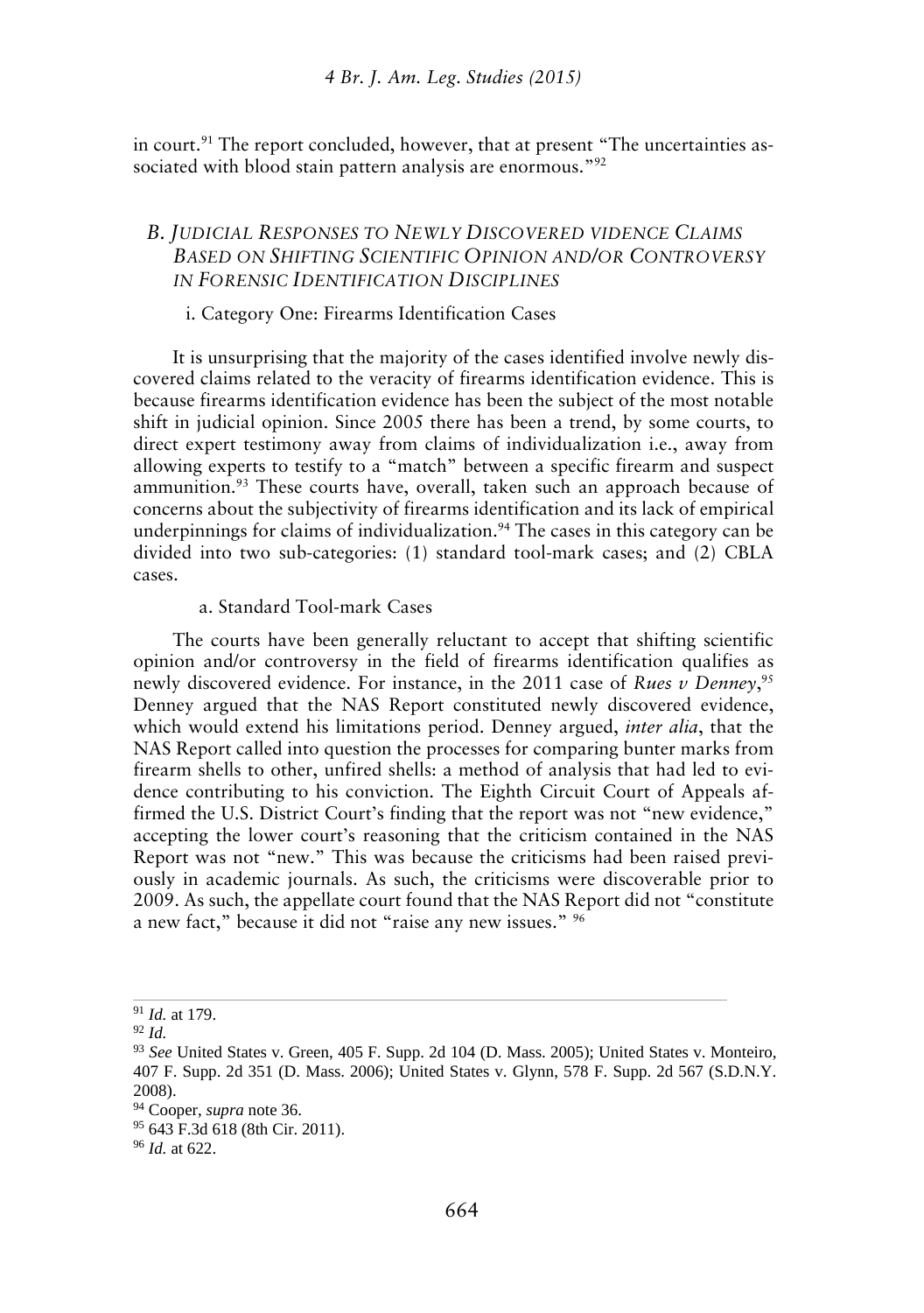#### *Judicial Responses to Shifting Scientificv Opinion*

In *Foster v Florida*,<sup>97</sup> the Supreme Court of Florida also rejected the argument that the findings contained in the NAS Report were newly discovered evidence. The court found that Foster had failed to meet the required standards for newly discovered evidence, namely that he needed to "allege sufficient facts showing that the evidence was unknown by the trial court, the party, or his counsel, and that his counsel could not have known of it by use of due diligence",<sup>98</sup> and "if the evidence is newly discovered, it must be such that on retrial the defendant would probably be acquitted."<sup>99</sup> The court applied precedent (*Johnston v State* discussed *infra*) where it had rejected a similar claim on the basis that (1) the NAS Report cited to existing publications before the crime was committed and others that were published during the time that the petitioner was seeking post-conviction relief; and (2) the report lacked specificity "that would justify a conclusion that it provides a basis to find the forensic evidence admitted at trial to be infirm or faulty.... Nothing in the report renders the forensic techniques used in this case unreliable..."<sup>100</sup> The Florida Supreme Court found the same reasoning applied to Foster, citing additional precedents where research studies had failed to qualify as sources of newly discovered evidence,<sup>101</sup> and noting that Foster had failed to identify how the relevant research "would demonstrate, in any specific way, that the testing methods or opinions in his case were defi $cient$ ."102

Similarly, in the 2011 case of *Arizona v Rodriguez*<sup>103</sup> the petitioner argued, *inter alia*, that the NAS Report constituted newly discovered evidence that would have challenged the testimony of the state's ballistics expert, and changed the outcome of his trial. In a memorandum opinion, the Arizona Court of Appeals (Division 2) rejected Rodriguez's claim, finding the trial court did not abuse its discretion in denying post-conviction relief. The court described the trial court's decision as "thorough"<sup>104</sup> and offered no further reasoning for the rejection of the claim. Notably, however, the same Arizona court did provide a form of relief in the 2014 case of *Arizona v Celaya*.<sup>105</sup> In that case, Celaya argued that his trial court erred when it denied him an evidentiary hearing on his claim that the NAS Report's findings "debunking the certainty of firearms comparison analysis"<sup>106</sup> constituted newly discovered evidence. At Celaya's trial, two state experts had testified that there was "no doubt"<sup>107</sup> that a bullet found in Celaya's truck was fired by the same gun that killed the victims. In other words, the experts had claimed individualization. The appellate court determined that the trial court abused its discretion by failing to have an evidentiary hearing, but refused to

- <sup>100</sup> *Id.*
- <sup>101</sup> *Id.*
- <sup>102</sup> *Id.*

<sup>104</sup> *Id.* at 2.

<sup>97</sup> 132 So.3d 40 (Fla. 2013).

<sup>98</sup> *Id.* at 71.

<sup>99</sup> *Id*. at 72.

<sup>103</sup> Not Reported in P.3d, 2011 WL 6916543 (Ariz. App. Div. 2).

<sup>105</sup> Not Reported in P.3d, 2014 WL 4244049 (Ariz. App. Div. 2).

<sup>106</sup> *Id.* at 5.

<sup>107</sup> *Id.*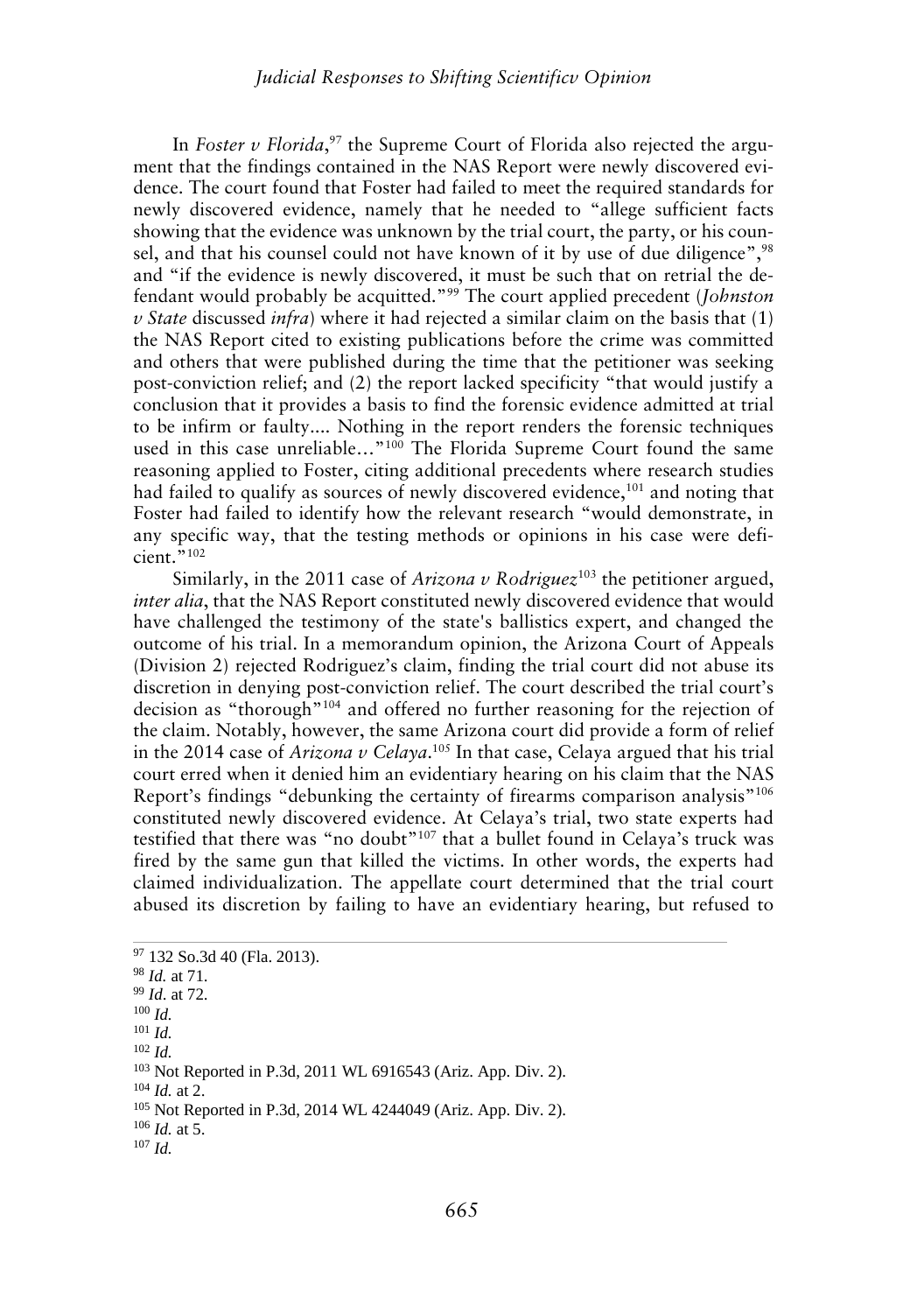comment of whether the NAS report was in fact newly discovered evidence (without such a hearing). The court remanded for an evidentiary hearing, rejecting the state's claim that one was unnecessary.<sup>108</sup>

Despite signalling that the review of such issues must occur, the decision in *Celeya* fed into the conservative trend by appellate courts to (1) defer to lower court decisions regarding the qualification of newly discovered evidence; and (2) not label the findings of the NAS Report (including the unprecedented finding that individualization was not proper in forensic disciplines such as firearms identification) as newly discovered evidence. As it stands, the cases in this sub-section show that the shift in scientific opinion contained in the NAS, with regards to firearms identification evidence, fails to qualify as newly discovered evidence. This is largely because courts take the view it presents no "new" facts given that it cites to older research and lacks specificity to individual cases. With regard to specificity, Cole and Edmond have noted how the judiciary's "intense focus on the case, the particular witness, their opinion and its relation to facts in issue..."<sup>109</sup> has made it difficult for petitioners to apply general concerns from the NAS Report to "…specific case-based evidence relevant to prosecutions and appeals."<sup>110</sup> As Cole and Edmond point out, "Courts are interested in relevant that is, probative—evidence bearing on facts in issue in the *specific* proceedings."<sup>111</sup> This view is palpable in the cases explored in this sub-section (and throughout Part III). As it stands, petitioners are failing to bridge the gap between the NAS Report's findings and the impact they have on the evidence in their cases. This failure tends to be fatal for the "verdict changing capacity" requirement of newly discovered evidence rules.

#### b. CBLA Cases

The use of CBLA evidence was discontinued in 2004, after a report questioning its validity was published by the National Academy of Sciences (CBLA NAS Report).<sup>112</sup> Historically, CBLA evidence had been used to show that "bullets came from the same box, the same manufacturer, were related in time or geography, or generally linked the defendant to the crime in some unspecified manner."<sup>113</sup> Since 2004, some defendants have used this shift in scientific opinion as

<sup>108</sup> *Id*. at 6.

<sup>109</sup> Cole & Edmond, *supra* note 15 at 595.

<sup>110</sup> *Id.*

<sup>111</sup> *Id.* at 597

<sup>112</sup> NAT'L RESEARCH COUNCIL OF THE NAT'L ACADEMIES, REPORT IN BRIEF, FORENSIC ANALYSIS: WEIGHING BULLET LEAD EVIDENCE 1 (2004).

<sup>&</sup>lt;sup>113</sup> *Id.* ("The FBI commissioned the National Research Council ("NRC") to evaluate its use of CBLA and, following the Council's 2004 report, discontinued its use of CBLA at trials. The NRC report demonstrates that the problem with CBLA is not that the *method* used to *compare* the contents of two bullets is unreliable in some abstract sense, but that it is unreliable to conclude that a CBLA "match" supports *further specific factual assertions put forth at trial.* Most often, these assertions are that matching bullets came from the same box, the same manufacturer, were related in time or geography, or generally linked the defendant to the crime in some unspecified manner. Crucially, these conclusions rested on assumptions unsupported by scientific and statistical testing of the general bullet *manufacturing* process. *See* Nat'l Res. Council at 112–13.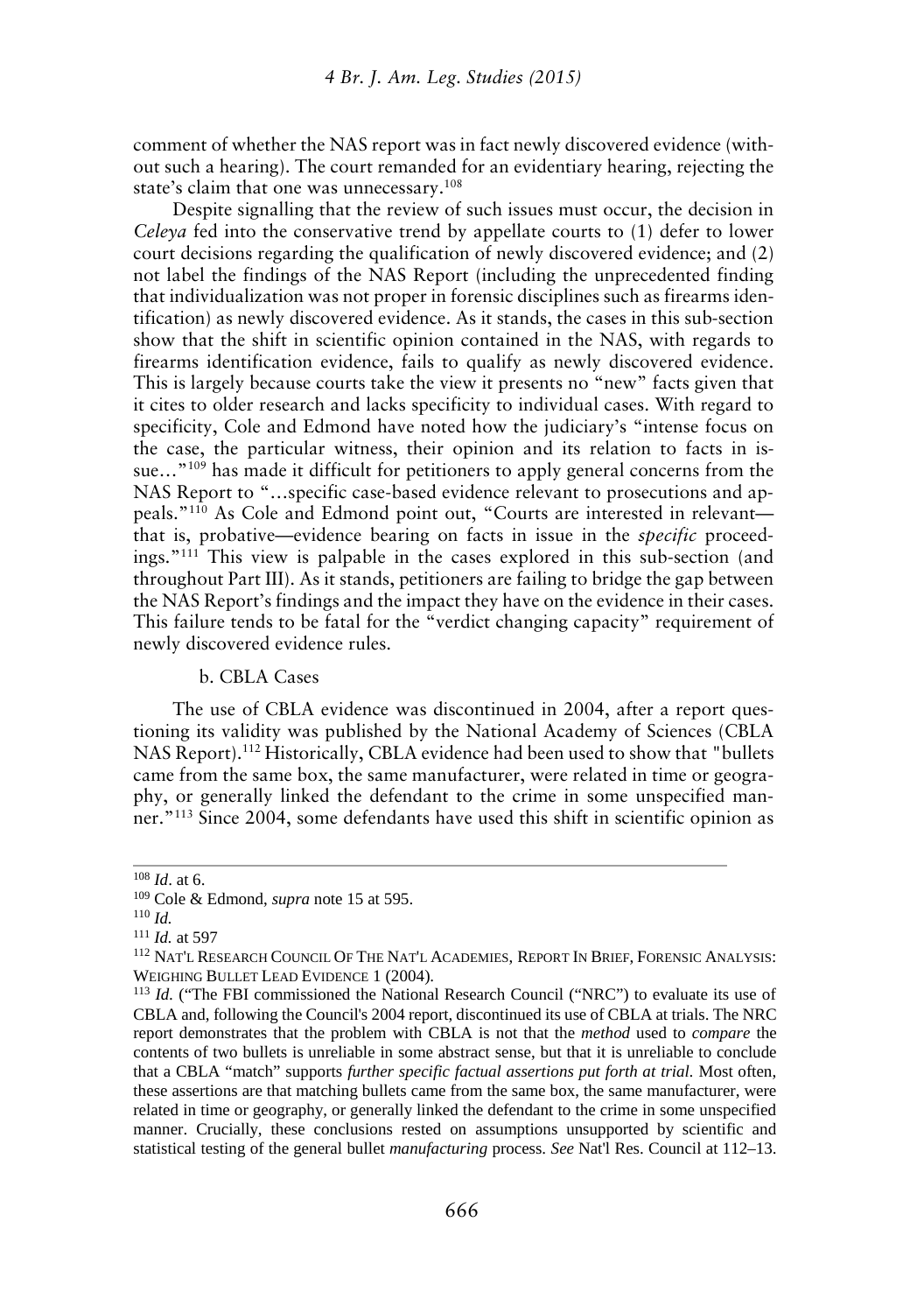a basis for newly discovered evidence claims. Unlike the claims identified in sub section (a) above, however, these claims have generally triggered judicial intervention in favor of the petitioner.

For example, in *Zamarippa v Florida*,<sup>114</sup> Zamarippa based his newly discovered evidence claim on a 2007 Washington Post article that detailed the controversy surrounding CBLA, including a reference to the CBLA NAS Report.<sup>115</sup> Applying the earlier decision of *Murphy v State*,<sup>116</sup> in which the same court had held that the CBLA NAS Report might qualify as newly discovered evidence, the court held that the petitioner was entitled to an evidentiary hearing to determine, *inter alia*, whether newly discovered evidence on CBLA would probably produce acquittal on retrial. The ruling overturned that of the lower court, and continued the idea that there was some judicial acceptance that the shift in scientific opinion with regards to CBLA evidence qualified as newly discovered evidence.

In the 2010 case of *Smith v Florida*,<sup>117</sup> a Florida court labelled the shift in scientific opinion with regards to CBLA evidence as newly discovered evidence. In that case, Smith alleged that the CBLA method, which had been used by an FBI analyst who testified at his murder trials in 1989 and 1990, had been subsequently discredited by scientific research and abandoned by the FBI as unreliable. Smith cited the November 2007 joint-investigation by *The Washington Post* and CBS News in its "60 Minutes" feature and the CBLA NAS Report, which concluded that CBLA could not reliably support testimony that a bullet came from a particular box of ammunition.<sup>118</sup> The District Court of Appeal held that Smith had sufficiently alleged that evidence that CBLA had been discredited and abandoned was unknown at the time of his trials, and could not have been discovered by the use of due diligence and provided relief. In so holding, the court cited precedents that CBLA had been held inadmissible on the basis that they were scientifically unreliable.<sup>119</sup>

However, firing a shot across the bows of lawyers who were minded to interpret the *Smith* decision as a liberal shift in judicial thought on newly discovered

First, the NRC found that a CBLA match supports the inference that two bullets came from the same "source" when taken to mean a compositionally indistinguishable volume of lead ("CIVL"). But there was no generally reliable evidence that a CBLA match corresponded to a match among any other type of "source," such as a specific manufacturer, box, time, location, etc. *See id.* at 106–07. Thus, it remained in many cases a distinct possibility that while bullets from the same "source" match each other, they also match bullets from any number of "sources." Second, there was no general knowledge of the probability that manufacturing variations would result in two different lead sources randomly producing matching bullets, producing what is known as a "false positive." *Id.* at 107 ("Although it has been demonstrated that there are a large number of different [CIVL's], there is evidence that bullets from different CIVL[']s can sometimes coincidentally be analytically indistinguishable.") (quoting: Kulbicki v. State of Maryland, 207 Md. App. 412, 53 A.3d 361 at 439-40).

<sup>114</sup> 100 So.3d 746 (Fla. App. 2 Dist., 2012).

<sup>115</sup> *Id.* at 747.

<sup>116</sup> 24 So.3d 1220 (Fla. App. 2 Dist., 2009).

<sup>117</sup> 23 So.3d 1277 (Fla. App. 2 Dist., 2010).

<sup>118</sup> *Id.* at 1278.

<sup>119</sup> *Id.*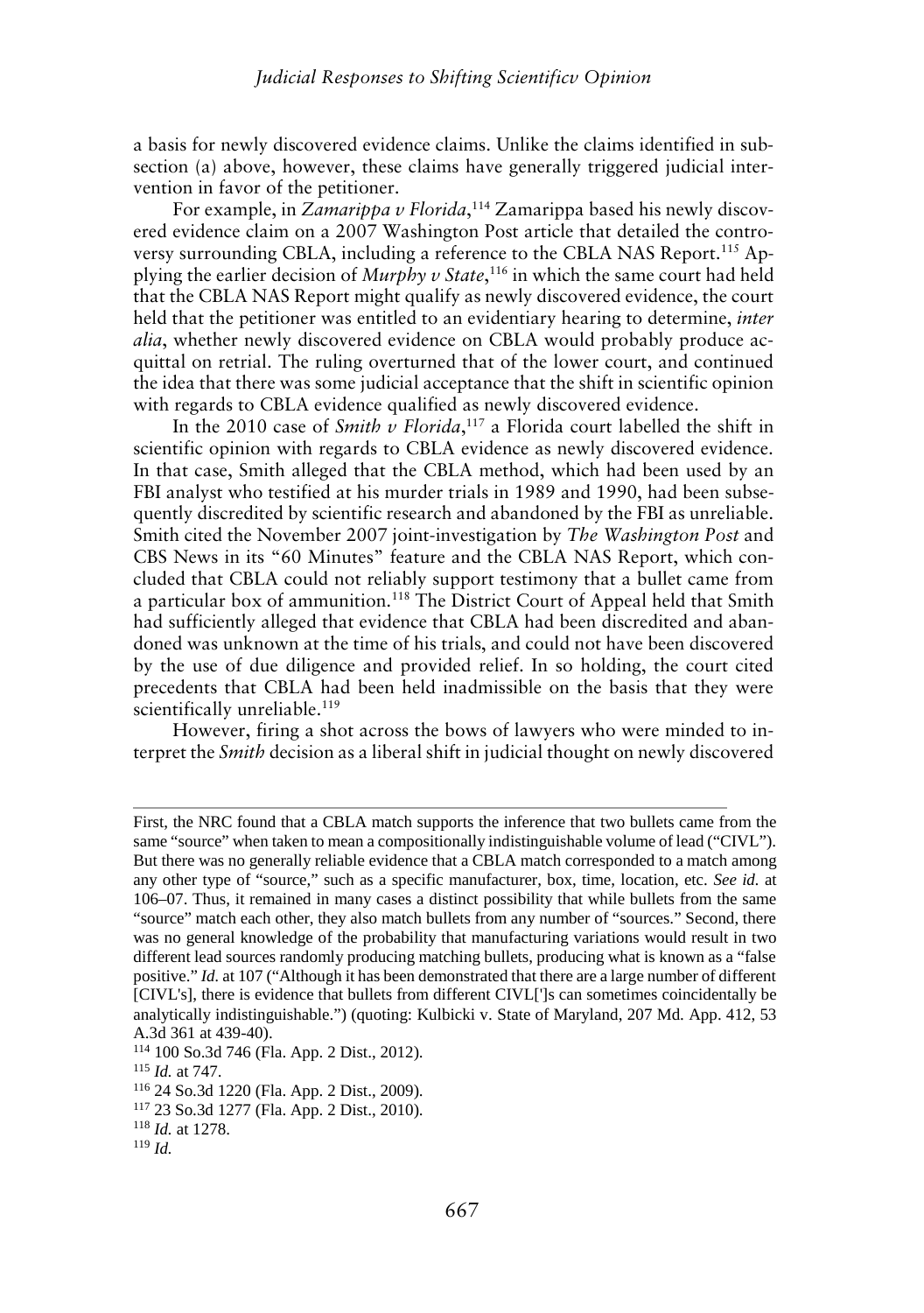claims involving a shift in scientific opinion, in a special concurring judgment, Judge Altenbernd stated that,

…a change in scientific opinion within a relevant scientific community-a change that occurred almost twenty years after the trial in this case-may require a different postconviction analysis than the typical claim of newly discovered evidence.<sup>120</sup>

The judge went on to explain his view that when a defendant is arguing that evidence properly admitted would no longer be admissible due to advances in scientific knowledge or theory, he "should have a heavy burden to establish that the admitted evidence was critical to the conviction."<sup>121</sup> This was largely because such advancements in 'soft science' forensic disciplines, like CBLA, were not comparable to those in DNA testing. The judge explained,

CBLA normally allowed for testimony that a bullet involved in a crime was consistent with other bullets in the possession of the defendant, but those bullets may have come from a manufacturing batch that may have contained thousands of additional comparable bullets. In other words, CBLA allowed for circumstantial evidence suggesting a connection between the defendant and the bullet involved in the crime. Thus, the recent shift in scientific thought may reduce the amount of circumstantial evidence connecting the defendant to the offense, but it should not result in any affirmative evidence exonerating the convicted defendant.<sup>122</sup>

As such, Judge Altenbernd was not "completely convinced" that the normal test used for newly discovered evidence, i.e. that it would probably change the result, should be the test controlling this post-conviction issue.<sup>123</sup> When the change in scientific thought occurs many years after the conviction, the judge was inclined to "believe that the defendant should be required to establish a higher degree of certainty that the change in evidence would have altered the jury's ver- $\det$ ."124

The cases in sub-section (b) suggest that courts have treated shifts in scientific opinion about CBLA evidence more favourably, allowing such claims to qualify as newly discovered evidence. Concerns about the 'newness' of the criticism aimed at CBLA evidence and how probative that criticism is to a particular case (given it comes from sources detached from the specific case at hand) have seemingly been side-lined. The difference between how courts have treated newly discovered evidence claims related to standard tool-mark analysis and those involving CBLA evidence raises a question about how the 2009 NAS Report differs from the CBLA NAS Report. Cole and Edmond point out that,

*Strengthening* can be distinguished from earlier NRC reports in both its breadth and implications. The earlier NRC reports provided recommendations that were more constrained. They could be more readily identified, understood

<sup>120</sup> *Id.* at 1279 (Altenbernd, J., concurring).

<sup>121</sup> *Id.* at 1280.

<sup>122</sup> *Id.*

<sup>123</sup> *Id.*

<sup>124</sup> *Id.*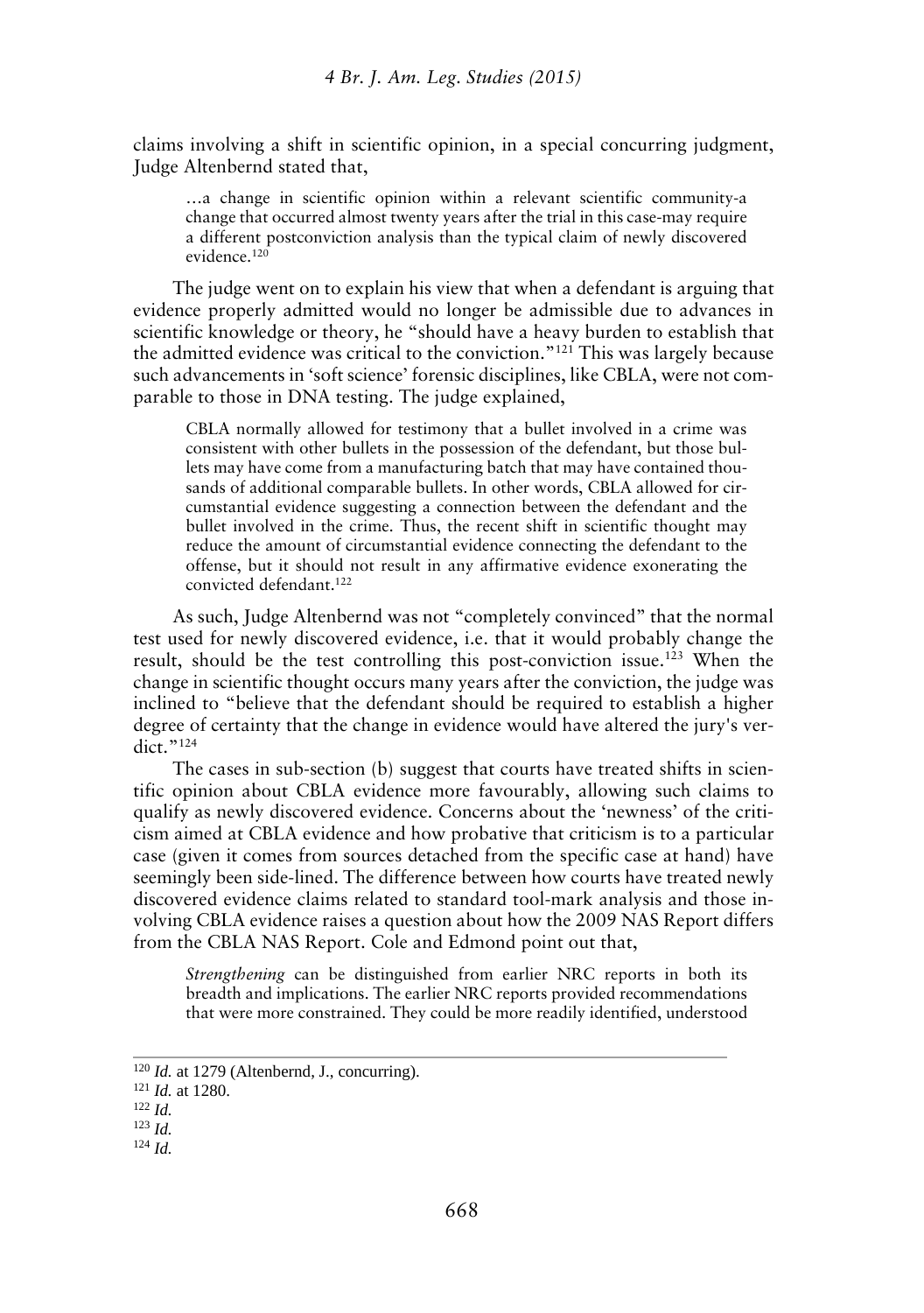and acted upon. Their recommendations applied to a small set of issues or cases, although DNA profiling was in the process of rapid expansion. Conversely, many of the concerns in *Strengthening* are diffuse: applicable to a very large number of current and legacy cases. In the absence of clear guidance and in the face of daunting logistical complexity, it is perhaps not surprising that courts have been cautious in their response to a report with incredibly disruptive potential.<sup>125</sup>

In addition, the changes promulgated by the 2004 CBLA NAS Report also had the rubber stamp of the FBI. The FBI forced the discontinuance of CBLA evidence in 2004, whereas the forensic disciplines criticized for making claims of individualization by the NAS Report 2009 have continued routinely to make such claims post-2009.<sup>126</sup> This difference might be related to the different roles (and perhaps perceived importance by the judiciary) of the FBI and NAS. The FBI is the premier criminal investigation and law enforcement agency in America, and therefore has a great deal of weight when it comes to changing practices that effect criminal investigations. By contrast, the NAS is a self-described "non-profit society of distinguished scholars."<sup>127</sup> The NAS simply doesn't undertake the same practically potent role as the FBI. Unlike the FBI, the NAS has considerable distance from the routine grind of criminal investigations, including the application of the forensic identification methods such investigations involve.

ii. Category Two: Other Forensic Identification Methods Cases

This category includes newly discovered evidence claims based on shifting scientific opinion with regards to the methods involved in fingerprint analysis, microscopic hair analysis, shoe-print analysis and blood stain pattern analysis. Overall, the courts have been reluctant to find that any of the conclusions of the NAS Report (relevant to these disciplines) are a scientific shift and/or controversy that qualifies as newly discovered evidence.

In the 2010 case of *Johnston v State*,<sup>128</sup> the petitioner argued that the NAS Report constituted newly discovered evidence that proved he was convicted on "infirm forensic evidence."<sup>129</sup> The forensic evidence in his case involved fingerprints, shoeprints and blood stain patterns. The appellate court rejected his claim, affirming the lower court's decision. The appellate court's decision that the NAS Report did not qualify as newly discovered evidence was two-fold. First, the court found, the NAS Report cited to existing publications, which negated any argument that its findings were "new."<sup>130</sup> Second, the report lacked the specificity

<sup>125</sup> Cole & Edmond, *supra* note 15 at 614.

<sup>126</sup> *See generally* Cooper, *supra* note 36.

<sup>127</sup> *NAS Mission,* THE NATIONAL ACADEMY OF SCIENCES, http://www.nasonline.org/about nas/mission/ (last visited Aug. 25, 2015).

<sup>128</sup> 27 So.3d 11 (Fla. 2010).

<sup>129</sup> *Id.* at 16.

<sup>130</sup> *Id.* at 21.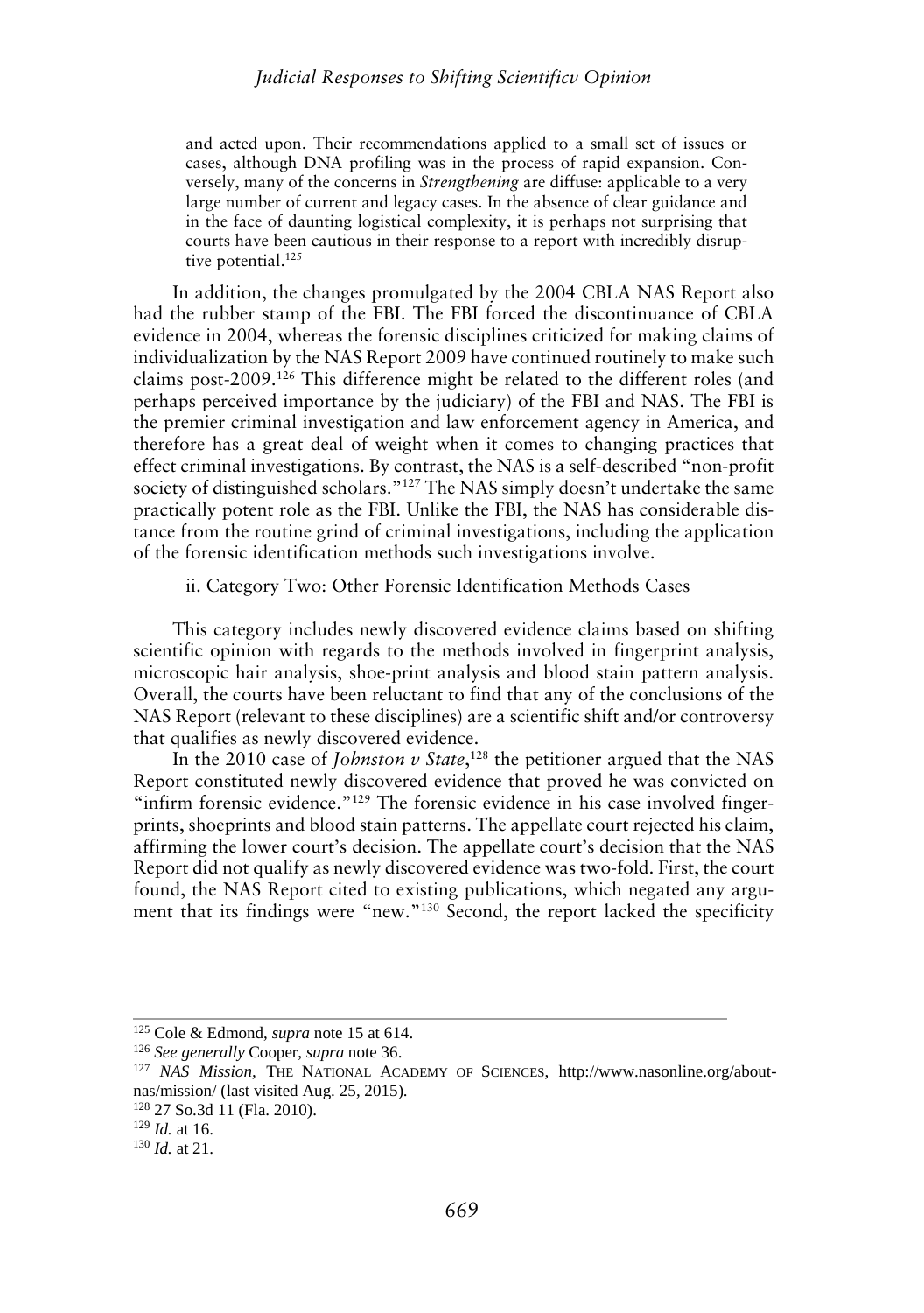that would justify a conclusion that it provides a basis to find the forensic evidence admitted at trial to be infirm or faulty.<sup>131</sup> In so holding, the court found that one statement in the NAS Report was "particularly telling,"<sup>132</sup> namely that:

The committee decided early in its work that it would not be feasible to develop a detailed evaluation of each discipline in terms of its scientific underpinning, level of development, and ability to provide evidence to address the major types of questions raised in criminal prosecutions and civil litigation.<sup>133</sup>

One of these "major types" of questions clearly related to the admissibility of forensic identification evidence in criminal proceedings. As Judge Harry Edwards, the Co-Chair of the NAS Report Committee, stated to a Congressional committee: "whether forensic evidence in a particular case is admissible under applicable law is not coterminous with the question whether there are studies confirming the scientific validity and reliability of a forensic science discipline."<sup>134</sup> This particular statement has been used to support claims that the NAS Report's findings should neither render inadmissible the forensic identification methods criticized in the NAS Report, nor should the criticism represent a shift in scientific opinion that undermines all convictions these disciplines have contributed to securing. Judge Edwards has since rejected such conclusions.<sup>135</sup> Cole and Edmond agree that the NAS Report did not advize on admissibility specifically, but suggest it would "…be misleading to suggest that it is not relevant to admissibility determinations."<sup>136</sup>

Nonetheless, the *Johnston* court persisted with the idea that the NAS Report did not "establish that any particular test, test result, or specific testimony presented at Mr. Johnston's trial was faulty or otherwise subject to challenge<sup>"137</sup> and was merely "a new or updated discussion of issues regarding developments in forensic testing."<sup>138</sup> As such, it did not constitute evidence that was not known at trial and could not have been ascertained through due diligence. Moreover, Johnston had not demonstrated how, in any specific way, the testing methods or opinions in his case were deficient.

In the 2014 case of *Enderle v Iowa*,<sup>139</sup> the petitioner claimed that the NAS Report constituted newly discovered evidence that undermined his conviction on the basis that it challenged the validity of fingerprint evidence against him. The Iowa court questioned whether the report was "evidence" within the meaning of the state's newly discovered evidence rule. However, even if it was, because

<sup>131</sup> *Id.*

<sup>132</sup> *Id.*

<sup>133</sup> *Id.* at 21.

<sup>&</sup>lt;sup>134</sup> Statement of Judge Harry T. Edwards, Co–Chair, Committee on Identifying the Needs of the Forensic Science Community , before the United States Senate Committee on the Judiciary, March 18, 2009. Statement can be accessed at:

http://www.latent-prints.com/images/NAS%20Congressional%20Testimony%20Mar09.pdf. <sup>135</sup> Cole & Edmond, *supra* note 15 at 591-92.

<sup>136</sup> *Id.* at 592

<sup>137</sup> Johnston, *supra* note 128, at 20.

<sup>138</sup> *Id.* at 21.

<sup>139</sup> 847 N.W.2d 235 (Table), 2014 WL 956018 (Iowa App.).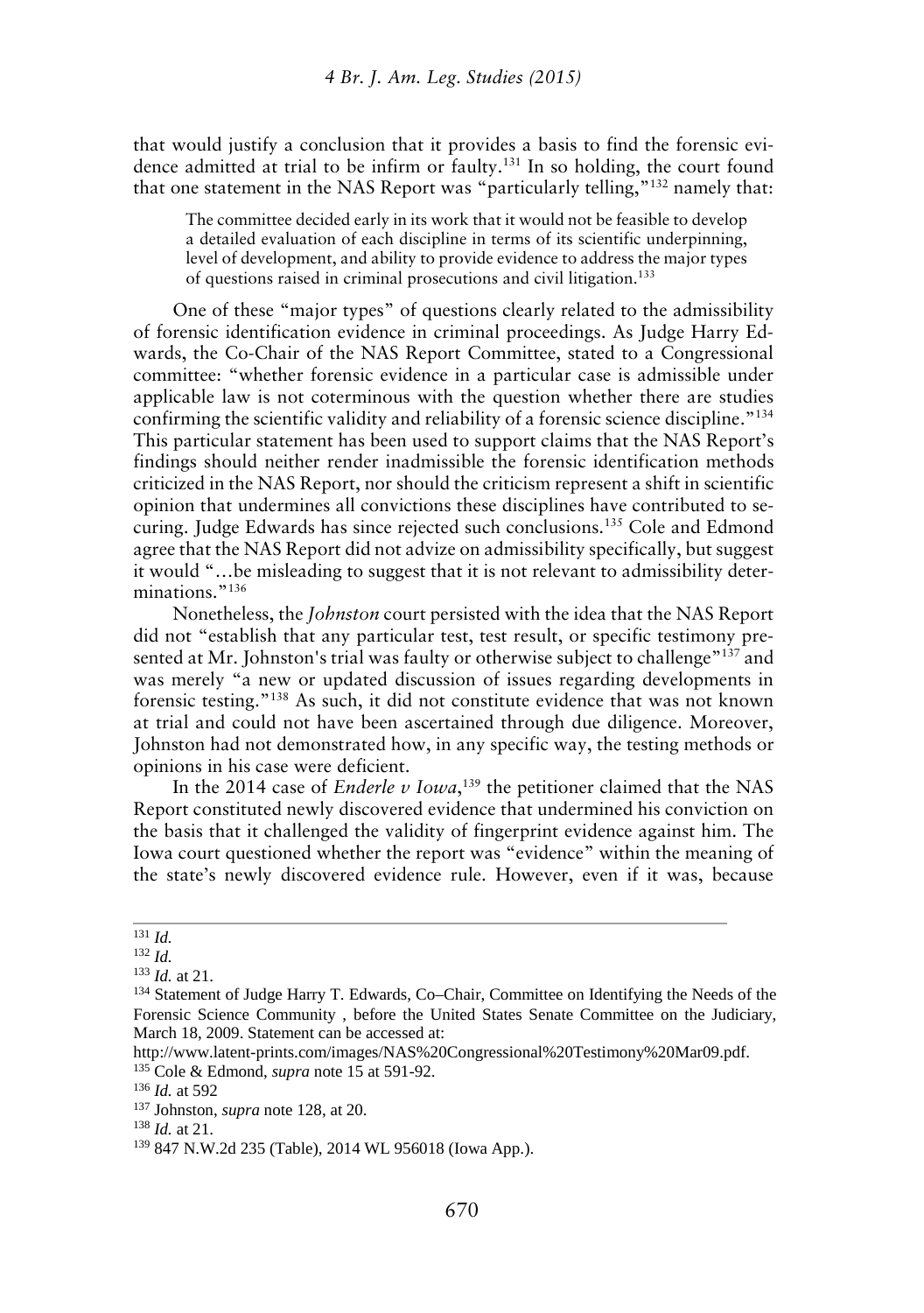Enderle admitted similar articles (containing such criticism about fingerprint evidence) appeared before his trial, his concession was "dispositive of the issue."<sup>140</sup> Without further exploration, the court found the NAS Report was not newly discovered evidence.

Similarly, in the 2013 case of *Pennsylvania v Edmiston*,<sup>141</sup> hairs in Edmiston's truck had been "matched" to a murder victim. The court found that the NAS Report's findings about the imprecision of microscopic hair analysis did not provide a basis for applying a newly discovered facts exception to timeliness requirements for filing a petition for post-conviction relief. In so holding, the appellate court ruled that the analysis of the scientific principles supporting hair comparison analysis and the facts compiled in the NAS Report were not new, but existed in various sources prior to the publication of the NAS Report. The lower court had found that "to the extent the NAS Report contained a specific examination of the scientific support for various methodologies of hair analysis, it qualified as new information."<sup>142</sup> However, the lower court also observed that the deficiencies of forensic science were "nothing new, and commonly form the basis for attacks on expert testimony in the court room."<sup>143</sup> What was new, in the lower court's view, however, was that these deficiencies had been "collected, investigated, and studied in a report bearing the imprimatur of the NAS."<sup>144</sup> The lower court rejected Edmiston's claim on the merits, however. This was on the basis that the expert testimony in his case did not individualize the hair found in his truck to the victim, and, therefore, was not inconsistent with the NAS Report.<sup>145</sup> It further commented that the newly discovered information in the NAS Report would be useful only for impeachment and, moreover, would not have changed the outcome of the trial.<sup>146</sup> The appellate court did not interfere with this finding.

The appellate court did, however, expand on the issue of what constituted a newly discovered fact, finding that the claim was untimely. The court stated that,

to constitute facts which were unknown to a petitioner and could not have been ascertained by the exercise of due diligence, the information must not be of public record and must not be facts that were previously known but are now presented through a newly discovered source. The "fact" Appellant relies upon as newly discovered is not the publication of the NAS Report, but the analysis of the scientific principles supporting hair comparison analysis. His argument is that the Commonwealth's evidence, specifically the testimony of Mr. Tackett, is unreliable based on the information recited in the NAS Report. It is when the underlying information was available to Appellant in the public domain that we must examine.

<sup>140</sup> *Id.* at 9.

<sup>141</sup> 619 Pa. 549, 65 A.3d 339 (Pa. 2013).

<sup>142</sup> *Id.* at 569.

<sup>143</sup> *Id.*

<sup>144</sup> *Id.*

<sup>145</sup> *Id.*

<sup>146</sup> *Id.*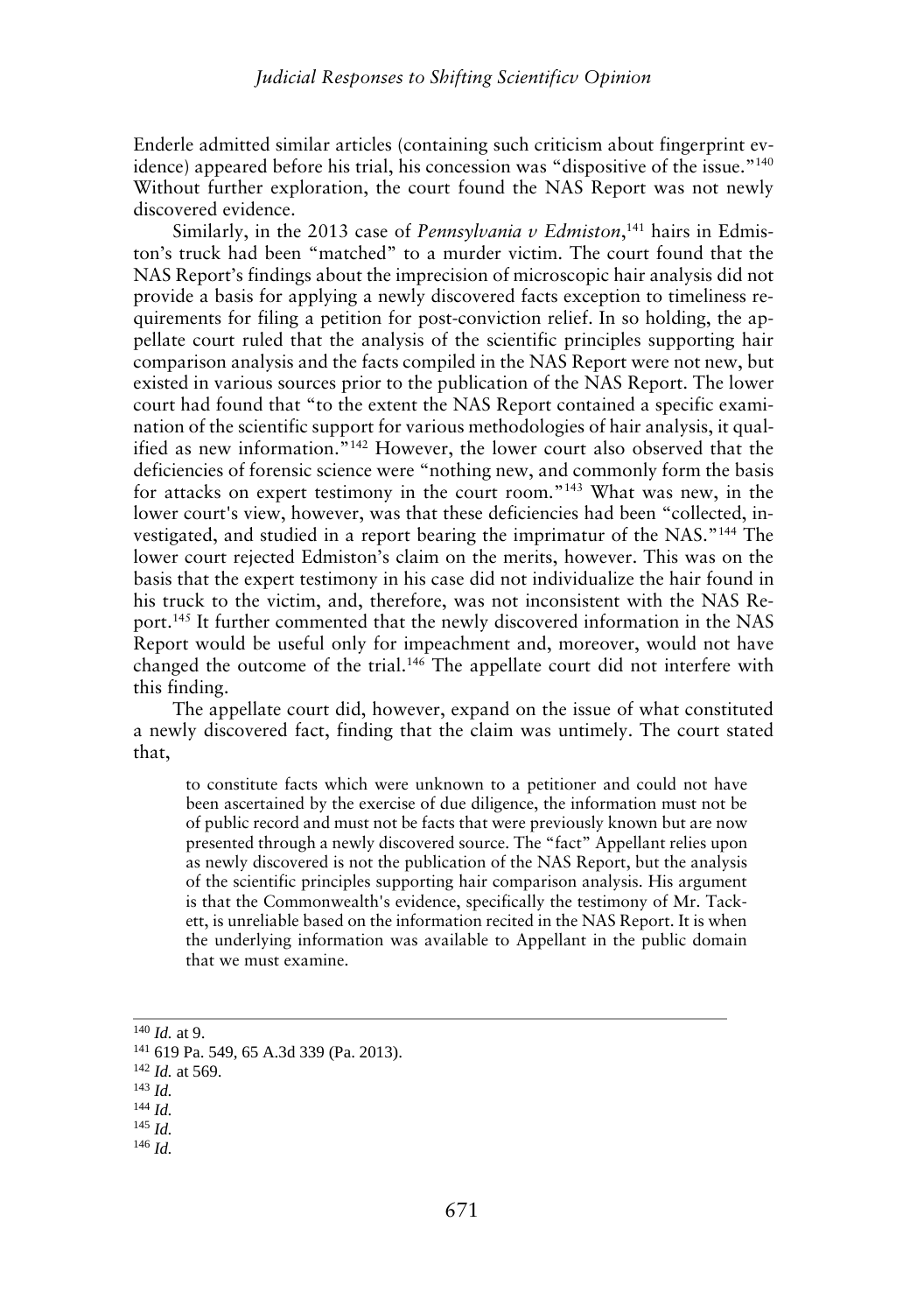In this case, the Commonwealth is correct that the facts compiled in the NAS Report were not new, and existed in various sources prior to the publication of that report. Specifically, the NAS Report refers to various studies and reports published in the public domain as early as 1974 and as recently as 2007.<sup>147</sup>

Justice Todd disagreed with this finding in a separate concurring opinion. He believed the claim was timely. Justice Todd thought that because the NAS was "unlike other scientific bodies"<sup>148</sup> and arguably the nation's "most prestigious scientific organization,"<sup>149</sup> the NAS Report was significant. Moreover, NAS had compiled the report at the request of Congress and "heard testimony from experts in government, law enforcement, law, academia, and elsewhere; reviewed published materials, studies, and reports related to forensic science; and conducted independent research."<sup>150</sup> Justice Todd found that, in particular, the NAS Report's conclusion that there is "no scientific support for the use of hair comparisons for individualization in the absence of nuclear DNA"<sup>151</sup> was new. Justice Todd thought it significant that, in relation to that specific conclusion "the Report cites no [earlier or other] sources." <sup>152</sup> As such, he reasoned, "these are not merely the regurgitated conclusions from previously published studies, or from a prior Academy report, which Appellant could have uncovered previously with some diligence."<sup>153</sup> Justice Todd found that these were,

novel conclusions concerning the deficiencies in the analysis of hair evidence from the leading science advisory body in the Nation, after being charged under federal law to make these very assessments, and following its own investigation and research. No amount of prior diligence by Appellant, no amount of combing through the *Journal of Forensic Sciences, Forensic Science Review, Forensic Science Communications,* or any of the other studies or publications the Academy reviewed from the last 40 years, could have produced such findings. Such findings bear the unique imprimatur of the Academy.<sup>154</sup>

Again, cases like *Johnston*, *Tucker*, *Enderle*, *Edmiston* demonstrate that, generally, there is a judicial resistance towards allowing claims that shifting scientific opinion about various forensic identification methods (contained in the NAS Report) qualify as newly discovered evidence. These rulings reflect the trend identified in the category one, subsection (a) cases. In so holding, the courts (1) defer to lower court decisions regarding the qualification of newly discovered evidence; and (2) do not label the findings of the NAS Report – including the unprecedented finding that individualization was not proper in any other discipline other than DNA analysis – as newly discovered evidence. As it stands, the cases in category two show that the shift in scientific opinions contained in the NAS Report fail to qualify as newly discovered evidence. This is largely because

<sup>147</sup> *Id.* at 570-71.

<sup>148</sup> *Id.* at 583. (Todd, J., concurring).

<sup>&</sup>lt;sup>149</sup> *Id.* (Todd, J., concurring).

<sup>150</sup> *Id.* (Todd, J., concurring).

<sup>151</sup> *Id.* at 584. (Todd, J., concurring).

<sup>152</sup> *Id.* (Todd, J., concurring).

<sup>153</sup> *Id.* (Todd, J., concurring).

<sup>154</sup> *Id.* (Todd, J., concurring).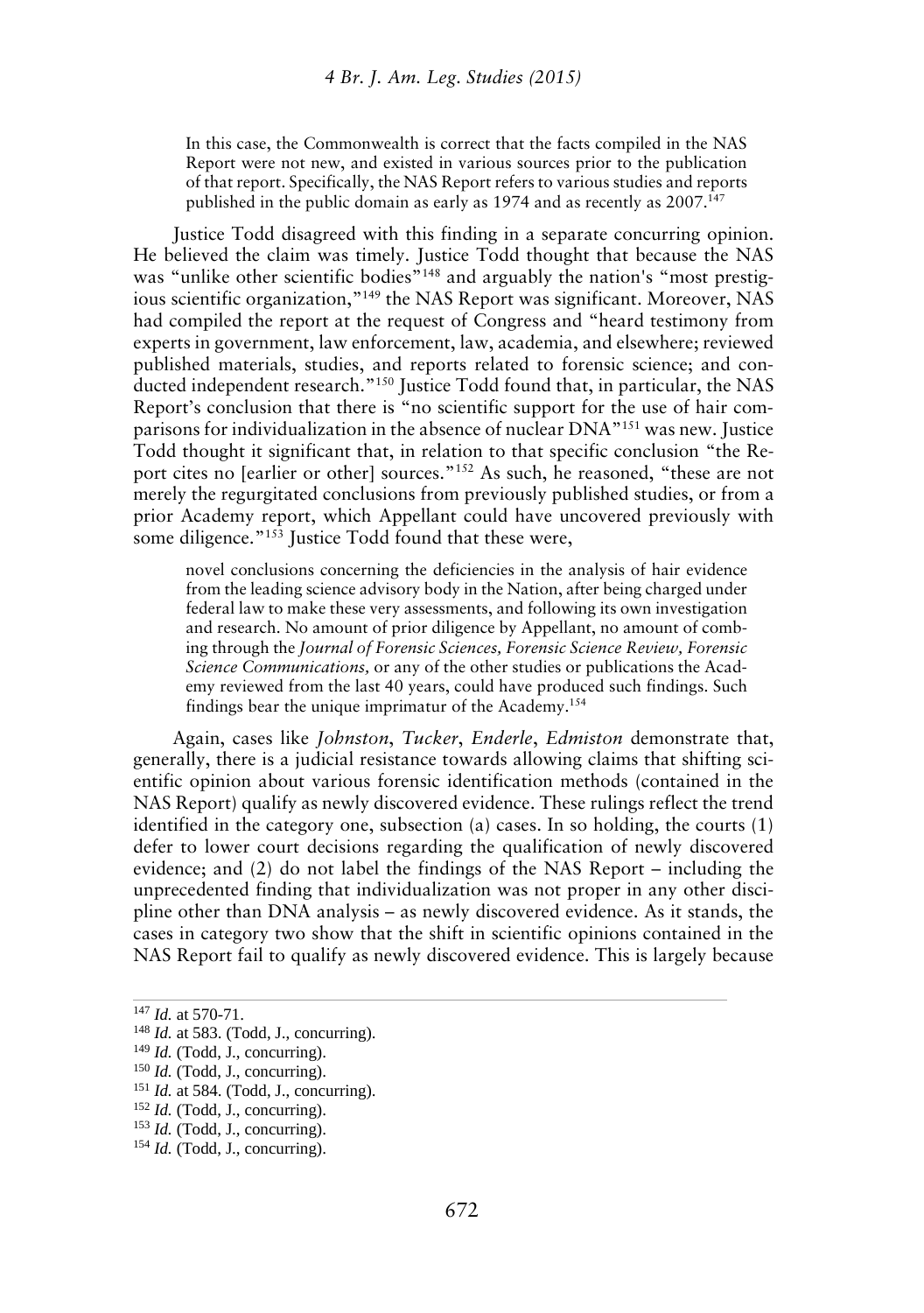courts take the view that the NAS Report presents no "new" facts given that it cites to older research and lacks specificity to individual cases, albeit there is at least one recorded negative judicial reaction to this assessment in *Edmiston*. Again, the courts' demand for probative evidence that bears on the specific facts at issue in the single case before them is fatal for newly discovered evidence claims. In other words, the *sui generis* nature of adversarial legal proceedings has been used to limit the use of the NAS Report to support newly discovered evidence claims based on shifting scientific opinion and/or controversy in various forensic identification disciplines.<sup>155</sup>

\*\*\*

A crucial question, therefore, is *why* are appellate courts so reluctant to accept that even the unprecedented findings of the NAS Report qualify as newly discovered evidence? Further *why* are they so keen to defer to both precedent and lower court findings, but unwilling to defer to the expert findings of the NAS in relation to forensic science? These questions require an exposition of two theoretical frameworks: the theory of finality and legal process theory. The courts' restriction of post-conviction review by narrowly interpreting the high thresholds for relief contained in newly discovered evidence rules, is symptomatic of an institution that favours finality over substantive accuracy. Moreover, the appellate courts' routine deference to precedent and lower court findings is indicative of an institution that supports the notion that procedural regularity legitimizes outcomes, as opposed to substantive accuracy. As such, this pattern in judicial decision-making raises important questions about the courts' institutional competence to address indeterminacy when shifting scientific opinion raises "new" legal questions. Institutional competence is, of course, a classic tenet of legal process theory. Part V, therefore, further explores the influence of the doctrine of finality and legal process theory in this context.

# V. THE INFLUENCE OF THE DOCTRINE OF FINALITY AND THE APPELLATE COURTS' INSTITUTIONAL COMPETENCE FOR ASSESSING INDETERMINACY

The foreclosing of post-conviction relief claims, judicial deference to procedural regularity and institutional competence are concepts related to the theory of finality and legal process theory. This section explores these two theoretical frameworks, and how they relate to the examples of judicial decision-making presented in Part IV.

### *A. FINALITY, POST-CONVICTION RELIEF AND NEWLY DISCOVERED EVIDENCE RULES*

The obvious theoretical reason for why courts reject any post-conviction challenges is finality. The doctrine of finality developed out of a taxonomy de-

<sup>155</sup> This point goes beyond claims associated with forensic identification methods.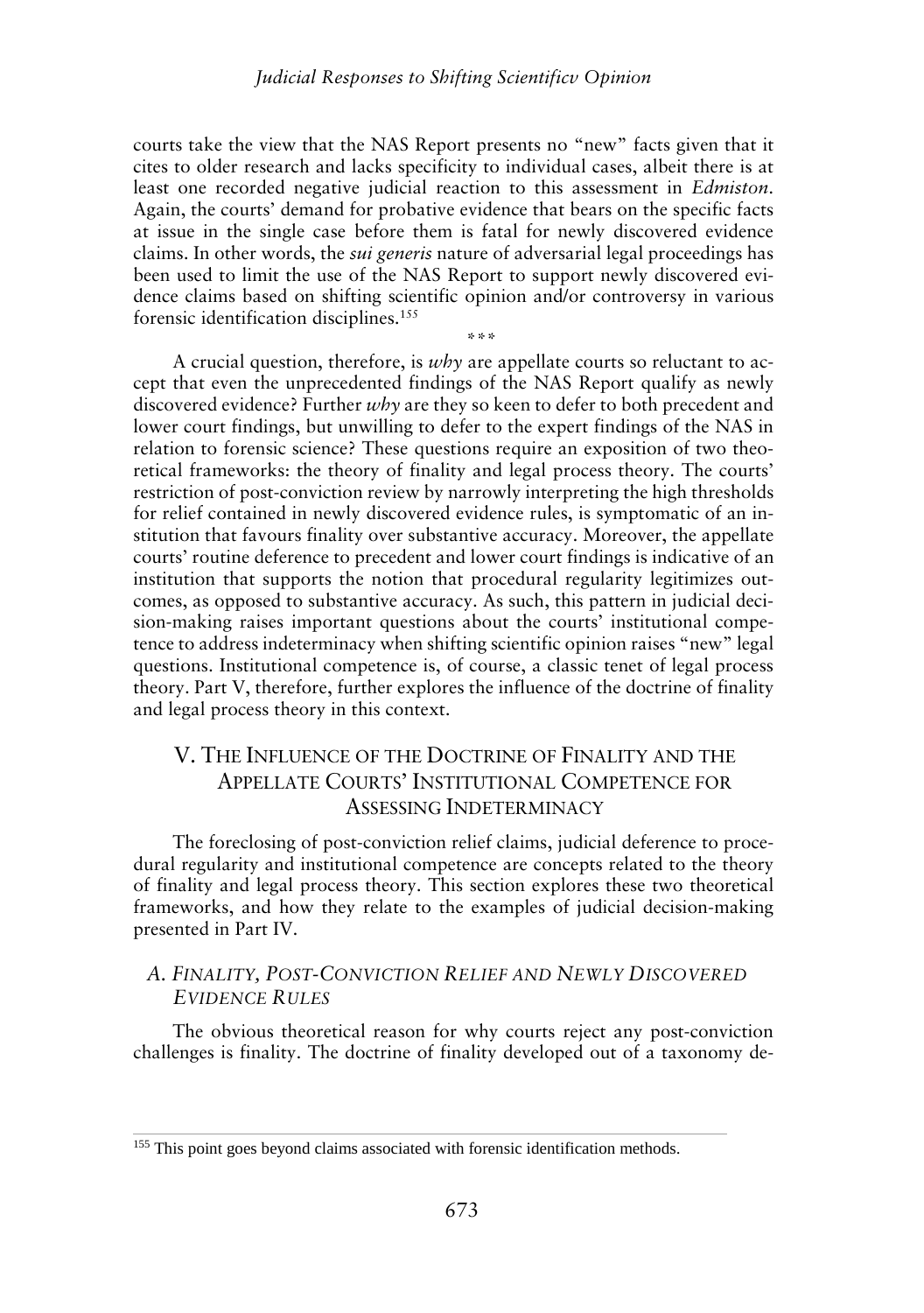tailed by Professor Paul M. Bator in his landmark 1963 article, *Finality in Criminal Law and Federal Habeas Corpus for State Prisoners*.<sup>156</sup> Bator's article "… laid the intellectual groundwork for the Supreme Court's post-trial review jurisprudence and has been cited in hundreds of law review articles and court opinions."<sup>157</sup> Bator argued that the finality of criminal judgments serves important interests that are harmed by expansions of post-conviction rights,<sup>158</sup> and proposed that because we can never be 100% certain that no error of law or fact was made during trial (or appellate) proceedings, "we must impose an end to litigation at some point or else the case could conceivably go on *ad infinitum*."<sup>159</sup>

Bator argued that endless litigation led to numerous, negative consequences. These included undermining public confidence in the criminal justice system, allowing prisoners to escape corrective sanctions, and negative impacts on the effective enforcement of the law. Finality, Bator argued, was needed to prevent and/or minimize these consequences.<sup>160</sup> Fifty years later, the criminal justice system is very familiar with the notion that finality is not a singular "consequence" but rather "shorthand for a collection of interests scholars assume are furthered by any restrictions on review."<sup>161</sup> These interests include ensuring respect for criminal judgments and victims' rights, conserving state resources, furthering the efficiency and deterrent and educational functions of the criminal law, satisfying the human need for closure, incentivizing defense counsel to "get it right first time" and preventing a flood of non-controversial claims from masking the fewer, credible ones.<sup>162</sup> Proponents of finality consider that providing defendants with broader post-conviction rights harms these –society desired– interests.<sup>163</sup> Consequently, when considering appeals, judges must balance society's interests in finality against the constitutional rights of defendants.<sup>164</sup> Of course, finality does serve the interests of defendants too, including their interests not to be subject to repetitive trials, to be able to move on in their lives, and not to be 'caught' by repetitive state attempts at trying a case (and its luck) that wear down the resources and stamina of the defendant.<sup>165</sup> At present, however, the scales are not commonly tipped in favour of defendants, with finality often being used as a

<sup>158</sup> Bator, *supra* note 156.

<sup>156</sup> Paul M. Bator, *Finality in Criminal Law and Federal Habeas Corpus for State Prisoners*, 76 HARV. L. REV. 441 (1963).

<sup>157</sup> Andrew Chongseh Kim, *Beyond Finality: How Making Criminal Judgements Less Final Can Further the "Interests of Finality"* 2013 UTAH L. REV. 561, 563 (2013).

<sup>159</sup> Sigmund G. Popko, *Putting Finality in Perspective: Collateral Review of Criminal Judgments in the DNA Era,* 1 L.J.SOC. JUST. 75, 76 (2011).

<sup>160</sup> *Id.* at 78.

<sup>161</sup> Kim, *supra* note 157, at 568.

<sup>162</sup> *See generally* Kim, *supra* note 157; Bator, *supra* note 156; Henry J. Friendly, *Is Innocence Irrelevant? Collateral Attack on Criminal Judgments*, 38 U. CHI. L. REV 142 (1970); Carrie Sperling, *When Finality and Innocence Collide in* CONTROVERSIES IN INNOCENCE CASES IN AMERICA 139 (Sarah Lucy Cooper ed., 2014).

<sup>163</sup> Kim, *supra* note 157, at 573.

<sup>164</sup> *Id.* at 566.

<sup>165</sup> Laurie L. Levenson, *Searching for Injustice: The Challenge of PostConviction Discovery, Investigation, and Litigation*, 87 S. CAL. L. REV. 545, 552-53 (2014).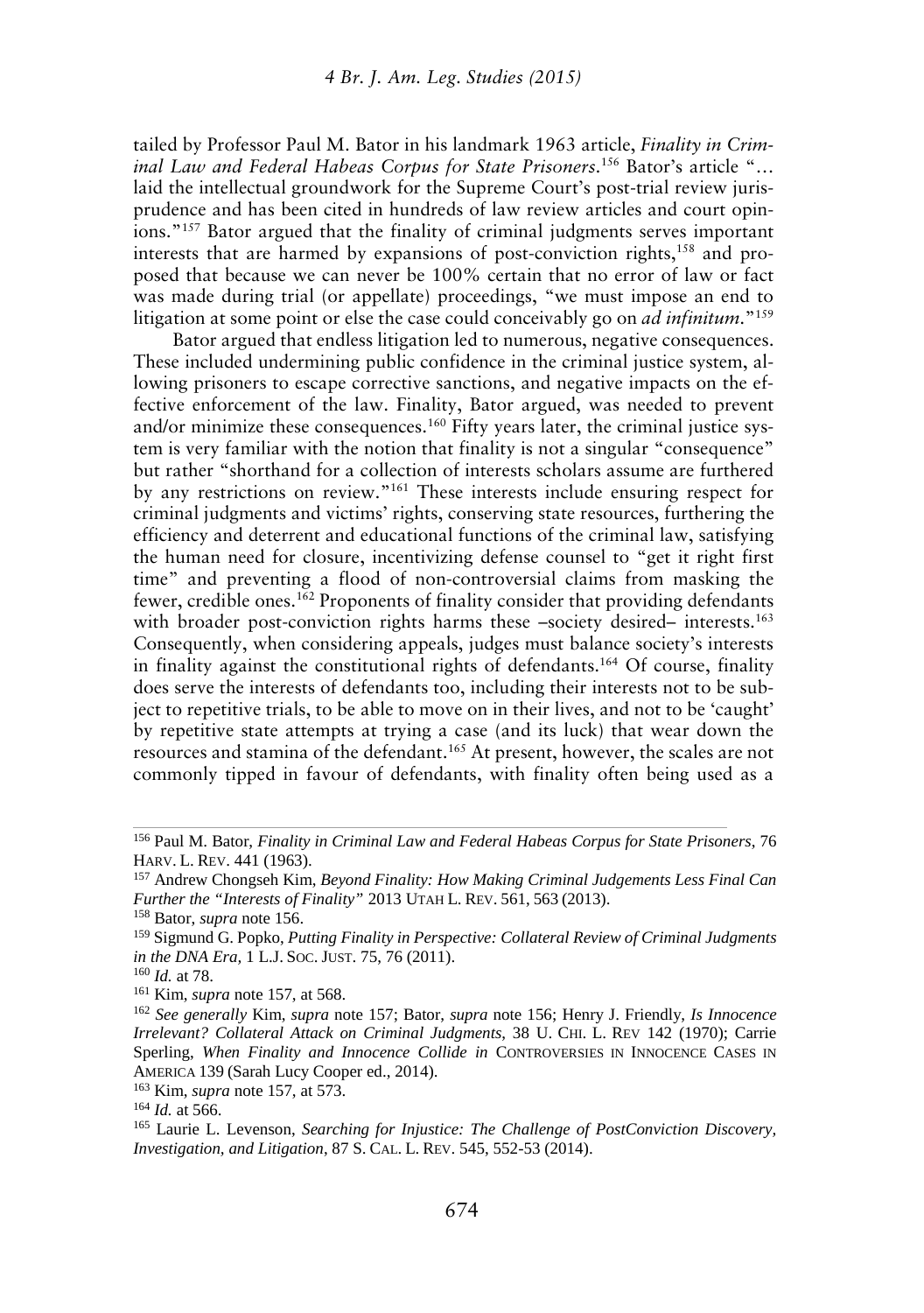"trump card that presumptively outranks defendants' interests…"<sup>166</sup>As Professor Laurie Levenson states "The criminal justice system is obsessed with finality. While it professes to focus on obtaining fair and accurate results, the goal of finality is never far away." <sup>167</sup>

The criminal justice system's obsession with finality is visible in the vast majority of post-conviction relief frameworks because these procedures "…grow out of a strong tradition that values the finality of criminal convictions."<sup>168</sup> These procedures, Professor Carrie Sperling states, form a "shockingly confusing web..." for petitioners. <sup>169</sup> Newly discovered evidence rules form part of this web. This is because – as explained in Part II – newly discovered evidence proceedings typically employ high thresholds for relief, such as requiring petitioners to prove that: the new fact was undiscoverable before trial; is beyond mere impeachment and cumulative evidence; has been raised with reasonable diligence; and has verdict-changing capacity. <sup>170</sup> Such thresholds are a hallmark of finality. It is widely accepted that high thresholds for relief work to alleviate judicial concerns about finality.<sup>171</sup> As one commentator notes, "Naturally, a state has an interest in maintaining the finality of its judgments. Thus, respect for the finality of judgments is a concern in any habeas analysis. A legal standard that provides a realistic opportunity for state prisoners to obtain habeas relief is arguably harmful to the state's interest in finality because it increases the likelihood that some judgments will be overturned." 172

Newly discovered evidence rules reflect the criminal justice system's general allegiance to finality. For instance, they can even work to foreclose relief by way of DNA testing, which is a common component of newly discovered evidence claims. The onerous standards involved in post-conviction statutes, like newly discovered evidence rules, allow courts to deny access to DNA testing that could providing compelling evidence of innocence. Those statutes, Professor Brandon Garrett argues, "appear to provide mere window-dressing for post-conviction

<sup>166</sup> Kim, *supra* note 157, at 563. (referencing Erwin Chemerinsky, *Thinking about Habeas Corpus*, 37 CASE W. RES. L. REV. 748, 772–75 (1987); Popko, *supra* note 159, at 75).

<sup>167</sup> Levenson, *supra* note 165, at 551.

<sup>168</sup> Sperling, *supra* note 162.

<sup>169</sup> Sperling, *supra* note 162; Barry Friedman, *A Tale of Two Habeas*, 73 MINN. L. REV. 247, 253 (1988) ("[T]he rules governing access to habeas review have become hopelessly confusing and confused."); Stephanie Roberts Hartung, *Missing the Forest for the Trees: Federal Habeas Corpus and the Piecemeal Problem in Actual Innocence Cases,* 10 STAN. J. CIV. RTS. & CIV. LIBERTIES 101 (2013) (discussing the confusing procedures an innocent inmate faces when asserting a post-conviction challenge and suggesting reforms). <sup>170</sup> Findley, *supra* note 4, at 1161.

<sup>171</sup> Kathleen Callahan, *In Limbo: In Re Davis and the Future of Herrera Innocence Claims in Federal Habeas Proceedings*, 53 ARIZ. L.REV. 629, 655 (2011) ("Furthermore, steps can be taken to minimize the detrimental impact on comity and federalism. For example, requiring a high requisite evidentiary showing and a standard of review deferential to state court findings would help to ensure that federal habeas review of Herrera claims does not trample states' rights. These procedural standards would also help to alleviate concerns regarding finality, judicial efficiency, and frivolous claims.").

<sup>172</sup> Theresa Hsu Schriever, *In Our Own Backyard: Why California Should Care About Habeas Corpus*, 45 MCGEORGE L. REV. 763, 790 (2014).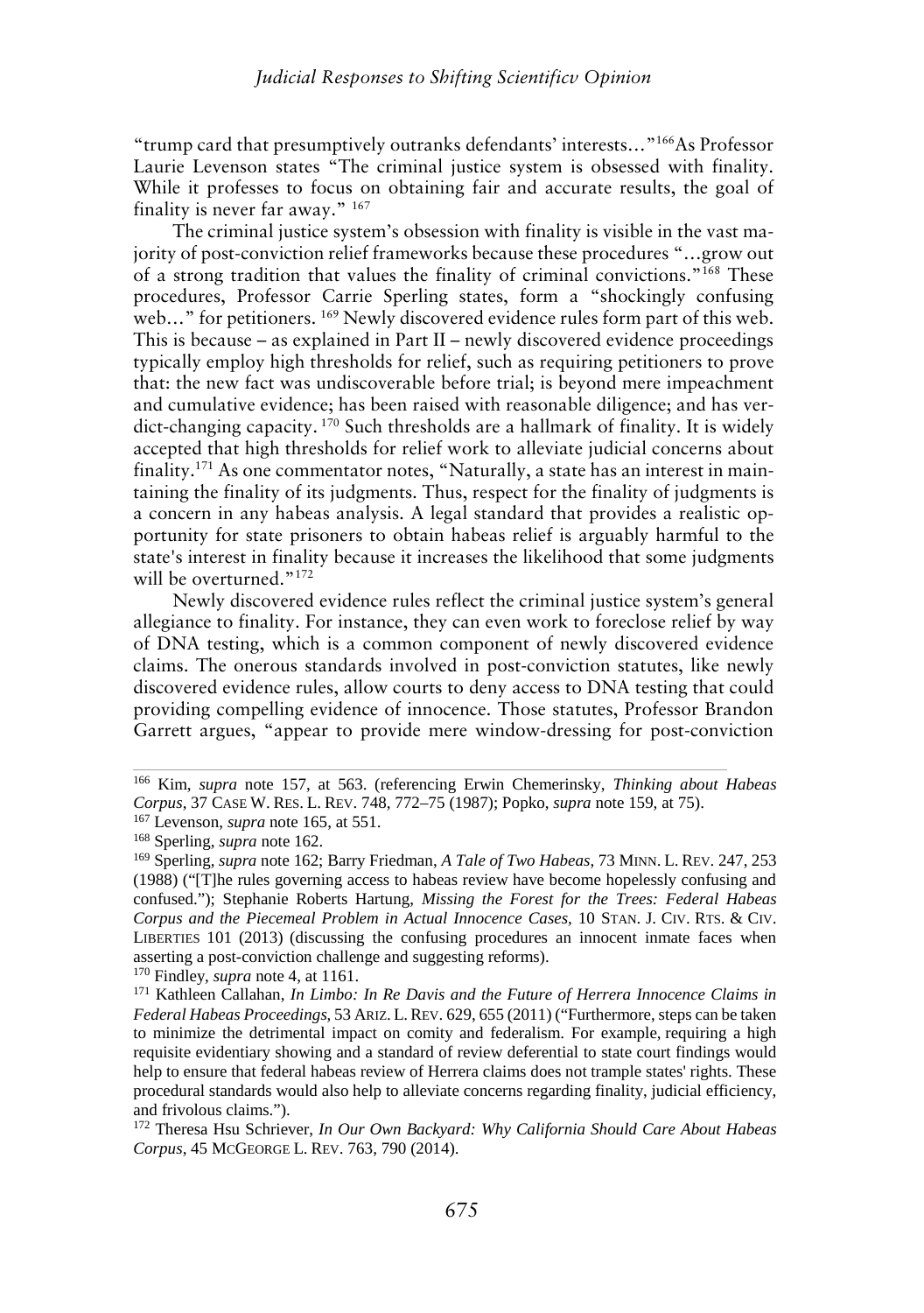systems determined to deny access to proof of innocence and to deny relief to meritorious claims of innocence." <sup>173</sup> Notably, concerns about finality have led to the United States Supreme Court denying relief in this context. In the case of *District Attorney's Office for the Third Judicial District v. Osborne,*<sup>174</sup> the U.S. Supreme Court determined that due process does not entitle a prisoner to access evidence in order to run additional tests (in this case more sophisticated DNA testing) that were not available at the time of trial. Finality concerns underpinned the U.S. Supreme Court's decision in *Osborne*. As Professor Kim explains, in *Osborne*, the Court denied relief "based in part on fears that allowing the test would do unspecified damage to the "traditional [interest in] finality."<sup>175</sup> In his dissent, Justice Stevens conceded that allowing the test would harm finality, but such interests must take a back-seat in light of the power of DNA evidence to prove innocence.<sup>176</sup> However, although it was generally agreed amongst the Justices that granting relief would harm the interests of finality, no attempt was made to explain how those interests would be harmed by allowing the defendant to pay to test the DNA evidence in his case. <sup>177</sup>

Professor Daniel Medwed confirms newly discovered evidence rules are protective of finality interests in non-DNA cases too, such as where a petitioner claims that there has been a shift in scientific opinion and/or the development of scientific controversy in relation to the forensic evidence used against him. Medwed argues that the inherent difficulty in litigating claims predicated on newly discovered non-DNA evidence is "exacerbated by the structural design of most state post-conviction regimes: in effect, the path to proving one's innocence through new evidence has become virtually impassable due to procedural roadblocks." <sup>178</sup> In addition, state courts have traditionally viewed newly discovered evidence claims with "disdain, fearing the impact of such claims on the finality of judgments…"<sup>179</sup>

Finality has come to have a significant influence on legal discourse, with judges (and scholars) routinely asserting that restricting defendants' post-conviction arsenal benefits society. Scholars have criticized the courts for not expanding on *how* finality benefits society, with some even arguing that such restrictions can even "harm the very interests increased finality is presumed to protect."<sup>180</sup>

<sup>173</sup> Brandon L. Garrett, *Claiming Innocence*, 92 MINN. L. REV. 1629, 1684 (2008).

<sup>174</sup> 557 U.S. 52 (2009).

<sup>175</sup> Kim, *supra* note 157 at 574.

<sup>176</sup> *Osborne*, 557 U.S. at 99 (Stevens, J dissenting).

<sup>177</sup> Kim, *supra* note 157 at 574.

<sup>178</sup> Medwed, *supra* note 3, at 658.

<sup>179</sup> *Id*. at 664.

<sup>180</sup> Kim, *supra* note 157, at 620, 621. ("This Article argues, however, that restrictions on defendants' rights in posttrial review can often harm the very interests increased finality is presumed to protect. Limiting defendants' rights to obtain relief from improper convictions or excessively lengthy sentences also limits the state's ability to identify and remedy wrongful incarceration. Although restrictions on posttrial review invariably help conserve judicial and prosecutorial time, they often impose net costs on the state as a whole. Arguments that restrictions on relief from errors after trial encourage defense counsel to take greater care in representation are theoretically appealing, but falsely assume that trial attorneys have the capability to provide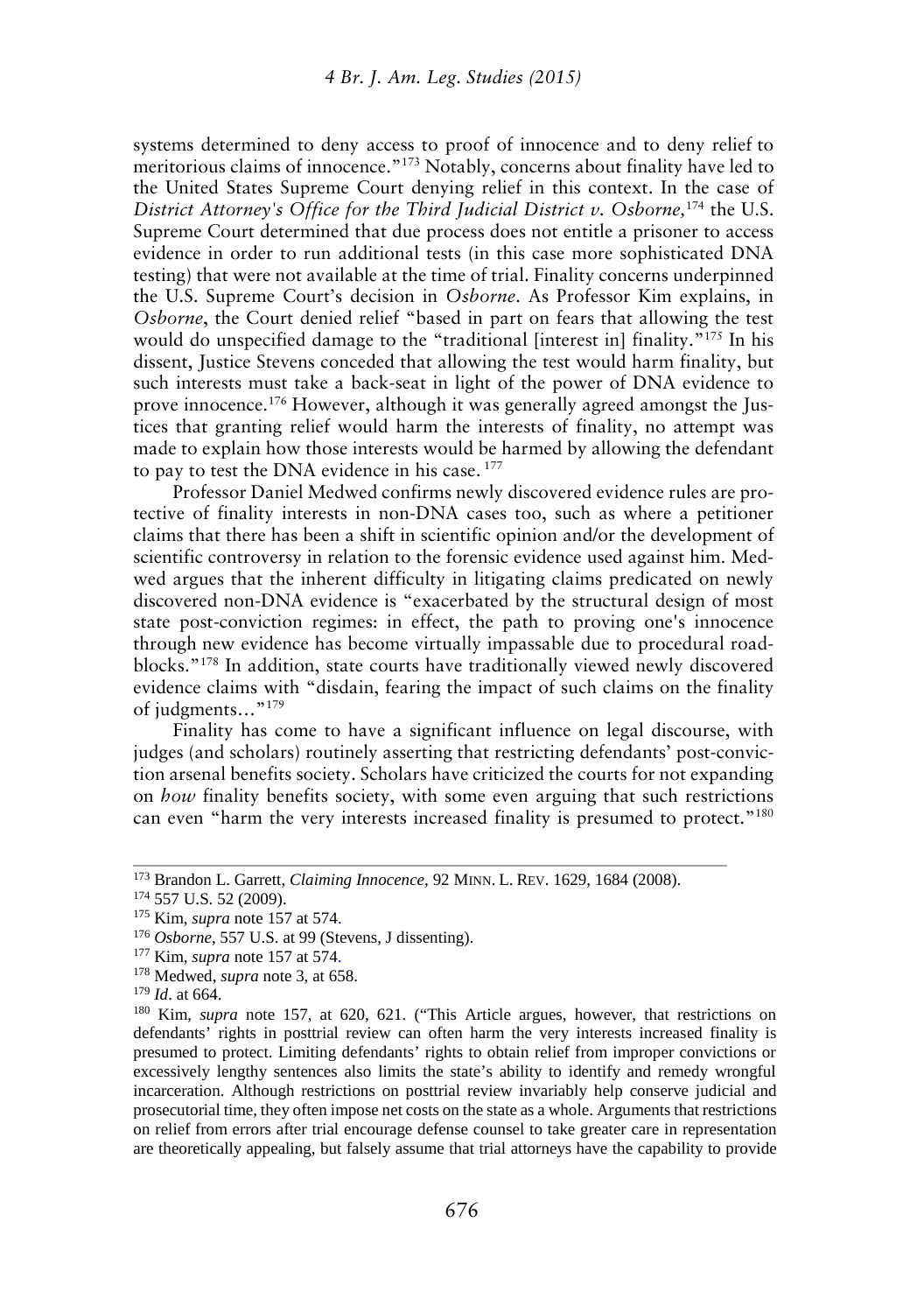Judges are supposed to weigh these interests singularly and not view finality as a "monolithic interest of presumptive importance."<sup>181</sup> Often this is not the case, however, with many courts supporting their judgments with a simple reference to a general societal interest in finality, and some courts making no mention of the concept at all.

This latter judicial practice is evident in cases presented in Part IV. The courts routinely reject newly discovered evidence claims that argue the findings of the 2009 NAS Report (and other critical sources), with regard to the fallibility of various forensic identification methods, represent a shift in scientific opinion or the existence of scientific controversy. The courts do not mention finality, but interpret the high thresholds comprised in newly discovered evidence rules narrowly to reject these claims. For instance, courts reason that such criticism was discoverable prior to the publication of the report, and that the NAS Report has no bearing on the case at hand and therefore does not have verdict changing capacity. As such, the judiciary apply the law in a way that silently favours finality interests over substantive accuracy.

Applying the law is a fundamental, institutional function of the courts. The cases in Part IV show the courts to be carrying out this function (in the context of this article) in an arguably consistent manner, which is "rationally adapted to the task."<sup>182</sup> Accordingly, it would be Bator's view that "in the absence of institutional or functional reasons to the contrary we should accept a presumption against mere repetition of the process on the alleged ground that, after all, error could have occurred."<sup>183</sup> This view embodies the principle of institutional settlement, a classic tenet of legal process theory. How this principle relates to the pattern presented in Part IV is explored next.

a higher quality of representation with the same limited resources. The traditional arguments that limiting defendants' rights to appeal increases the deterrent value of criminal law are unpersuasive in light of modern research on rehabilitation and the miniscule effect posttrial review has on the punishment criminals can expect to receive. On the other hand, providing defendants with fair opportunities to seek relief from claimed errors can increase the subjective legitimacy of the system, thereby encouraging defendants to obey the law in the future. Conversely, restricting posttrial relief in ways that defendants see as arbitrary or unfair may well increase recidivism. Courts and scholars treat finality as either a thumb on the scale or a hefty interest that weighs in the favor of restrictions on posttrial review. A close analysis reveals, however, that it is often neither. Rather, restrictions on posttrial review that make criminal judgments more "final" often harm the very interests finality presumes to protect. Moving beyond the language of finality and towards a more critical analysis of the costs and benefits of posttrial review may allow society to craft more efficient and equitable systems of criminal justice.").

<sup>181</sup> *Id.* at 578.

<sup>182</sup> Bator, *supra* note 156, at 454.

<sup>183</sup> *Id.*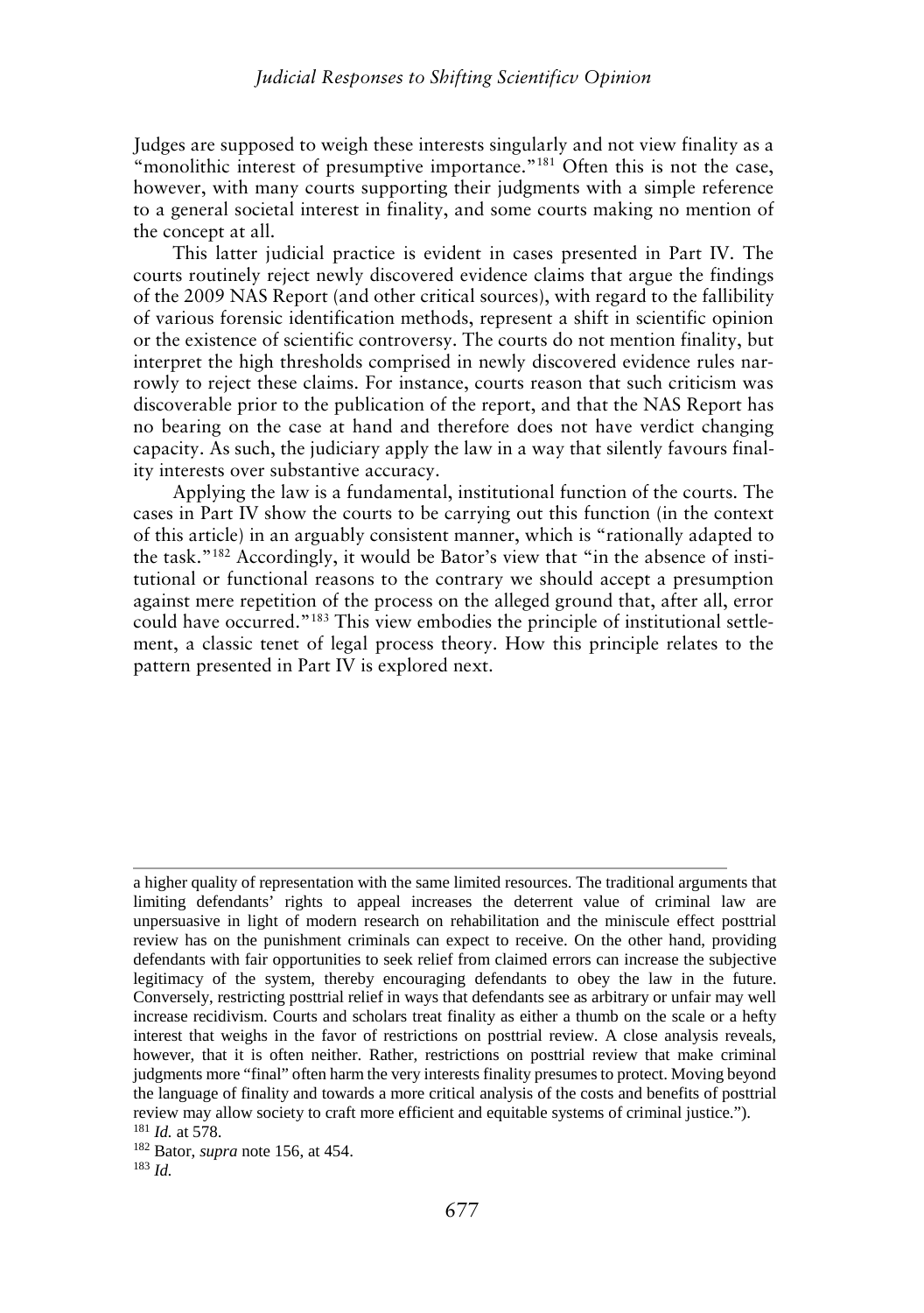# *B. LEGAL PROCESS THEORY: THE PRINCIPLE OF INSTITUTIONAL SETTLEMENT AND THE COMPETENCE OF APPELLATE COURTS TO ADDRESS INDETERMINACY WHEN SHIFTING SCIENTIFIC OPINION RAISES NEW LEGAL QUESTIONS*

This sub-section first explains how the principle of institutional settlement relates to the pattern of judicial decision-making presented in Part IV. It then critically explores the institutional competence of the appellate courts to address indeterminacy when shifting scientific opinion raises new legal questions.

#### i. The Principle of Institutional Settlement

Hart and Saks – the fathers of Legal Process Theory – conceived the principle of institutional settlement.<sup>184</sup> The principle of institutional settlement expresses the view that when competent institutions produce decisions that have been arrived at as a result of "duly established procedures", those decisions "ought to be accepted as binding upon the whole society unless and until they [the procedures] are duly changed."<sup>185</sup> In other words, the principle theorizes that it is procedural regularity in the decision-making process of a competent institution that legitimizes the institution's decisions, not whether its decisions are substantively accurate. Procedure is "critically important"<sup>186</sup> because it, *inter alia*, provides important practical benefits. Procedure provides an effective way of obtaining "good" decisions, facilitating the collaboration of institutions in an interconnected institutional system (like the criminal justice system), and enhances the legitimacy of the law by generating consistency.<sup>187</sup> In the context of this article, the legal process vision suggests that the judicial decision-making pattern identified in Part IV is good, institutionally appropriate, and legitimate.

However, the competence of appellate courts to address indeterminacy when shifting scientific opinion raises new legal questions is open to critical analysis. The following sub-section critically considers the preparedness of the appellate courts to rationally and accurately assess scientific uncertainty, like that presented by newly discovered evidence claims grounded on the alleged indeterminacy present across various forensic identification disciplines. It is presently undeniable that (despite the use of rational procedures and decision-making) the criminal justice system makes factual errors. As Professor David Wolitz points out, the power of new evidence like DNA to cast legitimate doubt on a trial verdict quite apart from procedural defect is something "Professor Bator failed to acknowledge or foresee in his argument."<sup>188</sup> While procedural regularity may provide levels of consistency and certainty, it "also raises the possibility that the

<sup>184</sup> Henry M. Hart, Jr. & Albert M. Sacks, THE LEGAL PROCESS: BASIC PROBLEMS IN THE MAKING AND APPLICATION OF LAW (William N. Eskridge, Jr. & Philip P. Frickey eds., 4th ed. 1994). <sup>185</sup> *Id.*

<sup>186</sup> William N. Eskridge, Jr. & Gary Peller, *The New Public Law Movement: Moderation as a Postmodern Cultural Form*, 89 MICH. L. REV. 707, 721 (1991).

<sup>187</sup> *Id.*

<sup>188</sup> David Wolitz, *Innocence Commissions and the Future of Post-Conviction Review*, 52 ARIZ. L. REV. 1027, 1060 (2010).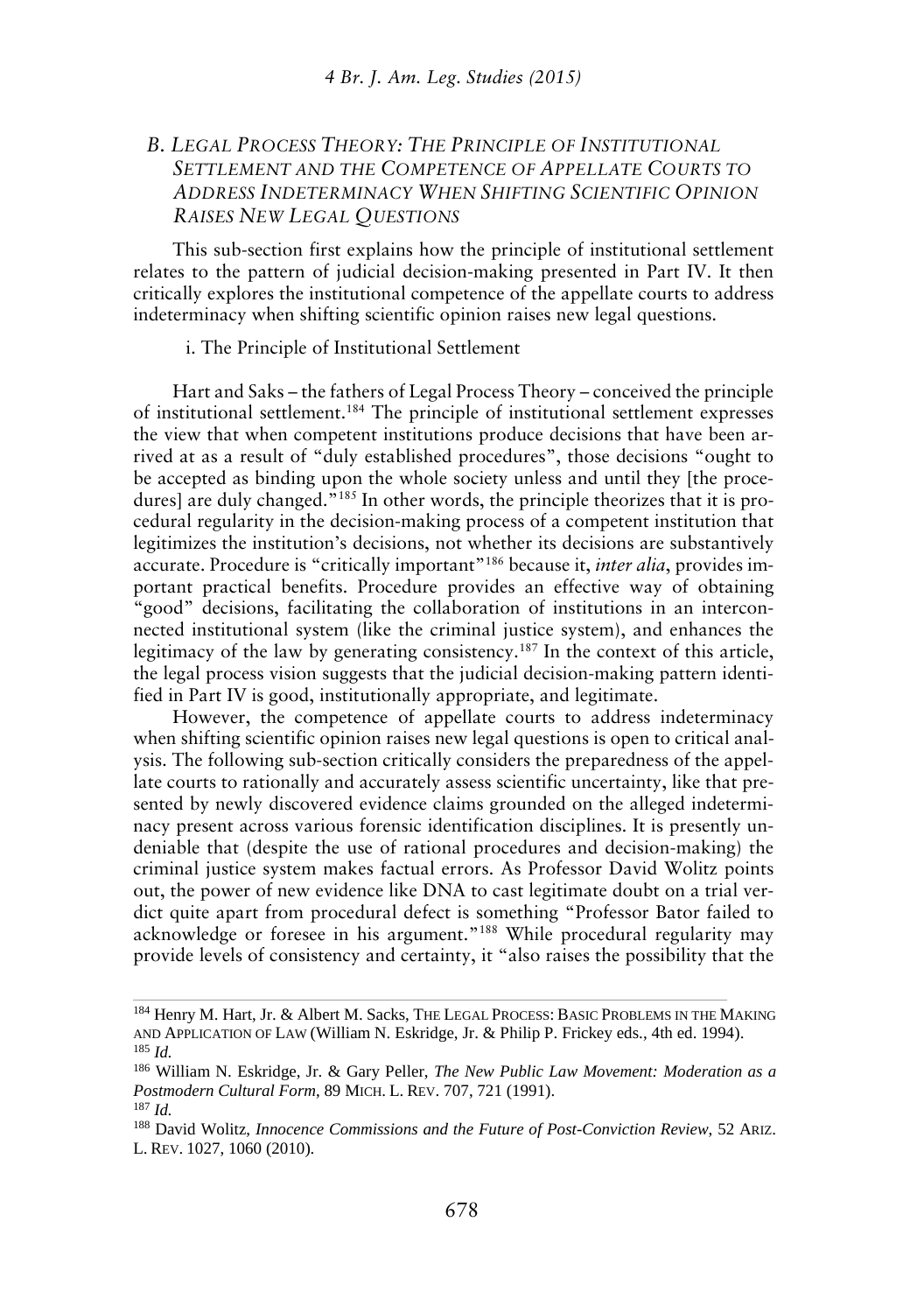### *Judicial Responses to Shifting Scientificv Opinion*

importance people attach to procedural justice may distract them from the failure of the legal system to provide substantively accurate outcomes."<sup>189</sup> In the Era of Innocence judges must have a closer eye on substance; concerns about accuracy must take on a more prominent role in their decision-making.

ii. The Competence of Appellate Courts to Address Indeterminacy When Shifting Scientific Opinion Raises New Legal Questions

The NAS Report presents the criminal justice system – and in particular appellate judges – with scientific uncertainty. As D. Michael Risinger explains,

Much of the NAS/NRC Report concentrates on what might be described as the problem children of forensic science. These are, in general, forensic techniques that were developed more or less at the dawn of forensic science, such as fingerprint identification, handwriting identification, firearms and toolmark identification, etc. They mostly deal with "source attributions," that is, determining the source item that left a trace in some relevant place, such as a crime scene. The principles relied upon by such techniques are not the products of science, as that term is currently understood, but rather the product of a kind of commonsense generalization derived from experience with the subject matter under examination. Neither the generalizations so derived nor the accuracy of the results arrived at by practitioners of these disciplines have ever been subject to the kind of systematic testing that has come to be expected as a part of anything calling itself "science." This does not mean that the results arrived at are necessarily always in error, but simply that we have no very good evidence about when they are likely to be in error and when they are likely to be accurate.<sup>190</sup>

This catalogue, coupled with the NAS Report's unprecedented conclusions about the consistency and certainty of DNA analysis, the fact it was commissioned by Congress and authored by a distinguished committee that was not a "hotbed of card-carrying forensic science skeptics,"<sup>191</sup> cast a new, quasi-official,<sup>192</sup> critical light on a plethora of forensic identification disciplines. As Risinger puts it, "As a well-documented catalogue of the problems of forensic science by a highly credentialed body, this report is hugely important."<sup>193</sup>

The NAS Report made it "untenable to treat criticisms [of forensic science] as simply the cavils of uninformed academics with nothing better to do."<sup>194</sup> For instance, the report posed many new legal questions about admissibility: Does forensic identification evidence post the findings of the NAS Report satisfy *Daubert*? Should forensic examiners curtail their testimony? If so, what should that testimony be? In the context of newly discovered evidence rules, the NAS Report has driven questions such as: are the findings of the NAS Report new? And, if so,

<sup>189</sup> Jenny S. Martinez, *Process and Substance in the "War on Terror",* 108 COLUM. L. REV. 1013, 1027 (2008).

<sup>190</sup> D. Michael Risinger, *The NAS/NRC Report on Forensic Science: A Path Forward Fraught with Pitfalls*, 2010 UTAH L. REV. 225, 230-231 (2010).

<sup>191</sup> *Id.* at 229.

<sup>192</sup> Cole & Edmond, *supra* note 15 at 588.

<sup>193</sup> Risinger, *supra* note 190, at 226.

<sup>194</sup> *Id.*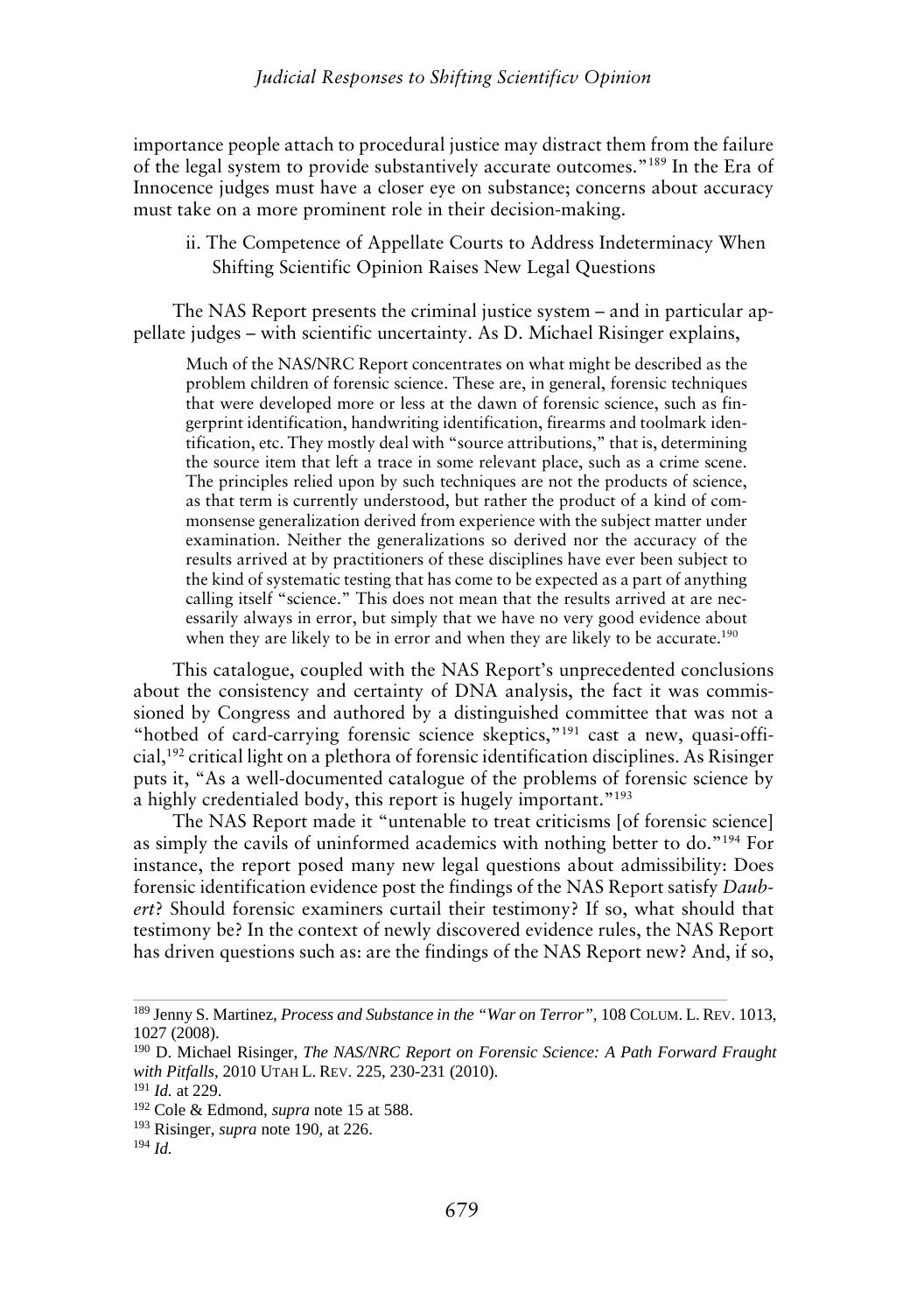do those findings have verdict changing capacity? These questions are problematic for appellate courts because they stem from, and encompass, scientific uncertainty. As Professor Emily Hammond Meazell explains, "unresolved (and perhaps unresolvable) scientific uncertainty places scientific and legal-system values in greatest tension."<sup>195</sup> This is because science and law embody different cultures: ""[s]cience progresses while law builds slowly on precedent. Science assumes that humankind is determined by some combination of nature and nurture, while law assumes that humankind can transcend these influences and exercise free will. Science is a cooperative endeavor, while most legal institutions operate on an adversary model."<sup>196</sup>

These tensions have led appellate courts largely to avoid a detailed examination of the questions raised in the context of newly discovered evidence claims when a petitioner argues, with regards to forensic identification evidence, that there has been a shift in scientific opinion post the NAS Report. This is demonstrated by the vast majority of judicial decision-making presented in Part IV. In rejecting claims, the courts have sided with ideals such as procedural fairness, finality and predictability (i.e., precedent) over substantive accuracy. This is unsurprising, as the "The law is rarely concerned solely with factual truth in the scientific sense because that is rarely society's sole concern."<sup>197</sup> In addition, appellate courts suffer from a number of institutional deficiencies when it comes to accurately assessing newly discovered claims based upon uncertainty created by shifting scientific opinion. These include the appellate courts' discomfort with fact-based assessments and non-binary questions, the shortcomings of the adversarial system, and judges' lack of scientific expertise. Each of these issues are considered below, along with suggestions for what institutional strengths appellate courts have when it comes to making assessments concerning scientific uncertainty.

### a. Problems with Factual Assessments

Appellate courts are used to (and therefore generally good at) assessing legal error, as opposed to factual error. Most post-conviction relief procedures are law based; aimed at remedying egregious legal errors related to jurisdiction or constitutionality.<sup>198</sup> By contrast, newly discovered evidence procedures are primarily "fact based"<sup>199</sup> and require a factual assessment of the qualification, timing, quality, relevance and impact of new facts. Consequently, they require courts to step outside of their comfort zone, particularly in the context of assessments relating to scientific uncertainty. This is because there is "a natural judicial tendency to avoid any deep confrontations with science."<sup>200</sup>

<sup>195</sup> Emily Hammond Meazell, *Scientific Avoidance: Toward More Principled Judicial Review of Legislative Science*, 84 IND. L.J. 239, 244 (2009).

<sup>196</sup> DAVID L. FAIGMAN, LEGAL ALCHEMY: THE USE AND MISUSE OF SCIENCE IN THE LAW 26, 56 (1999).

<sup>197</sup> Meazell, *supra* note 195, at 250.

<sup>198</sup> Medwed, *supra* note 3, at 664.

<sup>199</sup> *Id.*

<sup>200</sup> Emily Hammond Meazell, *Super Deference, the Science Obsession, and Judicial Review as Translation of Agency Science*, 109 MICH. L. REV. 733, 734 (2011).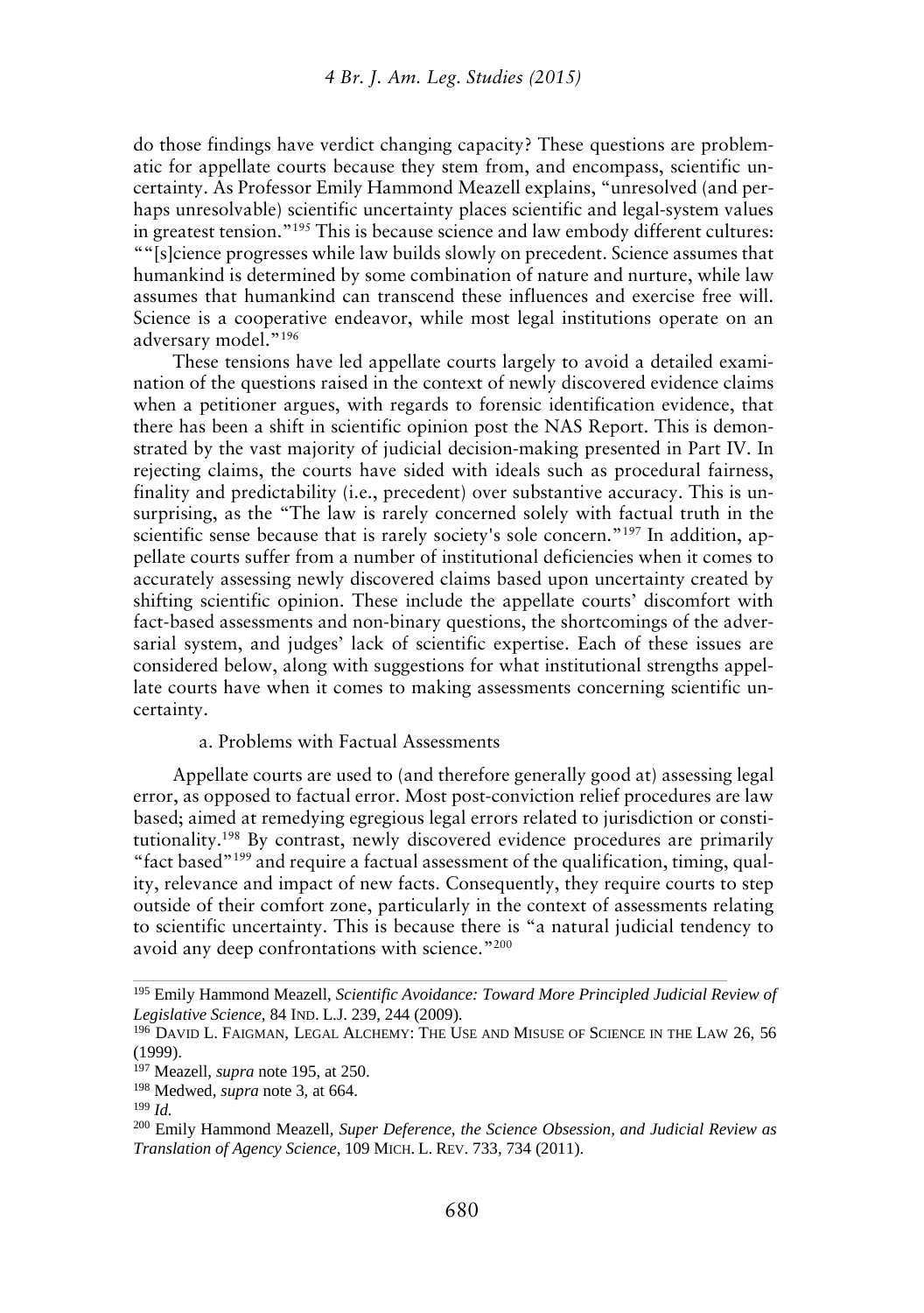The fact-based assessments associated with newly discovered evidence can be onerous and ill-suited for comity and efficiency based institutional agendas, and, indeed, the expertise of judges. The onerous nature of the assessment stems, in part, from the fact newly discovered evidence rules comprise multiple elements.

Generally newly discovered evidence rules "involve some combination of showings that the new evidence could nothave been discovered prior to trial with the exercise of reasonable diligence; that the evidence is relevant and not cumulative or merely impeaching; and that the new evidence creates a sufficient probability of a different result at a new trial."<sup>201</sup> Using this definition as a benchmark, it can be said newly discovered evidence rules typically require at least five factual assessments: Is the evidence a new fact? Was the new fact discoverable before trial? Did the petitioner exercise reasonable diligence in discovering and presenting the new fact? Is the new fact relevant and probative? And, does the new fact have verdict changing capacity? Each element comprises a challenging fact-based assessment that will often (especially in non-DNA cases) be (1) different in each case; (2) without a clear answer; and (3) outside the expertise of the judge. For instance, diligence must be measured along a continuum. Diligence might be satisfied if a new witness is found within ten weeks of becoming known to the petitioner, but diligence in discovering (or, indeed, waiting for) the crystallization of a new scientific theory might reasonably take ten years or an infinite amount of time. Moreover, when can a scientific theory be said to have crystallized, if ever? And, how is it determined if the new scientific theory would have been understood by and therefore persuaded a jury to deliver a different verdict? The non binary nature of these questions presents further problems for the courts, as explored in the next section. Moreover, there is evidence of inconsistent interpretations of these elements, which limits the courts' ability to correct error. <sup>202</sup>

Concepts associated with newly discovered evidence rules also have problematic definitions. For instance, the concept of "innocence," which petitioners commonly attempt to prove through newly discovered evidence procedures, "has no real legal meaning in most jurisdictions."<sup>203</sup> As Findley describes "In a legal system that presumes innocence unless and until guilt is established beyond a reasonable doubt, and generally permits or requires no corresponding finding or judgment of "innocent," it can be a vexing problem to determine when a person previously found "guilty" is entitled to relief from an unsound conviction as opposed to when a person may justifiably claim to be "innocent" and to have been "exonerated." $204$  Even in DNA cases, there is "no such thing as absolute proof of guilt."<sup>205</sup> This problem is compounded in non-DNA cases, like those where petitioners are attempting to show a shift in scientific opinion in relation to the forensic identification evidence used against them. This is because there is an "inherent difficulty and ambiguity in trying to prove a negative."<sup>206</sup> For instance,

<sup>201</sup> Findley, *supra* note 4, at 1161.

<sup>202</sup> *Id.*

<sup>203</sup> *Id.* at 1160.

<sup>204</sup> *Id.* at 1161.

<sup>205</sup> *Id.*

<sup>206</sup> *Id.*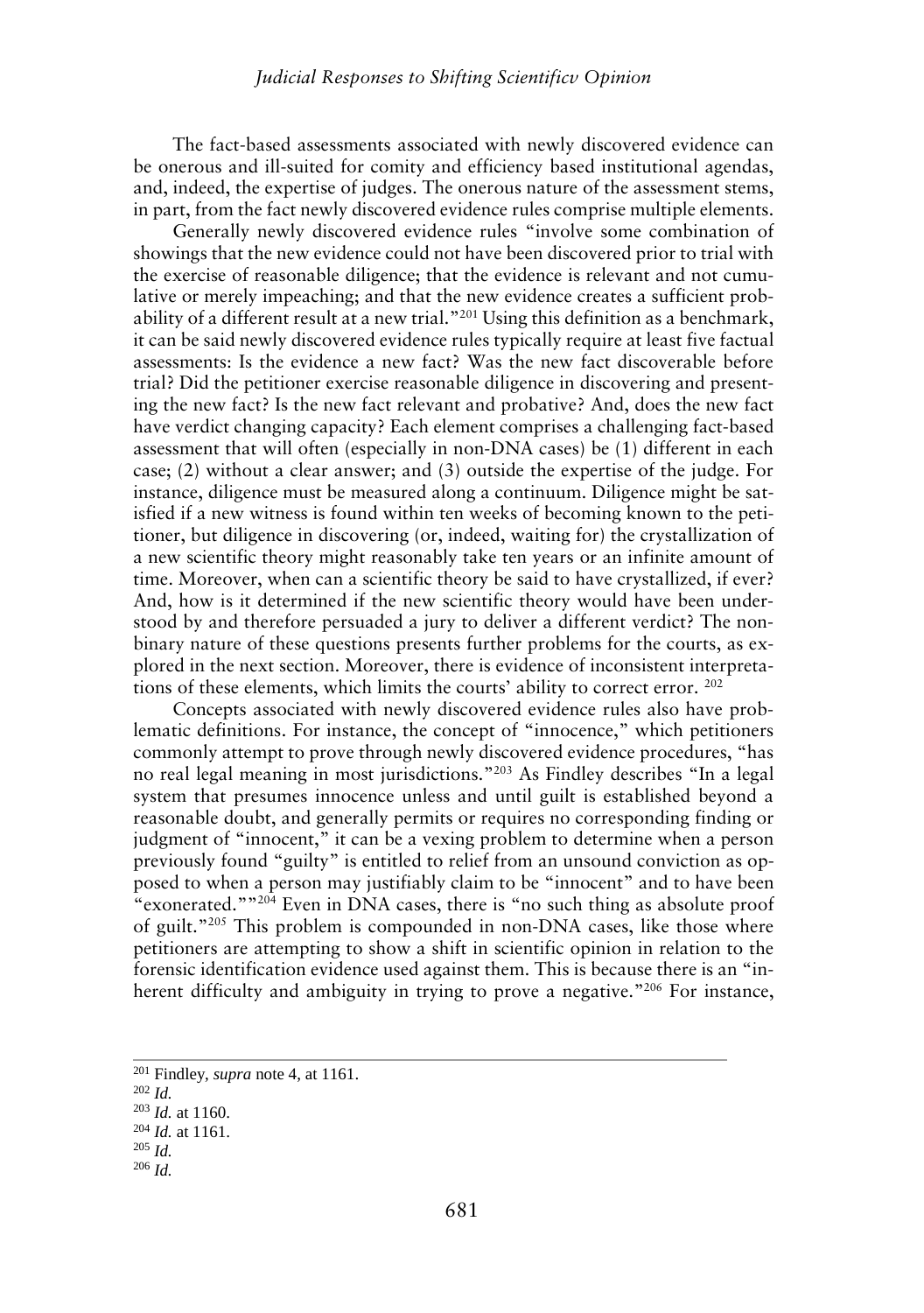Alex is convicted of a homicide offence largely on the basis that a firearms examiner testified that his gun shot the fatal bullets "to the exclusion of all other guns in the world." Alex is subsequently able to use the findings of the NAS Report regarding tool-mark evidence to significantly undermine the prosecution's case and obtain relief via a newly discovered evidence procedure. In that instance, can Alex claim to be innocent? As Findley puts it in relation to a similar hypothetical, "…while the new evidence may provide new grounds for challenging the prosecution's proof of guilt, it does not necessarily conclusively prove the opposite: that the defendant did not commit the crime charged."<sup>207</sup>

Collectively, these issues make the assessment of newly discovered evidence claims, based upon uncertainty created by shifting scientific opinion, difficult for the appellate courts to accurately resolve. This is exacerbated by the non-binary nature of the questions presented by newly discovered evidence claims.

> b. The Non-Binary Nature of Questions Stemming from Newly Discovered Evidence Rules and Scientific Uncertainty

The NAS Report presents appellate courts with scientific uncertainty. Amongst other things, the report identified vacuums in scientific knowledge with regards to various forensic disciplines. For instance it found there was a lack of research about the variability, reliability, and repeatability of tool-marks; that there was a dearth of scientific underpinning for individualization based on hair comparisons; and there was a need to conduct research into validity, reliability, variables, and population studies in the field of shoe print analysis. These vacuums pose (currently) unresolvable questions, such as: can a firearms examiner ever scientifically conclude there is a "match" between a suspect weapon and suspect bullets? Will any (soft science) forensic method ever be as reliable as DNA evidence? These gaps are either due to a lack of appropriate research, evolving research and/or under-developed research. Some forensic science communities have made significant strides post-NAS,<sup>208</sup> but many questions remain unanswered. Moreover, due to the evolutive nature of scientific enquiry, any answers will likely be a moving target. After all, scientific truth is something of a fiction: "Although [science's] goal is to approach true explanations as closely as possible, its investigators claim no final or permanent explanatory truths. Science changes. It evolves...""209

<sup>207</sup> *Id.* at 1162.

<sup>208</sup> *See, e.g.,* United States v. Love, No. 10-cr-2418 (MMM), 2011 WL 2173644 (S.D. Cal. June 1, 2011). In this case a United States District Court in California recognized that there was evidence that the forensic science community has generally started to take appropriate steps to respond to criticism aimed at its methodologies. *See also* Sarah Lucy Cooper, *Challenges to Fingerprint Identification Evidence: Why the Courts Need a New Approach to Finality* (forthcoming in WM. MITCHELL L. REV.) (copy on file with author).

<sup>209</sup> *See generally* ALFRED NORTH WHITEHEAD, SCIENCE AND THE MODERN WORLD (1925);*see also* Panel on Scientific Responsibility and the Conduct of Research: Committee on Science, Engineering, and Public Policy, 1 RESPONSIBLE SCIENCE: ENSURING THE INTEGRITY OF THE RESEARCH PROCESS 38 (1992) ("Although its goal is to approach true explanations as closely as possible, science's investigators claim no final or permanent explanatory truths. Science changes. It evolves.").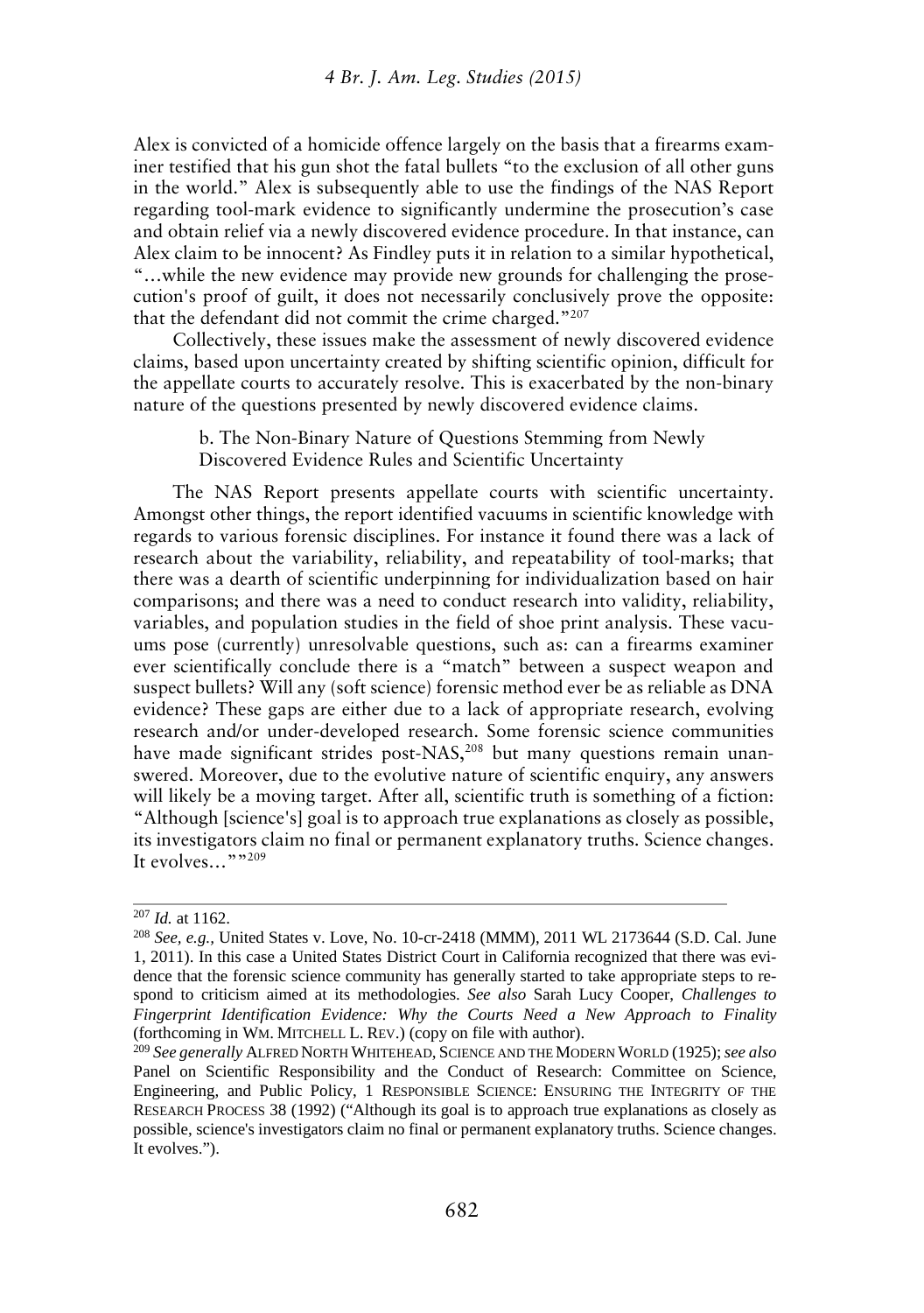Meazell labels the questions in the paragraph above as "qualitative or non binary"<sup>210</sup>, and suggests courts are institutionally weak to handle the scientific uncertainty to which these questions relate. This is because "When a court is asked to resolve a question science itself has not resolved, it is simply unequipped to do so because legal values--and more particularly, the judicial process--do not employ the scientific method."<sup>211</sup> Conversely, courts have "significant institutional strength<sup>"212</sup> in answering binary questions. Binary questions, Meazell explains, are when "the scientific issue relates to "certain," or positive science--such as a judicially noticeable scientific fact--no additional scientific methodology needs to be employed. Instead, usual legal-system values easily discern a binary answer in a way indistinct from courts' other fact-finding methods."<sup>213</sup> Examples of such binary questions, in the context of forensic science would be: has there been criticism of the ability of tool-mark, fingerprint and hair examiners to engage in individualization? Has the NAS recommended reforms in the area of forensic science? As Meazell explains, "Courts are very good at reaching binary decisions relatively quickly."<sup>214</sup>

Newly discovered evidence rules demand that appellate courts answer questions such as: Is the evidence a new fact? Was the new fact discoverable before trial? Did the petitioner exercise reasonable diligence in discovering and presenting the new fact? Is the new fact relevant and probative? And, does the new fact have verdict changing capacity? In some cases these questions might be binary in nature. For example, it would be simple for a court to qualify DNA evidence (related to a 1974 case) extracted by modern testing methods only available from 2014, as "new" without the need for further exploration. However, more often, the questions posed to courts are non-binary in nature, especially in non-DNA cases involving a shift in scientific opinion. Consider the following example:

Jack is charged with murder in 1990. At his trial in 1991, the prosecution allege Jack set fire to a liquor store, killing three people inside. A state fire analyst testifies that the crime scene presented numerous "hallmarks of arson", including brown stains on the floors, "V" shaped soot marks and spider-webbed glass. The state also presents evidence that, when stopped for jay walking near to the liquor store, Jack was found in possession of an accelerant. In 2015, the State Justice Project (on behalf of Jack) files a newly discovered evidence claim based on the "new" fact that the hallmarks of arson have been discredited i.e., there has been a shift in scientific opinion that undermines the conviction. In fact, the project alleges the new evidence – in the form of an expert affidavit -- proves there was no arson at all, and the fire was an accident. The project's interest in Jack's case was triggered in 2009 by the NAS Report, which found that conclusions by fire investigators that a particular fire was arson, on the basis of rules of thumb, are not well founded.<sup>215</sup> Judge Wilson assesses Jack's claim in appellate court.

<sup>210</sup> *See generally* Meazell, *supra* note 195.

<sup>211</sup> *Id.* at 256.

<sup>212</sup> *Id.*

<sup>213</sup> *Id.*

<sup>214</sup> *Id.*

<sup>215</sup> NAS REPORT, *supra* note 10, at 173.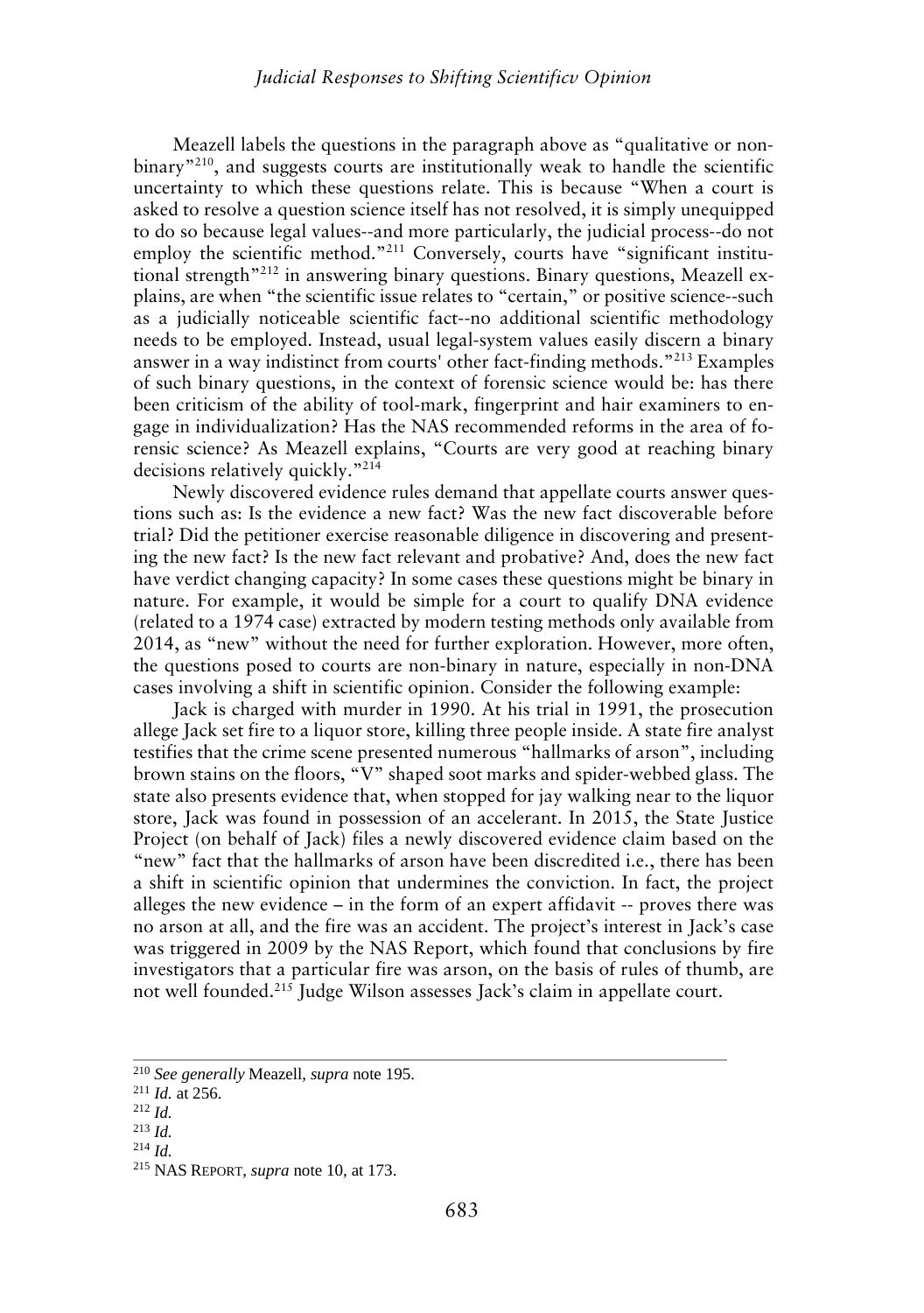In assessing the claim, Judge Wilson must determine whether the criticism of arson hallmarks is new; whether that criticism was discoverable before trial; whether Jack has exercised reasonable diligence in presenting it to court; whether the criticism is relevant and probative; and whether the criticism has verdict changing capacity? These questions are non-binary in nature and, therefore, difficult for the judge to address. This is partly because some of the questions relate to scientific uncertainty. For instance, whether the criticism of arson indicators qualifies as new and was not discoverable before trial requires an exploration of when the hallmarks were first criticized, and whether scientific uncertainty remains in the field. The answer to the first question may be found in 1990 when the Lime Street Fire Experiment was conducted,<sup>216</sup> although the NAS Report lent support to the argument in 2009.<sup>217</sup> Given Jack was tried in 1991, evidence of this experiment was arguably discoverable before trial, but given the trial was so soon after the experiment it is questionable whether the findings of the experiment were available to Jack's lawyer and of sufficient weight to challenge the prosecution's case at that time. Moreover, the NAS Report cites to research related to the experiment, reducing its weight as "new" in the eyes of the court, as per the rationales employed in cases like *Foster* and *Johnson infra*. In addition, given hallmarks of arson continue to be used as indicators of arson, $^{218}$  scientific uncertainty remains in the discipline. In the end, to make an accurate assessment of whether Jack has brought a "new" fact to the court that was not discoverable before his trial, the judge must engage in the near impossible task of resolving the remaining scientific uncertainty himself.

The judge's task would be much easier if he tasked with accurately determining binary questions, such as: Has there been criticism of the hallmarks of arson? Or is evidence that non-arson fires present evidence such as spider-web glass and brown stains? Faced with these binary questions, the judge could no doubt make an accurate determination without great difficulty.

As it stands, however, Judge Wilson's task is fraught with difficulty, right from the first factual assessment he faces. The main problem is that there is scientific uncertainty in relation to the veracity of arson indicators and the assessment of arson fires, and the judge must attempt to resolve that uncertainty when determining the newly discovered evidence claim. This is a near impossible challenge for the judge, not in the sense that he can't make the relevant decision fairly and rationally – but in the sense that he will struggle to make it accurately. Arguably, given the fidelity that post-conviction procedures and judicial decision making in this domain confer on the legal process vision, the judge's inability to make accurate assessments is somewhat irrelevant. However, in the Era of Innocence, hiding behind process – particularly as a default position – is concerning.

The judge's struggle is not only attributable to the framing of the questions he is required to answer, but other institutional weaknesses too. For instance, it is also likely that Judge Wilson would lack scientific expertise, and be presented with a trial record that presents a "battle of the experts." These two issues relate

<sup>216</sup> John J. Lentini, *The Lime Street Fire: Another Perspective*, 43 FIRE & ARSON INVESTIGATOR 52, 52 (1992).

<sup>217</sup> NAS REPORT, *supra* note 10, at 172- 73.

<sup>218</sup> *Id.*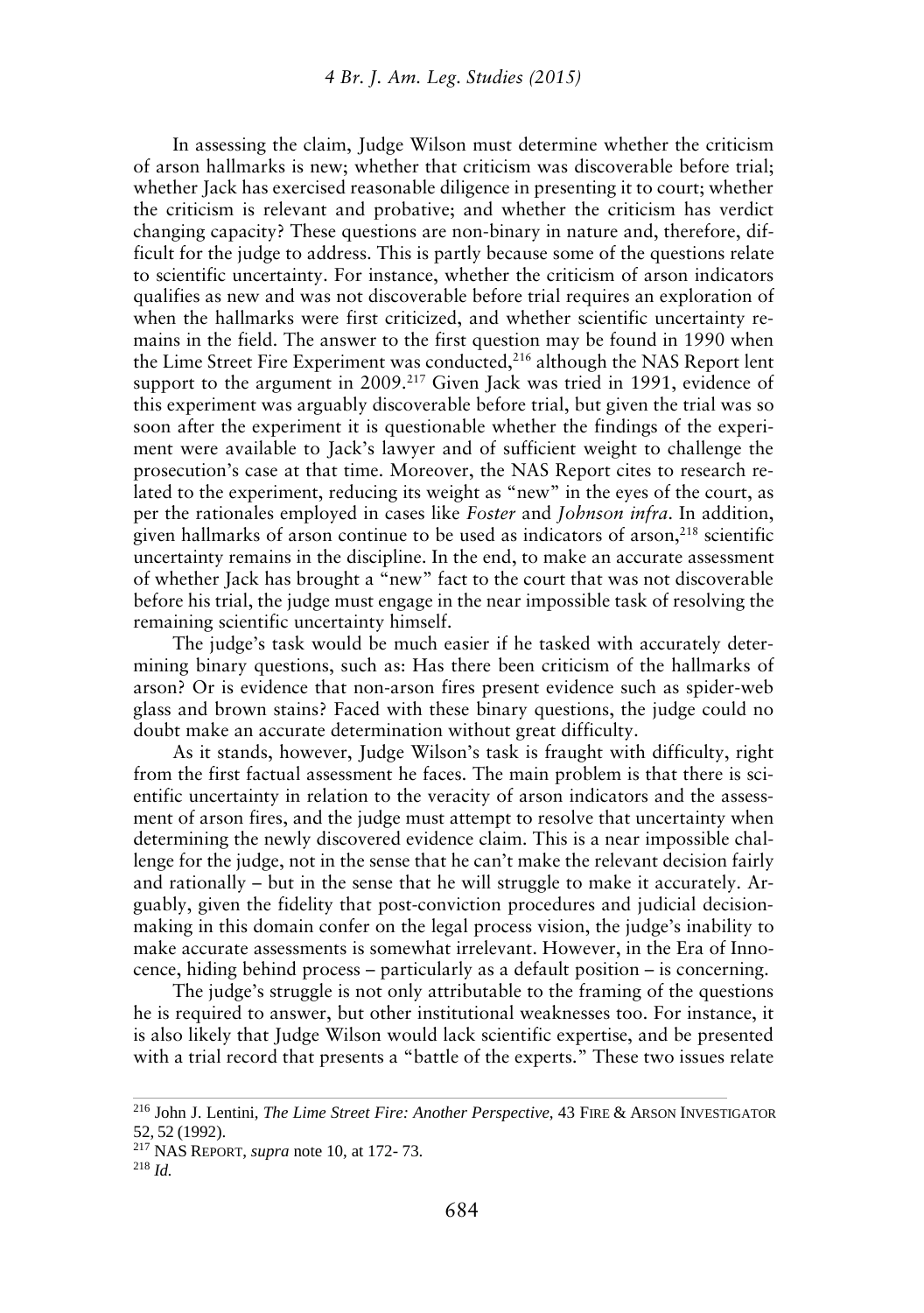to the dearth of scientific expertise amongst legal professionals, including judges, and the limitations of the adversarial model respectively. These issues are considered next.

> c. The Shortcomings of the Adversarial System and a Lack of Scientific Expertise amongst Judges

The adversarial model generally prevents a full consideration of scientific issues, because it encourages parties to "produce evidence favorable to their respective sides, regardless of the quality of that science."<sup>219</sup> This leads to a "battle of the experts."<sup>220</sup> Judges (and jurors at trial level) are not presented with the full picture. Instead, they "hear highly practiced alternative stories that only roughly approximate what might be termed reality."<sup>221</sup> In terms of expert testimony, because of the adversarial model, "information that reaches the legal system…does not represent the scientific field more generally."<sup>222</sup> Very often, courts are presented with experts at the "margins of their disciplines"<sup>223</sup> who are "chosen…because they are willing to be more certain in their conclusions."<sup>224</sup> Consequently, "the adversarial process will not necessarily produce a full spectrum of scientific research on a particular topic, making it very different from the formal and informal consensus-building methods that science itself uses."<sup>225</sup> The nature of the adversarial process therefore makes it difficult for judges to resolve scientific uncertainty accurately, which, as explored above, judges already have difficulty doing because of the non-binary nature of the questions asked of them and the vacuums in, and evolving nature of, relevant scientific knowledge.

On top of this, judges generally lack scientific expertise and technical training. <sup>226</sup> Some scholars argue that judges "do not think like scientists"<sup>227</sup> and therefore do not have the capacity to make accurate assessments about science. As Professor Michael J. Saks notes, "Just as legal training teaches one the intellectual skills to analyze legal problems, scientific training teaches one how to analyze empirical questions and proposed answers. This places judges in a weak position to know what questions need to be asked in order to test an empirical claim or how to evaluate the data offered in answer."<sup>228</sup> Professor Frederic I. Lederer further notes that lawyers' educational deficiency (when it comes to scientific knowledge) "… often places lawyers at a disadvantage when confronted with scientific evidence…lawyers often fail to ask the right questions and uncritically

<sup>224</sup> *Id.*

<sup>219</sup> Meazell, *supra* note 195, at 255.

<sup>220</sup> *Id.*

<sup>221</sup> Faigman, *supra* note 196, at 65.

<sup>222</sup> *Id*.

<sup>223</sup> *Id.* at 54.

<sup>225</sup> Meazell, *supra* note 195, at 255.

<sup>226</sup> Faigman, *supra* note 196.

<sup>227</sup> Saks, *supra* note 9, at 1136.

<sup>228</sup> *Id.*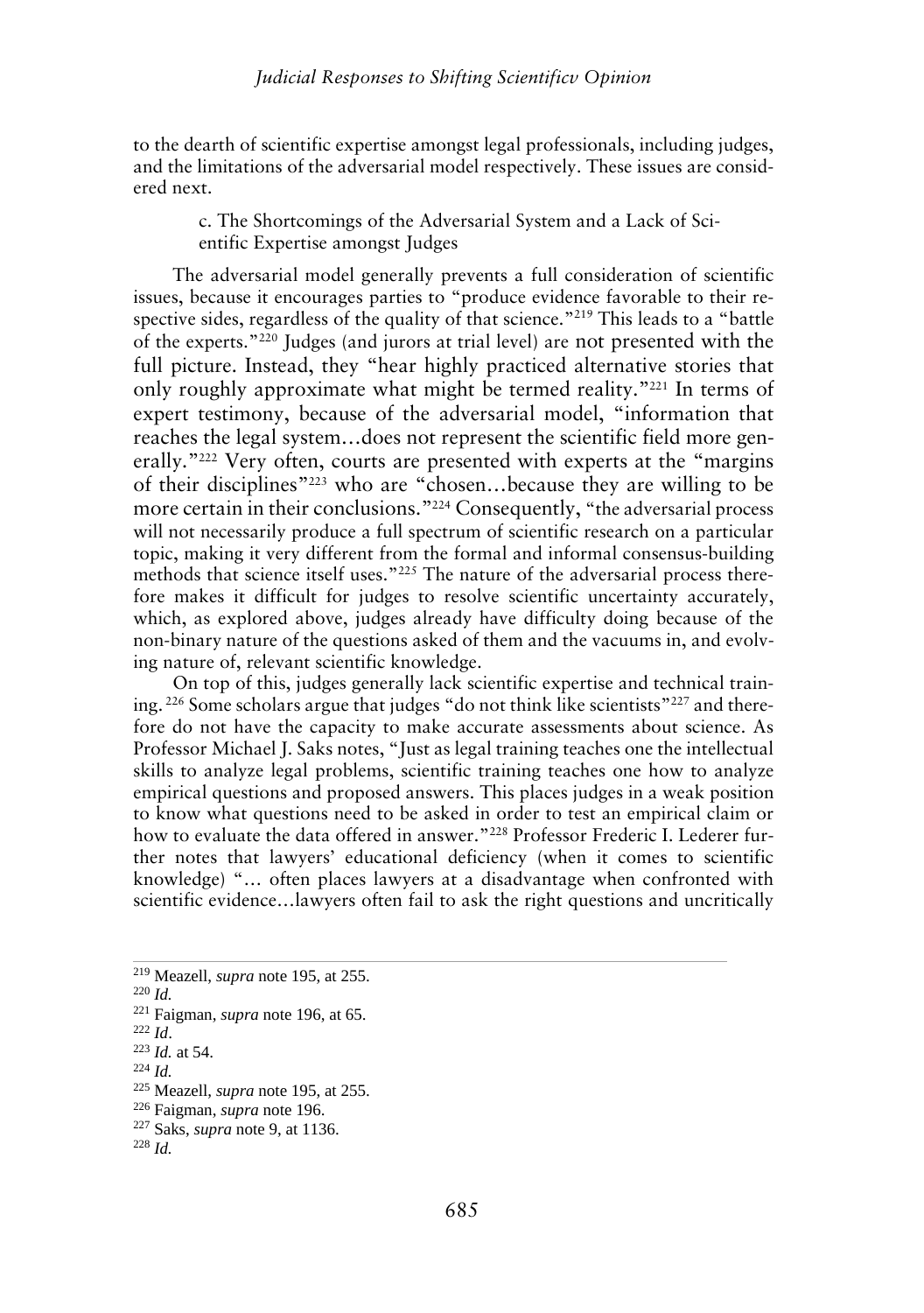accept scientific assertions."<sup>229</sup> The NAS Report recognized this was a significant issue too, stating, eleven times, that "lawyers and judges often have insufficient training and background in scientific methodology, and they often fail to fully comprehend the approaches employed by different forensic science disciplines and the reliability of forensic science evidence..."<sup>230</sup> This deficiency is often attributed to a science and math "black hole" in legal education – "a black hole that becomes harder to close the more removed it is from law school."<sup>231</sup> Consequently, as Professor Jessica D. Gabel states, "As lawyers, we are ill-equipped to speak the language of science."<sup>232</sup>

Collectively, these institutional weaknesses engender an appellate court system that has great difficulty in accurately assessing newly discovered evidence claims based on indeterminacy. This is because these claims require judges to conduct a fact-based assessment to resolve scientific uncertainty, which is presented to them largely in the form of non-binary questions, and conducted within an adversarial model that limits the quality of evidence before them, and which they do not commonly have the expertise to accurately assess. These issues, Meazell argues, "speak to the courts' limited ability to deal with scientific uncertainty."<sup>233</sup>

#### d. Institutional Strengths

Despite the deficiencies detailed above, the appellate courts do have some institutional strengths when it comes to accurately engaging in assessments concerning indeterminacy. First, appellate courts have the competence to address these science-related factual questions, $^{234}$  as it is their constitutional role to review the law. Moreover, addressing indeterminacy is "mostly an issue for appellate courts."<sup>235</sup> Addressing uncertainty is a crucial part of the appellate judiciary's day job. Appellate courts, therefore, have the institutional power to develop and engage in appropriate decision-making procedures to suit the task at hand. In other words, they have the strength to evolve towards decision-making that is more sensitive to notions of accuracy. As per the legal process vision, a "distinctive comparative advantage of the judiciary"<sup>236</sup> is its ability to use "the defining tools of legal craft--to render decisions according to principle rather than discretion or subjective policy judgment."<sup>237</sup> The judiciary can, as part of their craft, strive for decision-making that accords with principles of accuracy. Moreover, they courts can do this and be loyal to notions of procedural regularity. An important facet

<sup>229</sup> Frederic I. Lederer, *Scientific Evidence--An Introduction*, 25 WM. & MARY L. REV. 517, 519- 20 (1984).

<sup>230</sup> See Jessica D. Gabel, *Forensiphilia: Is Public Fascination with Forensic Science a Love Affair or a Fatal Attraction?,* 36 NEW ENG. J ON. CRIM. & CIV. CONFINEMENT 233, 258 (2010).

<sup>231</sup> *Id*. at 257-58.

<sup>232</sup> *Id.* at 258.

<sup>233</sup> Meazell, *supra* note 195, at 252.

<sup>234</sup> *Id.* at 283.

<sup>235</sup> Michael C. Dorf, *Legal Indeterminacy and Institutional Design*, 78 N.Y.U. L. REV. 875, 940 (2003).

<sup>236</sup> *Id.* at 920.

<sup>237</sup> *Id.*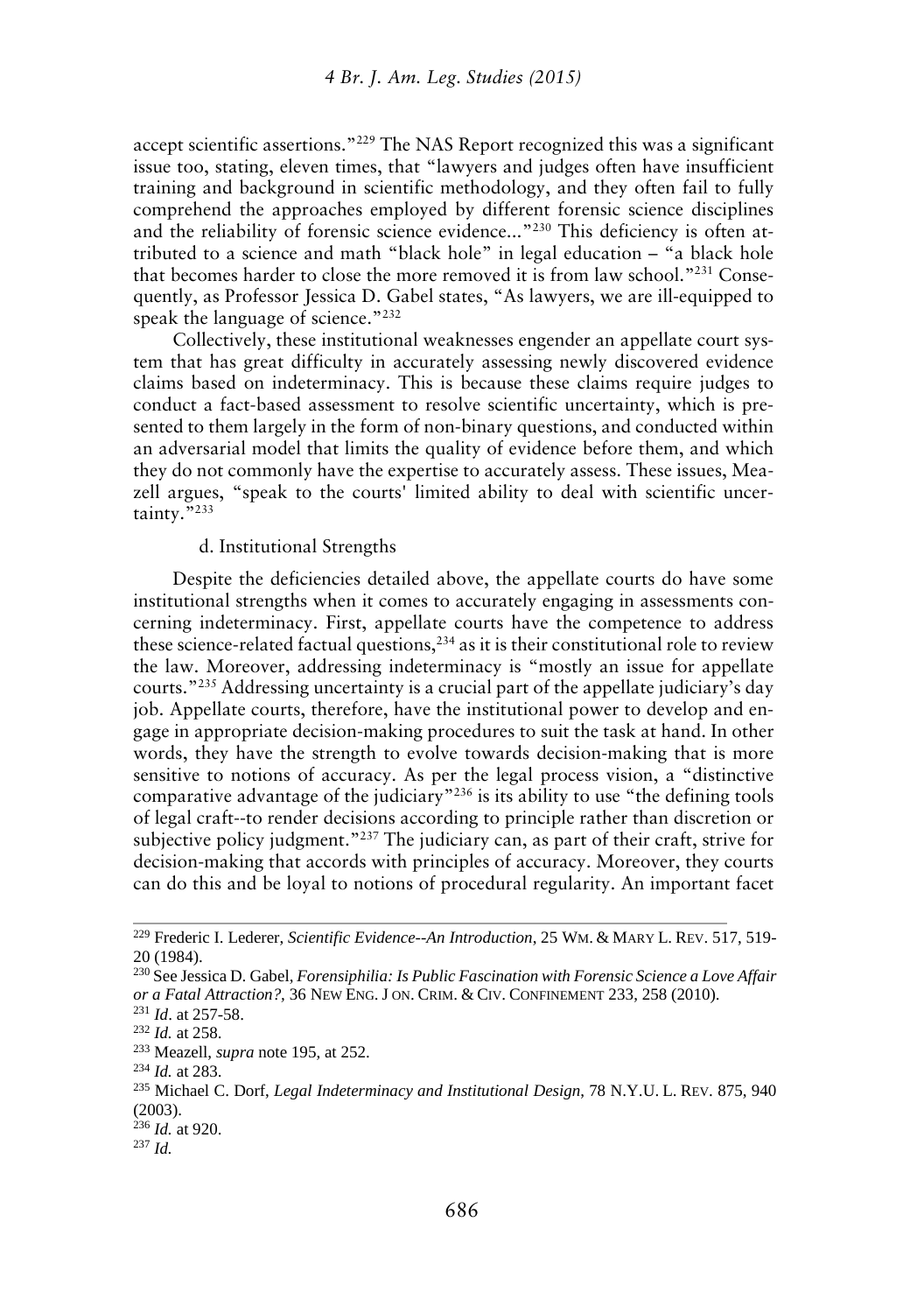of process thinking is the ability of an institution to provide "mechanisms for systemic self-correction, an important virtue under the relativist theory of democracy." <sup>238</sup> In other words, institutional procedure has an inbuilt corrective function. To bolster this strength, the courts can utilize a variety of pre-existing institutional mechanisms. For example, judges can use procedures to narrow the disputed scientific issues; conduct hearings where the court can examine potential experts; and appoint independent experts, special masters, and specially trained law clerks.<sup>239</sup> Courts also have a convening power, namely the ability to bring together the various actors needed to craft effective solutions to multi-dimensional problems,<sup>240</sup> like, for example, scientific uncertainty.

Second, with the emergence of the Innocence Movement in particular, appellate courts have also been thrust into conducting more newly discovered evidence based fact assessments. As Findley recalls, "The innocence movement got its initial momentum from using new evidence--primarily DNA evidence--to prove factual, as opposed to "legal," innocence."<sup>241</sup> With the ever-increasing rhetoric of innocence across the criminal justice system, $242$  and the role scientific evidence plays in that movement, judges should become more familiar with science orientated fact assessments. This increased familiarity should serve to improve their fact based assessments and engagement with non-binary questions in the domain of newly discovered evidence. As aforementioned, courts also have great institutional strength in making binary decisions, of which some newly discovered evidence claims will encompass. The courts should apply this skill in favour of accuracy-focused assessments when it is appropriate to do so.

Third, judges can engage in further scientific and technical training. After all, given judges are prime consumers of scientific evidence, they should "learn to evaluate what they are getting for their dollar."<sup>243</sup> Moreover, judges are intelligent people with the capacity to engage accurately with technical issues. The courts' institutional strength is also furthered by the judiciary's (at least perceived) neutral position and prestige.<sup>244</sup> The courts' lack of a direct stake in the outcome of a case and the respect they command, should enable them to engage in objective, accurate and thorough fact-finding, unburdened by "subjective policy judgment."<sup>245</sup>

In light of these institutional strengths, there is reason to be optimistic about the courts' ability to engage accurately in the indeterminacy raised in newly discovered evidence claims based on shifting scientific opinion. Moreover, they can do this and remain true to key tenets of the legal process vision.

<sup>238</sup> Eskridge & Peller, *supra* note 186, at 721.

<sup>239</sup> Gen. Elec. Co. v. Joiner, 522 U.S. 136, 149-50 (1997). *See also* Cooper, *supra* note 36, at 243.

<sup>240</sup> Dorf, *supra* note 235, at 945.

<sup>241</sup> Findley, *supra* note 4, at 1160.

<sup>242</sup> *See generally* CONTROVERSIES, *supra* note 42.

<sup>243</sup> Faigman, *supra* note 196, at 64.

<sup>244</sup> Dorf, *supra* note 235, at 945.

<sup>245</sup> *Id.* at 920.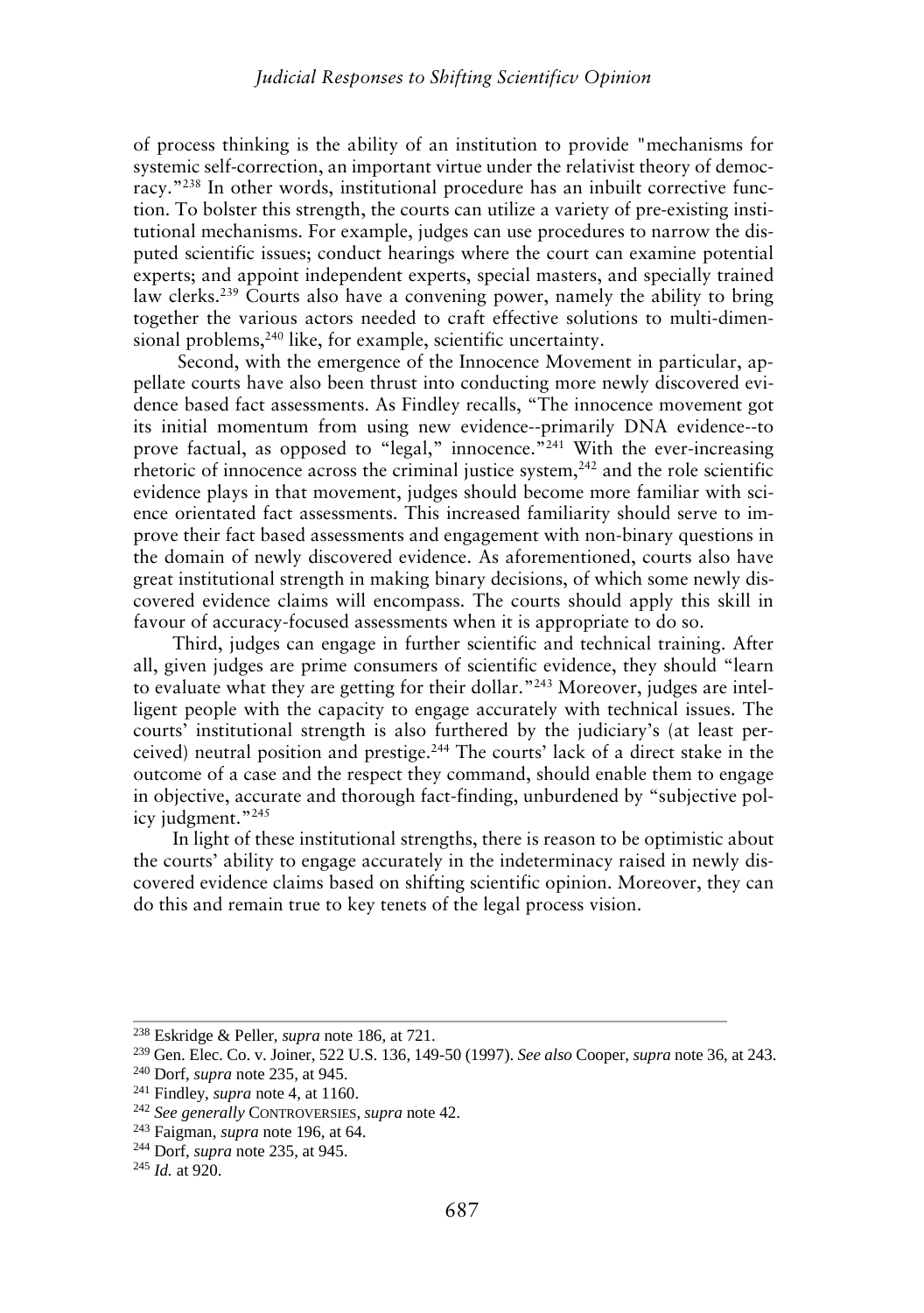### VI. CONCLUSION

Newly discovered evidence rules are an important feature of a defendant's post-conviction arsenal. In particular, the ability of these rules to effectively handle claims based on shifting scientific opinion in relation to forensic identification evidence is crucial. This is because, in recent years, the ability of various, popular forensic disciplines to engage in source attribution (especially individualization) – a function the criminal justice system has (almost) unreservedly relied on these disciplines to undertake for decades – has been significantly criticized. The 2009 NAS Report was a landmark event in this context, rubber stamping such criticism with the imprimatur of the National Academies.

Since 2009, petitioners have argued that the criticism levelled at these forensic identification methods is newly discovered evidence; contending that the criticism represents a shift in the scientific opinion that was used to convict them. The appellate courts, however, routinely reject these claims. In doing so, the courts (1) defer to lower court decisions regarding the qualification of newly discovered evidence; and (2) do not label the findings of the NAS Report – including the unprecedented finding that individualization was not proper in any other discipline other than DNA analysis – as newly discovered evidence. Appellate courts tend to take the view that the NAS Report presents no "new" facts given that it cites to older research, and lacks verdict changing capacity because its findings are not specific to individual cases.

This pattern in judicial decision-making shows the courts to be favoring finality interests and procedural regularity over substantive accuracy. The obvious theoretical reason for why courts foreclose post-conviction review is finality, as concerns about comity, resource and preventing a flood of trivial claims are crucial facets of the appellate courts' institutional agendas. The relevant case law also presents the courts as an institution that is loyal to notions of procedure and predictability, and therefore faithful to the legal process vision. At the heart of that vision is the principle of institutional settlement, which theorizes that it is procedural regularity in the decision-making process of a competent institution that legitimizes the institution's decisions, not whether its decisions are substantively accurate.

The side-lining of substantive accuracy is problematic for newly discovered evidence claims because they are fact-based remedies. Furthermore, when it comes to scientific uncertainty, such as that present within many forensic identification disciplines at present, the appellate courts are institutionally weak to make accurate determinations. This is because appellate courts tend to avoid confrontations with science, are generally uncomfortable (and inexperienced) with fact-based assessments and non-binary questions (like those presented by newly discovered evidence rules), and must confront the challenges presented by the adversarial model and their own lack of scientific expertise. These deficiencies combine to make it very difficult for appellate courts to address scientific uncertainty accurately.

However, there is reason to be optimistic. The appellate courts do have competence to address factual questions and indeterminacy. In fact, it a crucial function of their docket. As such, they have the institutional strength to evolve towards decision-making that is more sensitive to notions of accuracy. In addition,